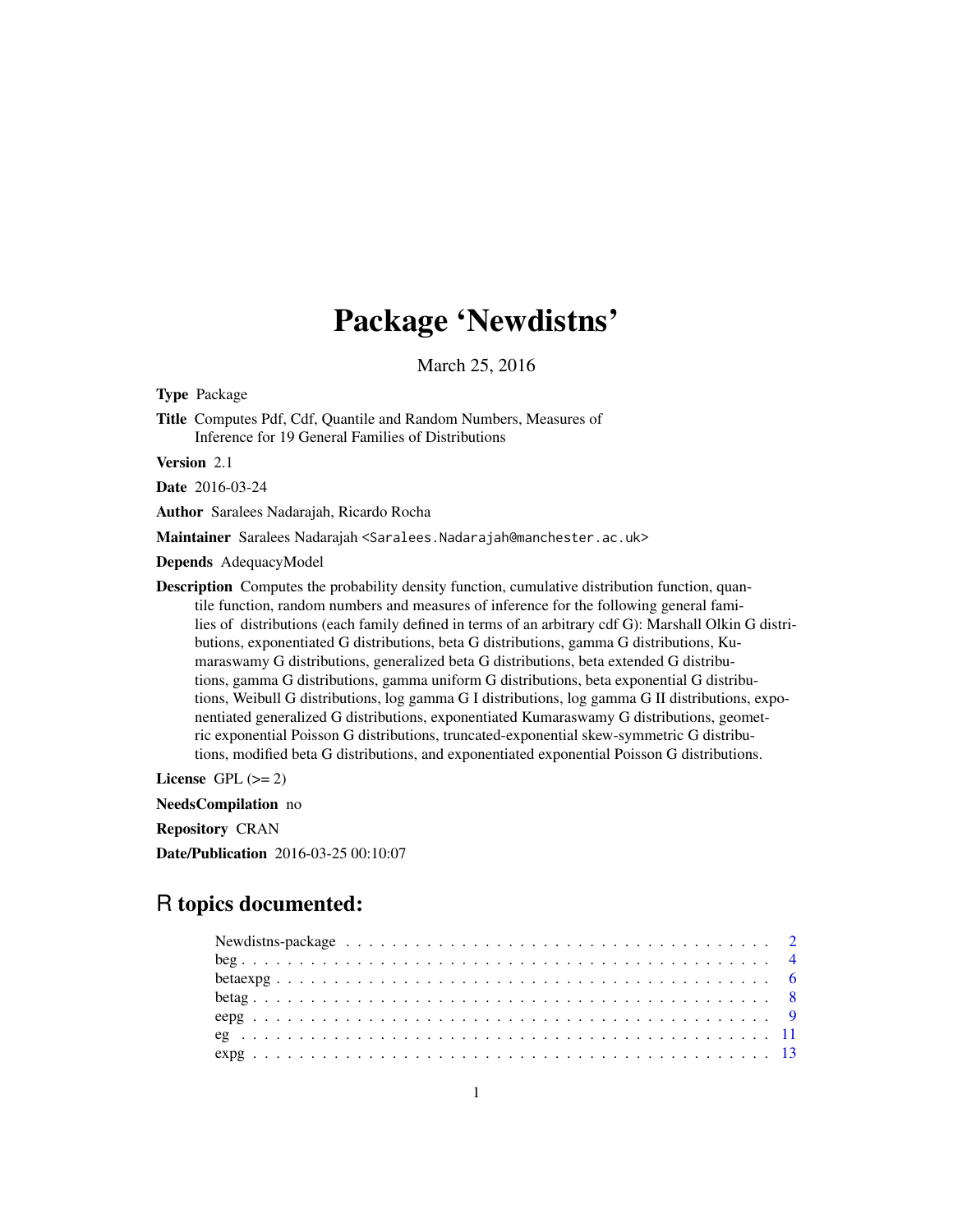<span id="page-1-0"></span>

| Index | 39 |
|-------|----|
|       |    |
|       |    |
|       |    |
|       |    |
|       |    |
|       |    |
|       |    |
|       |    |
|       |    |
|       |    |
|       |    |
|       |    |
|       |    |

Newdistns-package *Computes Pdf, Cdf, Quantile, Random Numbers and Measures of Inference for 19 General Families of Distributions*

### Description

Computes the probability density function, cumulative distribution function, quantile function, random numbers and measures of inference for the following general families of distributions (each family defined in terms of an arbitrary cdf G): Marshall Olkin G distributions due to Marshall and Olkin (1997), exponentiated G distributions due to Gupta et al. (1998), beta G distributions due to Eugene et al. (2002), gamma G distributions due to Zografos and Balakrishnan (2009), Kumaraswamy G distributions due to Cordeiro and Castro (2011), generalized beta G distributions due to Alexander et al. (2012), beta extended G distributions due to Cordeiro et al. (2012), gamma G distributions due to Ristic and Balakrishnan (2012), gamma uniform G distributions due to Torabi and Montazeri (2012), beta exponential G distributions due to Alzaatreh et al. (2013), Weibull G distributions also due to Alzaatreh et al. (2013), log gamma G I distributions due to Amini et al. (2013), log gamma G II distributions also due to Amini et al. (2013), exponentiated generalized G distributions due to Cordeiro et al. (2013), exponentiated Kumaraswamy G distributions due to Lemonte et al. (2013), geometric exponential Poisson G distributions due to Nadarajah et al. (2013a), truncated-exponential skew-symmetric G distributions due to Nadarajah et al. (2013b), modified beta G distributions due to Nadarajah et al. (2013c), and exponentiated exponential Poisson G distributions due to Ristic and Nadarajah (2013).

#### Details

| Package: | Newdistns     |
|----------|---------------|
| Type:    | Package       |
| Version: | 2.1           |
| Date:    | 2016-03-24    |
| License: | $GPL(\geq=2)$ |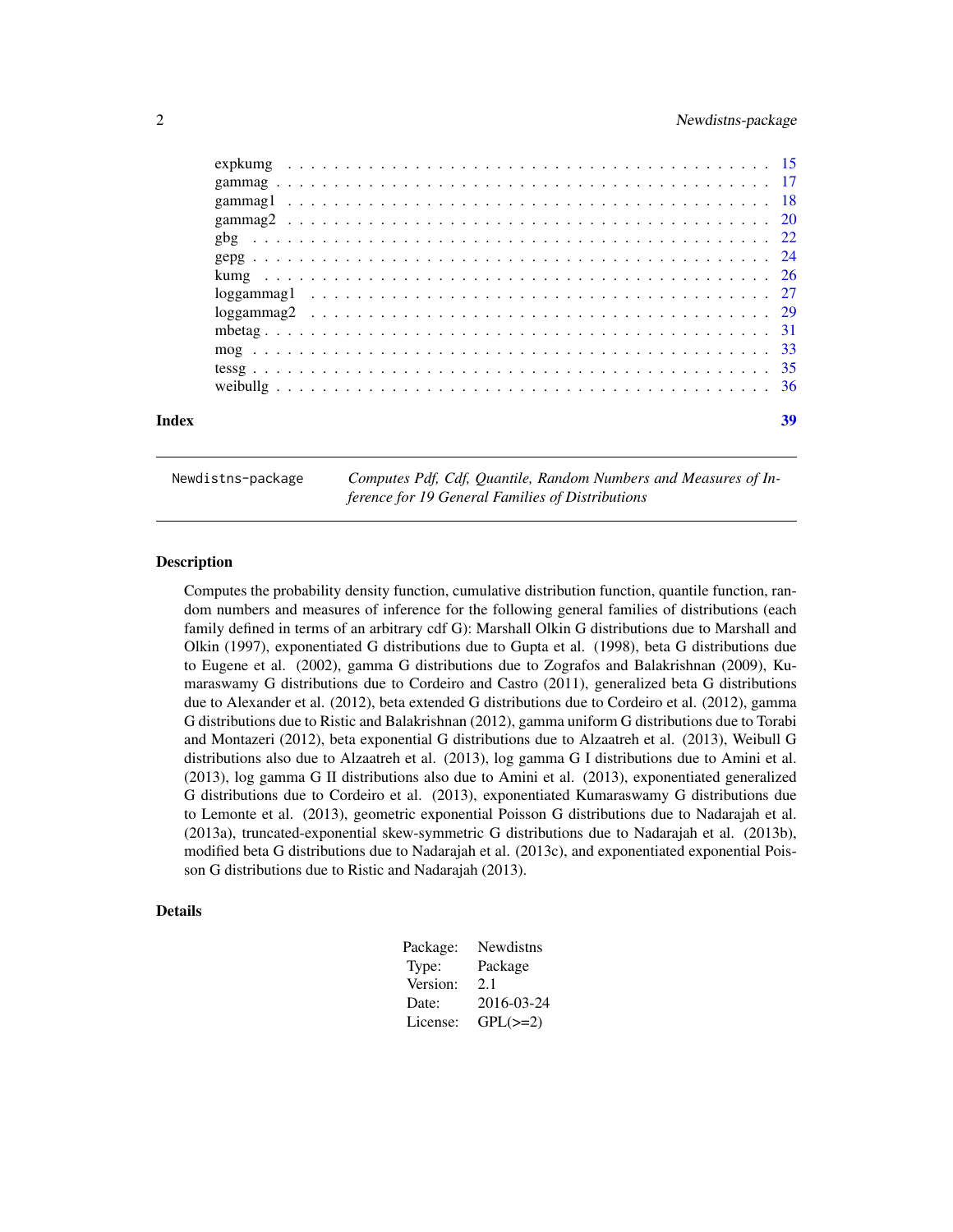### Newdistns-package 3

probability density function, cumulative distribution function, quantile function, random numbers and measures of inference

#### Author(s)

Saralees Nadarajah, Ricardo Rocha

Maintainer: Saralees Nadarajah <Saralees.Nadarajah@manchester.ac.uk>

### References

C. Alexander, G. M. Cordeiro, E. M. M. Ortega, Generalized beta-generated distributions, Computational Statistics and Data Analysis 56 (2012) 1880-1897

A. Alzaatreh, C. Lee, F. Famoye, A new method for generating families of continuous distributions, METRON 71 (2013) 63-79

M. Amini, S. M. T. K. MirMostafaee, J. Ahmadi, Log-gamma-generated families of distributions, Statistics, 2013, doi: 10.1080/02331888.2012.748775

G. M. Cordeiro, M. Castro, A new family of generalized distributions, Journal of Statistical Computation and Simulation 81 (2011) 883-898

G. M. Cordeiro, E. M. M. Ortega, D. C. C. da Cunha, The exponentiated generalized class of distributions, Journal of Data Science 11 (2013) 1-27

G. M. Cordeiro, E. M. M. Ortega, G. Silva, The beta extended Weibull family, Journal of Probability and Statistical Science 10 (2012) 15-40

N. Eugene, C. Lee, F. Famoye, Beta-normal distribution and its applications, Communications in Statistics—Theory and Methods, 31 (2002) 497-512

R. C. Gupta, P. L. Gupta, R. D. Gupta, Modeling failure time data by Lehman alternatives, Communications in Statistics—Theory and Methods 27 (1998) 887-904

A. J. Lemonte, W. Barreto-Souza, G. M. Cordeiro, The exponentiated Kumaraswamy distribution and its log-transform, Brazilian Journal of Probability and Statistics 27 (2013) 31-53

A. W. Marshall, I. Olkin, A new method for adding a parameter to a family of distributions with application to the exponential and Weibull families, Biometrika 84 (1997) 641-652

S. Nadarajah and R. Rocha, Newdistns: An R Package for New Families of Distributions, Journal of Statistical Software, 69(10), 1-32, doi:10.18637/jss.v069.i10

S. Nadarajah, V. G. Cancho, E. M. M. Ortega, The geometric exponential Poisson distribution, Stat Methods Appl 22 (2013a) 355-380

S. Nadarajah, V. Nassiri, A. Mohammadpour, Truncated-exponential skew-symmetric distributions, Statistics, 2013b, to appear

S. Nadarajah, M. Teimouri, S. H. Shih, Modified beta distributions, Sankhya, 2013c, to appear

M. M. Ristic, S. Nadarajah, A new lifetime distribution, Journal of Statistical Computation and Simulation, doi: 10.1080/00949655.2012.697163

H. Torabi, N. H. Montazeri, The gamma uniform distribution and its applications, Kybernetika 48 (2012) 16-30

K. Zografos, N. Balakrishnan, On families of beta- and generalized gamma-generated distributions and associated inference, Statistical Methodology 6 (2009) 344-362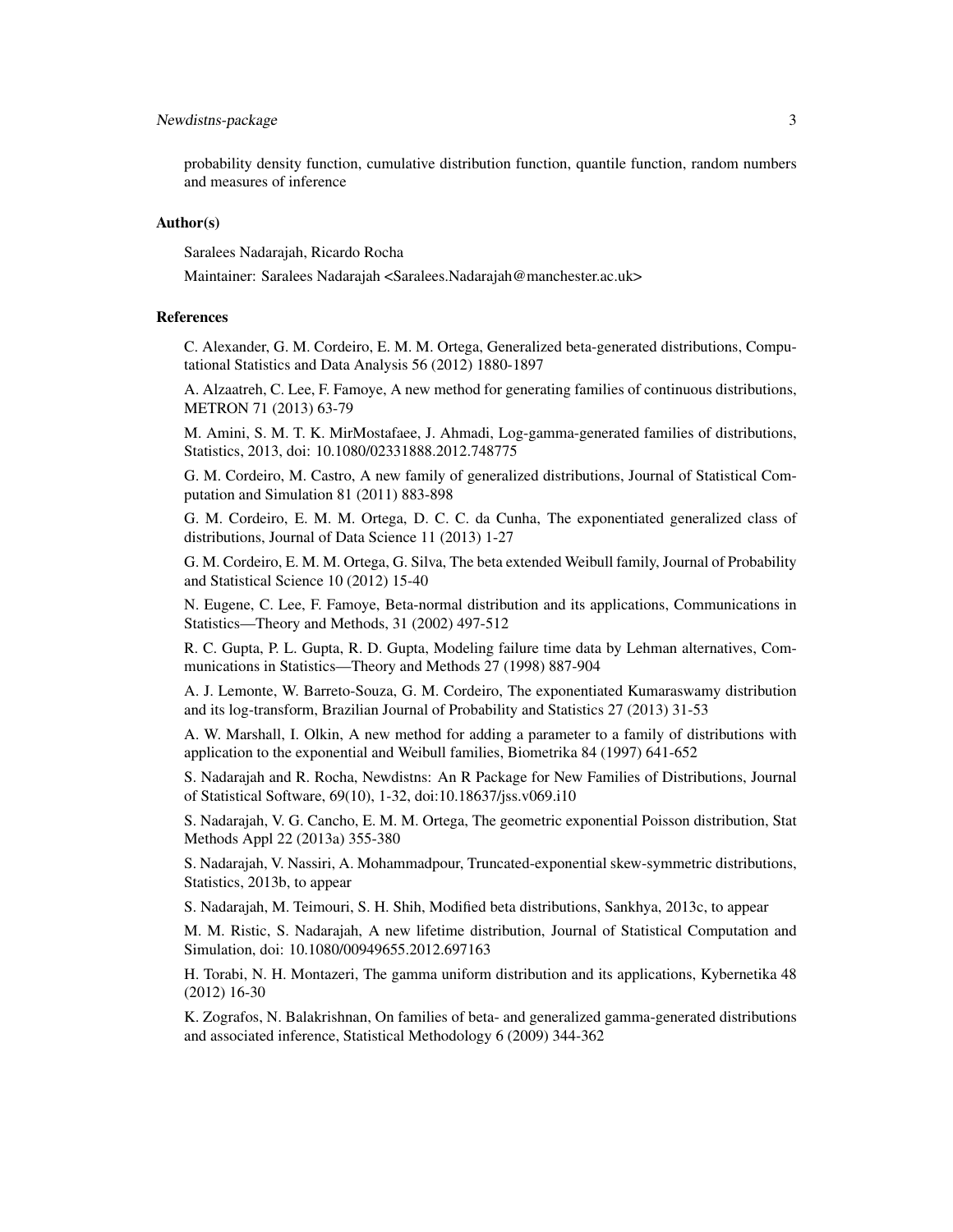### <span id="page-3-0"></span>Description

Computes the pdf, cdf, quantile and random numbers of the beta extended distribution due to Cordeiro et al. (2012) specified by the pdf

$$
f(x) = \frac{\alpha g(x)}{B(a,b)} \left\{ 1 - \exp\left[-\alpha G(x)\right] \right\}^{a-1} \exp\left[-\alpha b G(x)\right]
$$

for G any valid cdf, g the corresponding pdf,  $\alpha > 0$ , the scale parameter,  $a > 0$ , the first shape parameter, and  $b > 0$ , the second shape parameter. Also computes the Cramer-von Misses statistic, Anderson Darling statistic, Kolmogorov Smirnov test statistic and p-value, maximum likelihood estimates, Akaike Information Criterion, Consistent Akaikes Information Criterion, Bayesian Information Criterion, Hannan-Quinn information criterion, standard errors of the maximum likelihood estimates, minimum value of the negative log-likelihood function and convergence status when the distribution is fitted to some data

# Usage

```
dbeg(x, spec, alpha = 1, a = 1, b = 1, log = FALSE, \ldots)
pbeg(x, spec, alpha = 1, a = 1, b = 1, log.p = FALSE, lower.tail = TRUE, ...)qbeg(p, spec, alpha = 1, a = 1, b = 1, log.p = FALSE, lower.tail = TRUE, \dots)
rbeg(n, spec, alpha = 1, a = 1, b = 1, ...)mbeg(g, data, starts, method = "BFGS")
```

| $\mathsf{x}$ | scaler or vector of values at which the pdf or cdf needs to be computed                                                          |
|--------------|----------------------------------------------------------------------------------------------------------------------------------|
| p            | scaler or vector of probabilities at which the quantile needs to be computed,<br>must be between 0 and $1 - \exp(-\alpha)$       |
| n            | number of random numbers to be generated                                                                                         |
| alpha        | the value of the scale parameter, must be positive, the default is 1                                                             |
| a            | the value of the first shape parameter, must be positive, the default is 1                                                       |
| b            | the value of the second shape parameter, must be positive, the default is 1                                                      |
| spec         | a character string specifying the distribution of G and g (for example, "norm" if<br>G and g correspond to the standard normal). |
| log          | if TRUE then $log(pdf)$ are returned                                                                                             |
| log.p        | if TRUE then $log(cdf)$ are returned and quantiles are computed for $exp(p)$                                                     |
| lower.tail   | if FALSE then 1-cdf are returned and quantiles are computed for 1-p                                                              |
| $\cdots$     | other parameters                                                                                                                 |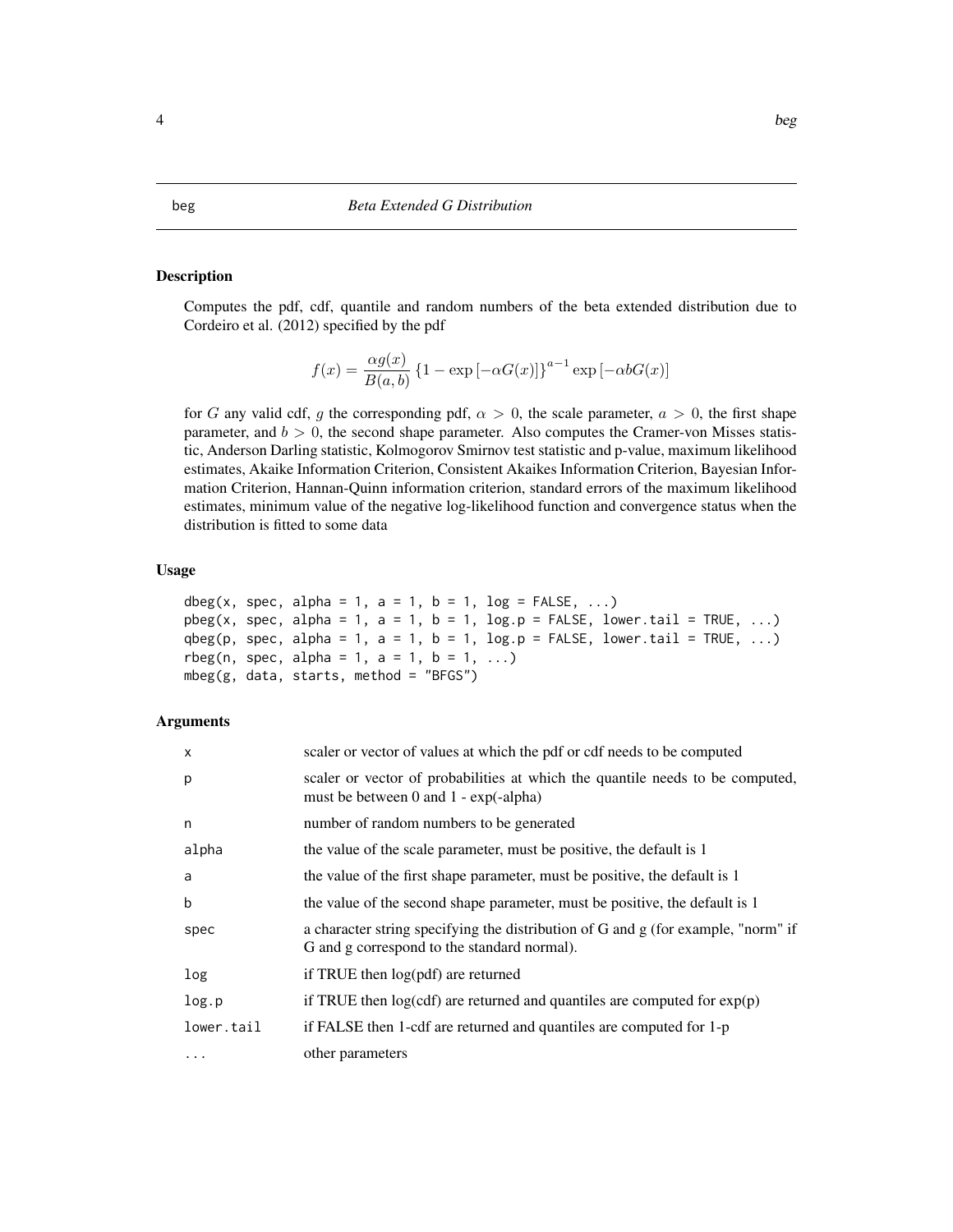| g      | same as spec but must be one of chisquare ("chisq"), exponential ("exp"), F ("f"),<br>gamma ("gamma"), lognormal ("lognormal"), Weibull ("weibull"), Burr XII<br>("burrxii"), Chen ("chen"), Frechet ("frechet"), Gompertz ("gompertz"), linear<br>failure rate ("Ifr"), log-logistic ("log-logistic"), Lomax ("lomax") and Rayleigh<br>("rayleigh"). Each of these distributions has one parameter $(r)$ or two parame-<br>ters $(r, s)$ , for details including the density function and parameter specifications<br>see Nadarajah and Rocha (2014) |
|--------|-------------------------------------------------------------------------------------------------------------------------------------------------------------------------------------------------------------------------------------------------------------------------------------------------------------------------------------------------------------------------------------------------------------------------------------------------------------------------------------------------------------------------------------------------------|
| data   | a vector of data values for which the distribution is to be fitted                                                                                                                                                                                                                                                                                                                                                                                                                                                                                    |
| starts | initial values of $(alpha, a, b, r)$ if g has one parameter or initial values of<br>(alpha, $a, b, r, s$ ) if g has two parameters                                                                                                                                                                                                                                                                                                                                                                                                                    |
| method | the method for optimizing the log likelihood function. It can be one of "Nelder-Mead",<br>"BFGS", "CG", "L-BFGS-B" or "SANN". The default is "BFGS". The details of<br>these methods can be found in the manual pages for optim                                                                                                                                                                                                                                                                                                                       |

# Value

An object of the same length as x, giving the pdf or cdf values computed at x or an object of the same length as p, giving the quantile values computed at p or an object of the same length as n, giving the random numbers generated or an object giving the values of Cramer-von Misses statistic, Anderson Darling statistic, Kolmogorov Smirnov test statistic and p-value, maximum likelihood estimates, Akaike Information Criterion, Consistent Akaikes Information Criterion, Bayesian Information Criterion, Hannan-Quinn information criterion, standard errors of the maximum likelihood estimates, minimum value of the negative log-likelihood function and convergence status.

## Note

NaNs can be produced if  $p \notin [0, 1 - \exp(-\alpha)].$ 

#### Author(s)

Saralees Nadarajah, Ricardo Rocha

# References

S. Nadarajah and R. Rocha, Newdistns: An R Package for New Families of Distributions, Journal of Statistical Software, 69(10), 1-32, doi:10.18637/jss.v069.i10

G. M. Cordeiro, E. M. M. Ortega, G. Silva, The beta extended Weibull family, Journal of Probability and Statistical Science 10 (2012) 15-40

#### Examples

```
x=runif(10,min=0,max=1)
dbeg(x,"exp",alpha=1,a=1,b=1)
pbeg(x,"exp",alpha=1,a=1,b=1)
qbeg(x,"exp",alpha=1,a=1,b=1)
rbeg(10,"exp",alpha=1,a=1,b=1)
mbeg("exp",rexp(100),starts=c(1,1,1,1),method="BFGS")
```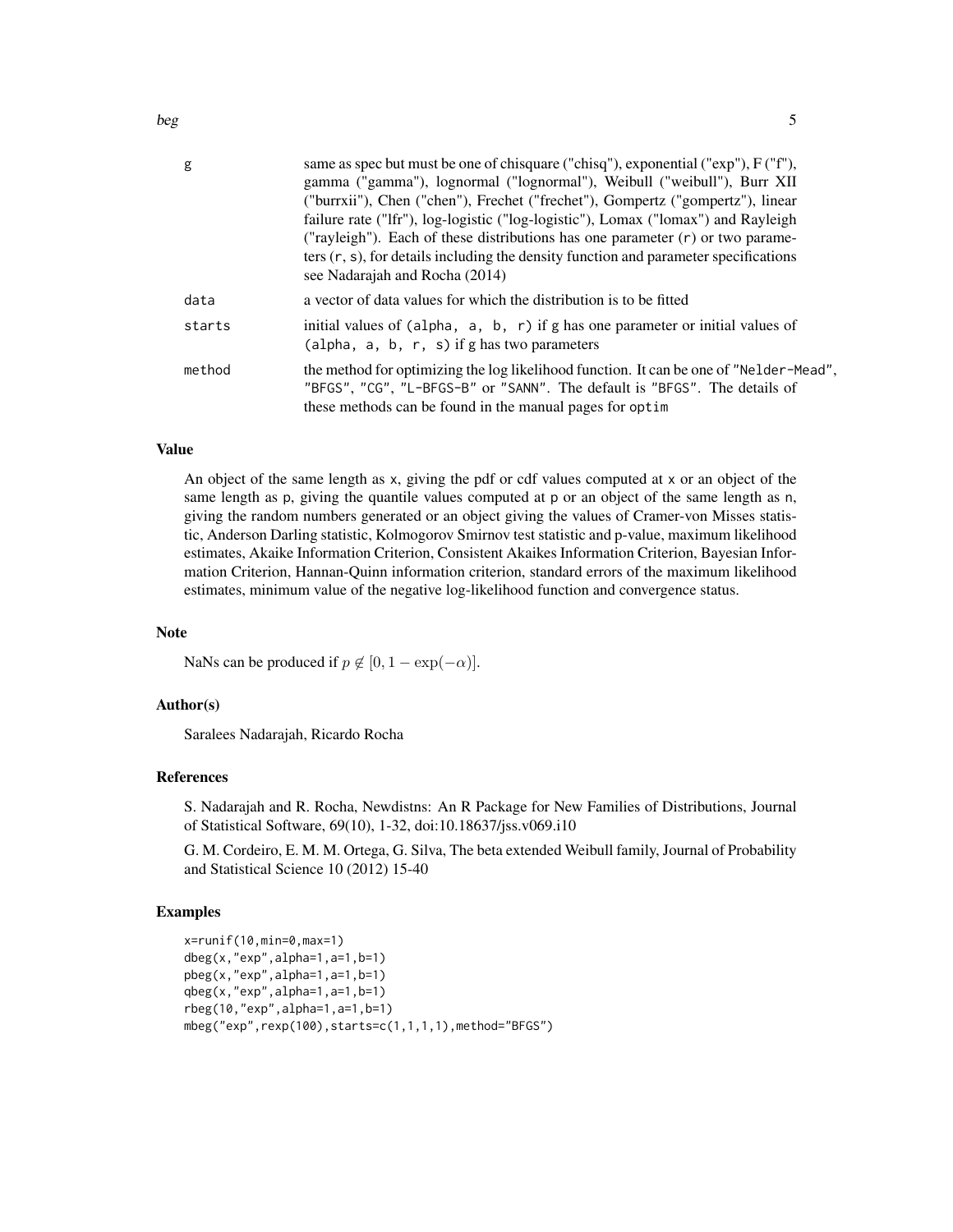# <span id="page-5-0"></span>Description

Computes the pdf, cdf, quantile and random numbers of the beta exponential G distribution due to Alzaatreh et al. (2013) specified by the pdf

$$
f(x) = \frac{\lambda}{B(a, b)} g(x) [1 - G(x)]^{\lambda b - 1} \left\{ 1 - [1 - G(x)]^{\lambda} \right\}^{a - 1}
$$

for G any valid cdf, g the corresponding pdf,  $\lambda > 0$ , the first shape parameter,  $a > 0$ , the second shape parameter, and  $b > 0$ , the third shape parameter. Also computes the Cramer-von Misses statistic, Anderson Darling statistic, Kolmogorov Smirnov test statistic and p-value, maximum likelihood estimates, Akaike Information Criterion, Consistent Akaikes Information Criterion, Bayesian Information Criterion, Hannan-Quinn information criterion, standard errors of the maximum likelihood estimates, minimum value of the negative log-likelihood function and convergence status when the distribution is fitted to some data

#### Usage

```
dbetaexpg(x, spec, lambda = 1, a = 1, b = 1, log = FALSE, ...)
pbetaexpg(x, spec, lambda = 1, a = 1, b = 1, \log p = FALSE, lower.tail = TRUE, ...)
qbetaexpg(p, spec, lambda = 1, a = 1, b = 1, log.p = FALSE, lower.tail = TRUE, ...)
rbetaexpg(n, spec, lambda = 1, a = 1, b = 1, ...)
mbetaexpg(g, data, starts, method = "BFGS")
```

| $\times$   | scaler or vector of values at which the pdf or cdf needs to be computed                                                          |
|------------|----------------------------------------------------------------------------------------------------------------------------------|
| p          | scaler or vector of probabilities at which the quantile needs to be computed                                                     |
| n          | number of random numbers to be generated                                                                                         |
| lambda     | the value of the first parameter, must be positive, the default is 1                                                             |
| a          | the value of the second shape parameter, must be positive, the default is 1                                                      |
| b          | the value of the third shape parameter, must be positive, the default is 1                                                       |
| spec       | a character string specifying the distribution of G and g (for example, "norm" if<br>G and g correspond to the standard normal). |
| log        | if TRUE then $log(pdf)$ are returned                                                                                             |
| log.p      | if TRUE then $log(cdf)$ are returned and quantiles are computed for $exp(p)$                                                     |
| lower.tail | if FALSE then 1-cdf are returned and quantiles are computed for 1-p                                                              |
| $\cdots$   | other parameters                                                                                                                 |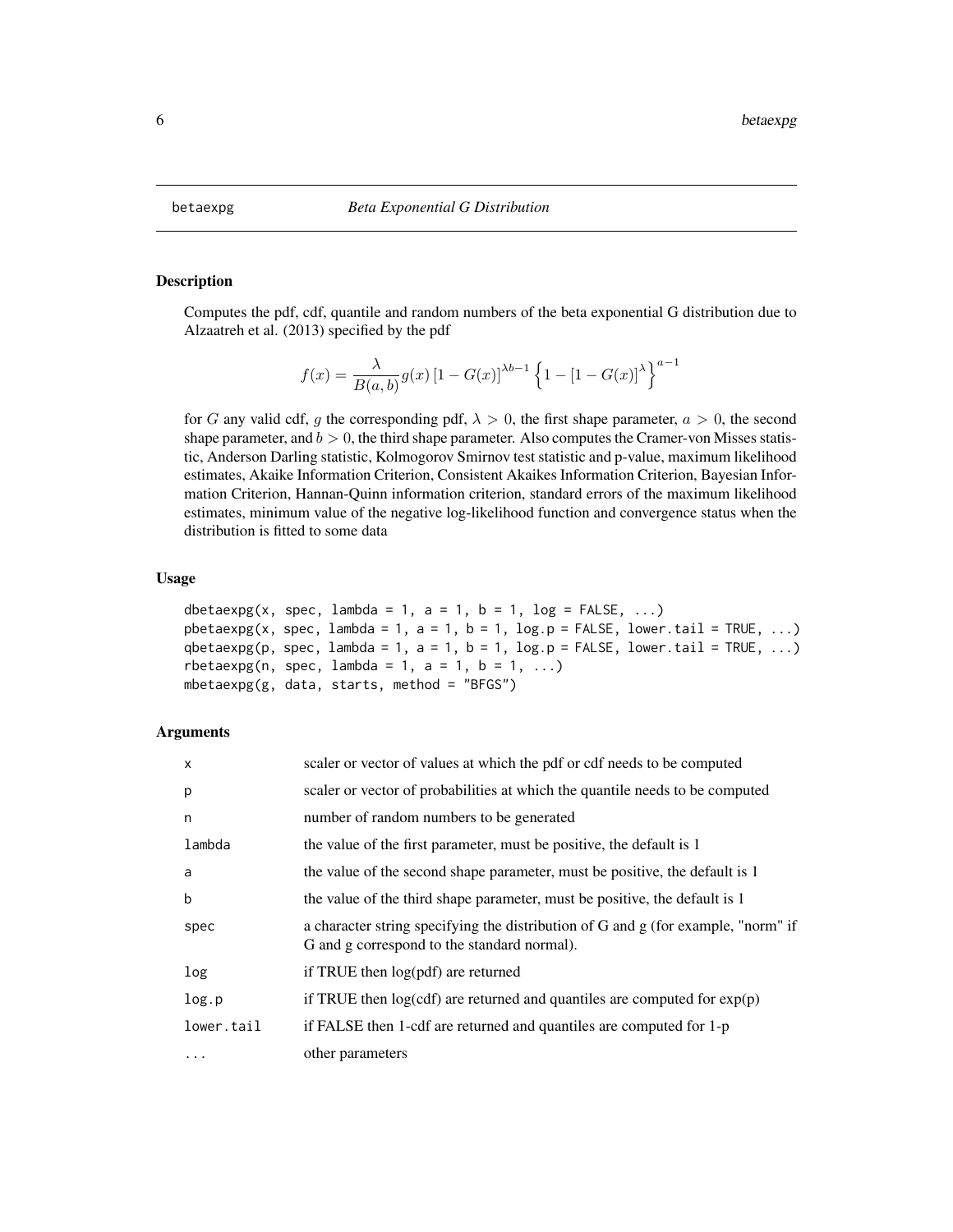#### betaexpg 7

| g      | same as spec but must be one of chisquare ("chisq"), exponential ("exp"), F ("f"),<br>gamma ("gamma"), lognormal ("lognormal"), Weibull ("weibull"), Burr XII<br>("burrxii"), Chen ("chen"), Frechet ("frechet"), Gompertz ("gompertz"), linear<br>failure rate ("Ifr"), log-logistic ("log-logistic"), Lomax ("lomax") and Rayleigh<br>("rayleigh"). Each of these distributions has one parameter $(r)$ or two parame-<br>ters $(r, s)$ , for details including the density function and parameter specifications<br>see Nadarajah and Rocha (2014) |
|--------|-------------------------------------------------------------------------------------------------------------------------------------------------------------------------------------------------------------------------------------------------------------------------------------------------------------------------------------------------------------------------------------------------------------------------------------------------------------------------------------------------------------------------------------------------------|
| data   | a vector of data values for which the distribution is to be fitted                                                                                                                                                                                                                                                                                                                                                                                                                                                                                    |
| starts | initial values of (lambda, $a, b, r$ ) if g has one parameter or initial values of<br>(lambda, $a, b, r, s$ ) if g has two parameters                                                                                                                                                                                                                                                                                                                                                                                                                 |
| method | the method for optimizing the log likelihood function. It can be one of "Nelder-Mead",<br>"BFGS", "CG", "L-BFGS-B" or "SANN". The default is "BFGS". The details of<br>these methods can be found in the manual pages for optim                                                                                                                                                                                                                                                                                                                       |

# Value

An object of the same length as x, giving the pdf or cdf values computed at x or an object of the same length as p, giving the quantile values computed at p or an object of the same length as n, giving the random numbers generated or an object giving the values of Cramer-von Misses statistic, Anderson Darling statistic, Kolmogorov Smirnov test statistic and p-value, maximum likelihood estimates, Akaike Information Criterion, Consistent Akaikes Information Criterion, Bayesian Information Criterion, Hannan-Quinn information criterion, standard errors of the maximum likelihood estimates, minimum value of the negative log-likelihood function and convergence status.

#### Author(s)

Saralees Nadarajah, Ricardo Rocha

#### References

S. Nadarajah and R. Rocha, Newdistns: An R Package for New Families of Distributions, Journal of Statistical Software, 69(10), 1-32, doi:10.18637/jss.v069.i10

A. Alzaatreh, C. Lee, F. Famoye, A new method for generating families of continuous distributions, METRON 71 (2013) 63-79

#### Examples

```
x=runif(10,min=0,max=1)
dbetaexpg(x,"exp",lambda=1,a=1,b=1)
pbetaexpg(x,"exp",lambda=1,a=1,b=1)
qbetaexpg(x,"exp",lambda=1,a=1,b=1)
rbetaexpg(10,"exp",lambda=1,a=1,b=1)
mbetaexpg("exp",rexp(100),starts=c(1,1,1,1),method="BFGS")
```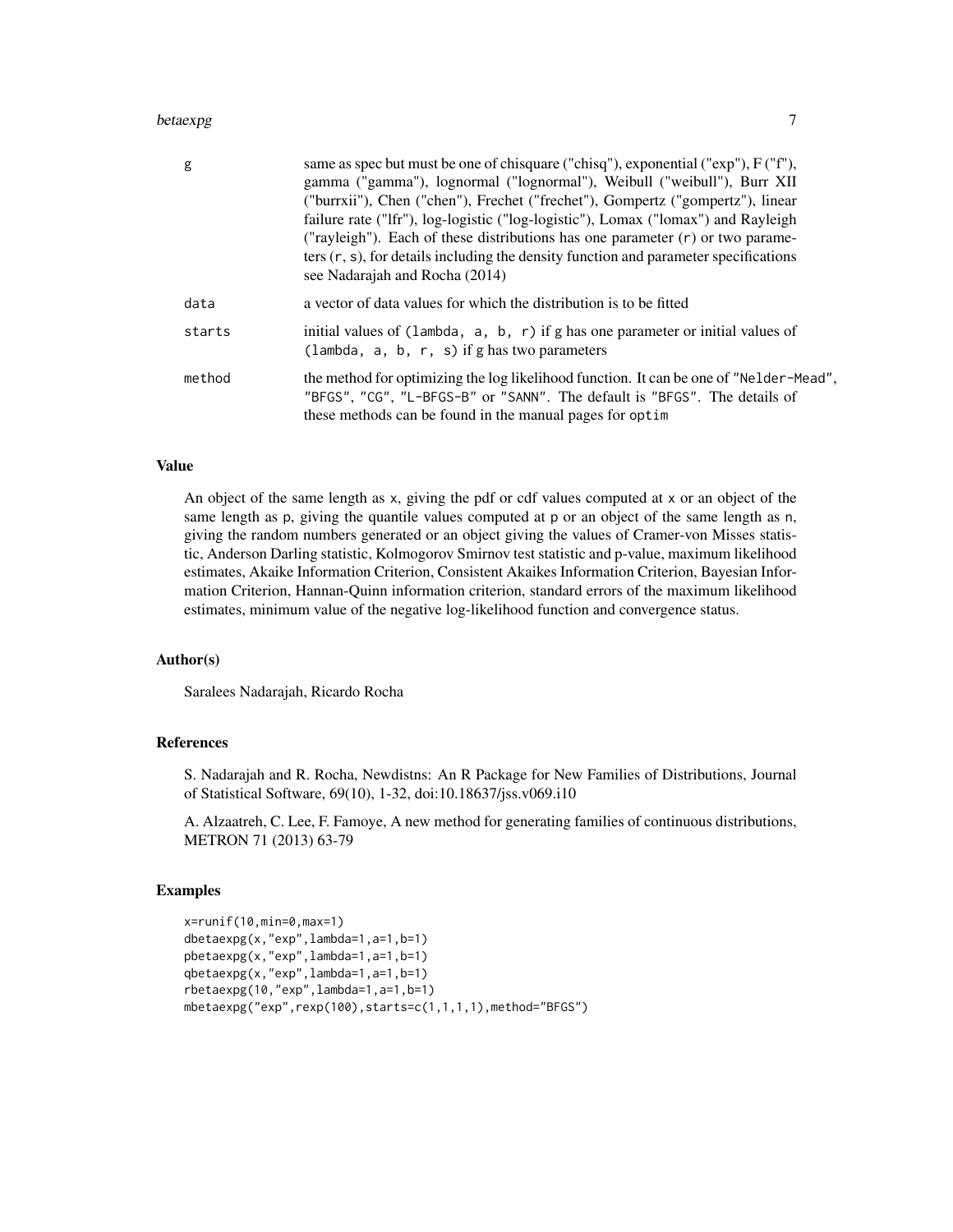# <span id="page-7-0"></span>**Description**

Computes the pdf, cdf, quantile and random numbers of the beta G distribution due to Eugene et al. (2002) specified by the pdf

$$
f(x) = \frac{1}{B(a,b)} g(x) [G(x)]^{a-1} [1 - G(x)]^{b-1}
$$

for G any valid cdf, g the corresponding pdf,  $a > 0$ , the first shape parameter, and  $b > 0$ , the second shape parameter. Also computes the Cramer-von Misses statistic, Anderson Darling statistic, Kolmogorov Smirnov test statistic and p-value, maximum likelihood estimates, Akaike Information Criterion, Consistent Akaikes Information Criterion, Bayesian Information Criterion, Hannan-Quinn information criterion, standard errors of the maximum likelihood estimates, minimum value of the negative log-likelihood function and convergence status when the distribution is fitted to some data

#### Usage

```
dbetag(x, spec, a = 1, b = 1, log = FALSE, ...)
pbetag(x, spec, a = 1, b = 1, log.p = FALSE, lower.tail = TRUE, ...)
qbetag(p, spec, a = 1, b = 1, log.p = FALSE, lower.tail = TRUE, ...)
rbetag(n, spec, a = 1, b = 1, ...)
mbeta(g, data, starts, method = "BFGS")
```

| X          | scaler or vector of values at which the pdf or cdf needs to be computed                                                                                                                                                                                                                                                                                                                                                                                                                                                                               |
|------------|-------------------------------------------------------------------------------------------------------------------------------------------------------------------------------------------------------------------------------------------------------------------------------------------------------------------------------------------------------------------------------------------------------------------------------------------------------------------------------------------------------------------------------------------------------|
| p          | scaler or vector of probabilities at which the quantile needs to be computed                                                                                                                                                                                                                                                                                                                                                                                                                                                                          |
| n          | number of random numbers to be generated                                                                                                                                                                                                                                                                                                                                                                                                                                                                                                              |
| a          | the value of the first shape parameter, must be positive, the default is 1                                                                                                                                                                                                                                                                                                                                                                                                                                                                            |
| b          | the value of the second shape parameter, must be positive, the default is 1                                                                                                                                                                                                                                                                                                                                                                                                                                                                           |
| spec       | a character string specifying the distribution of G and g (for example, "norm" if<br>G and g correspond to the standard normal).                                                                                                                                                                                                                                                                                                                                                                                                                      |
| log        | if TRUE then log(pdf) are returned                                                                                                                                                                                                                                                                                                                                                                                                                                                                                                                    |
| log.p      | if TRUE then $log(cdf)$ are returned and quantiles are computed for $exp(p)$                                                                                                                                                                                                                                                                                                                                                                                                                                                                          |
| lower.tail | if FALSE then 1-cdf are returned and quantiles are computed for 1-p                                                                                                                                                                                                                                                                                                                                                                                                                                                                                   |
| .          | other parameters                                                                                                                                                                                                                                                                                                                                                                                                                                                                                                                                      |
| g          | same as spec but must be one of chisquare ("chisq"), exponential ("exp"), F ("f"),<br>gamma ("gamma"), lognormal ("lognormal"), Weibull ("weibull"), Burr XII<br>("burrxii"), Chen ("chen"), Frechet ("frechet"), Gompertz ("gompertz"), linear<br>failure rate ("Ifr"), log-logistic ("log-logistic"), Lomax ("lomax") and Rayleigh<br>("rayleigh"). Each of these distributions has one parameter $(r)$ or two parame-<br>ters $(r, s)$ , for details including the density function and parameter specifications<br>see Nadarajah and Rocha (2014) |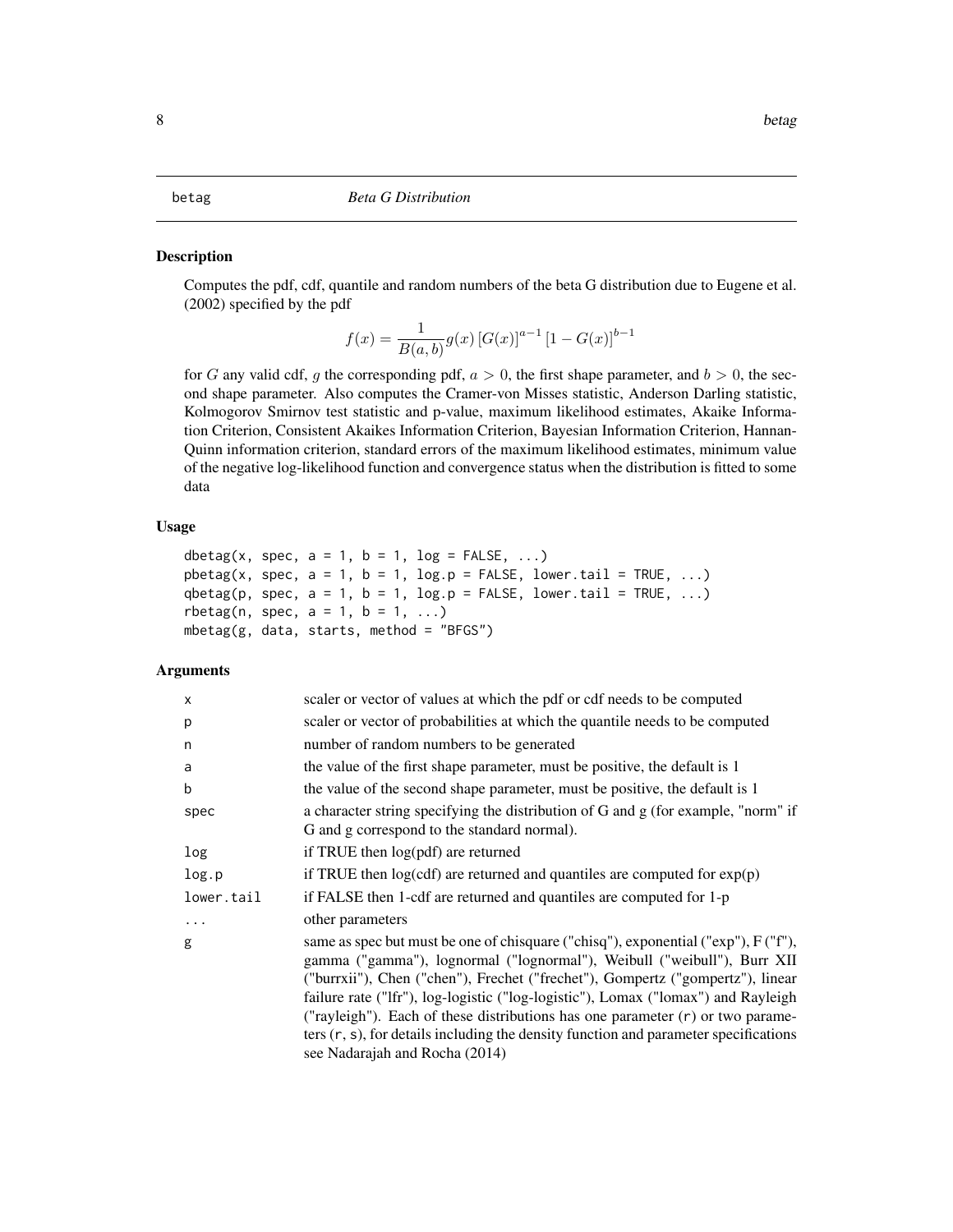<span id="page-8-0"></span>

| data   | a vector of data values for which the distribution is to be fitted                                                                                                                                                              |
|--------|---------------------------------------------------------------------------------------------------------------------------------------------------------------------------------------------------------------------------------|
| starts | initial values of $(a, b, r)$ if g has one parameter or initial values of $(a, b, r, s)$<br>if g has two parameters                                                                                                             |
| method | the method for optimizing the log likelihood function. It can be one of "Nelder-Mead",<br>"BFGS", "CG", "L-BFGS-B" or "SANN". The default is "BFGS". The details of<br>these methods can be found in the manual pages for optim |

# Value

An object of the same length as x, giving the pdf or cdf values computed at x or an object of the same length as p, giving the quantile values computed at p or an object of the same length as n, giving the random numbers generated or an object giving the values of Cramer-von Misses statistic, Anderson Darling statistic, Kolmogorov Smirnov test statistic and p-value, maximum likelihood estimates, Akaike Information Criterion, Consistent Akaikes Information Criterion, Bayesian Information Criterion, Hannan-Quinn information criterion, standard errors of the maximum likelihood estimates, minimum value of the negative log-likelihood function and convergence status.

#### Author(s)

Saralees Nadarajah, Ricardo Rocha

# References

S. Nadarajah and R. Rocha, Newdistns: An R Package for New Families of Distributions, Journal of Statistical Software, 69(10), 1-32, doi:10.18637/jss.v069.i10

N. Eugene, C. Lee, F. Famoye, Beta-normal distribution and its applications, Communications in Statistics—Theory and Methods, 31 (2002) 497-512

#### Examples

```
x=runif(10,min=0,max=1)
dbetag(x,"exp",a=1,b=1)
pbetag(x,"exp",a=1,b=1)
qbeta(x,"exp", a=1, b=1)rbetag(10,"exp",a=1,b=1)
mbetag("exp",rexp(100),starts=c(1,1,1),method="BFGS")
```
eepg *Exponentiated Exponential Poisson G Distribution*

#### Description

Computes the pdf, cdf, quantile and random numbers of the exponentiated exponential Poisson G distribution due to Ristic and Nadarajah (2013) specified by the pdf

$$
f(x) = a\lambda \left\{1 - \exp(-\lambda)\right\}^{-1} g(x) G^{a-1}(x) \exp\left[-\lambda G^a(x)\right]
$$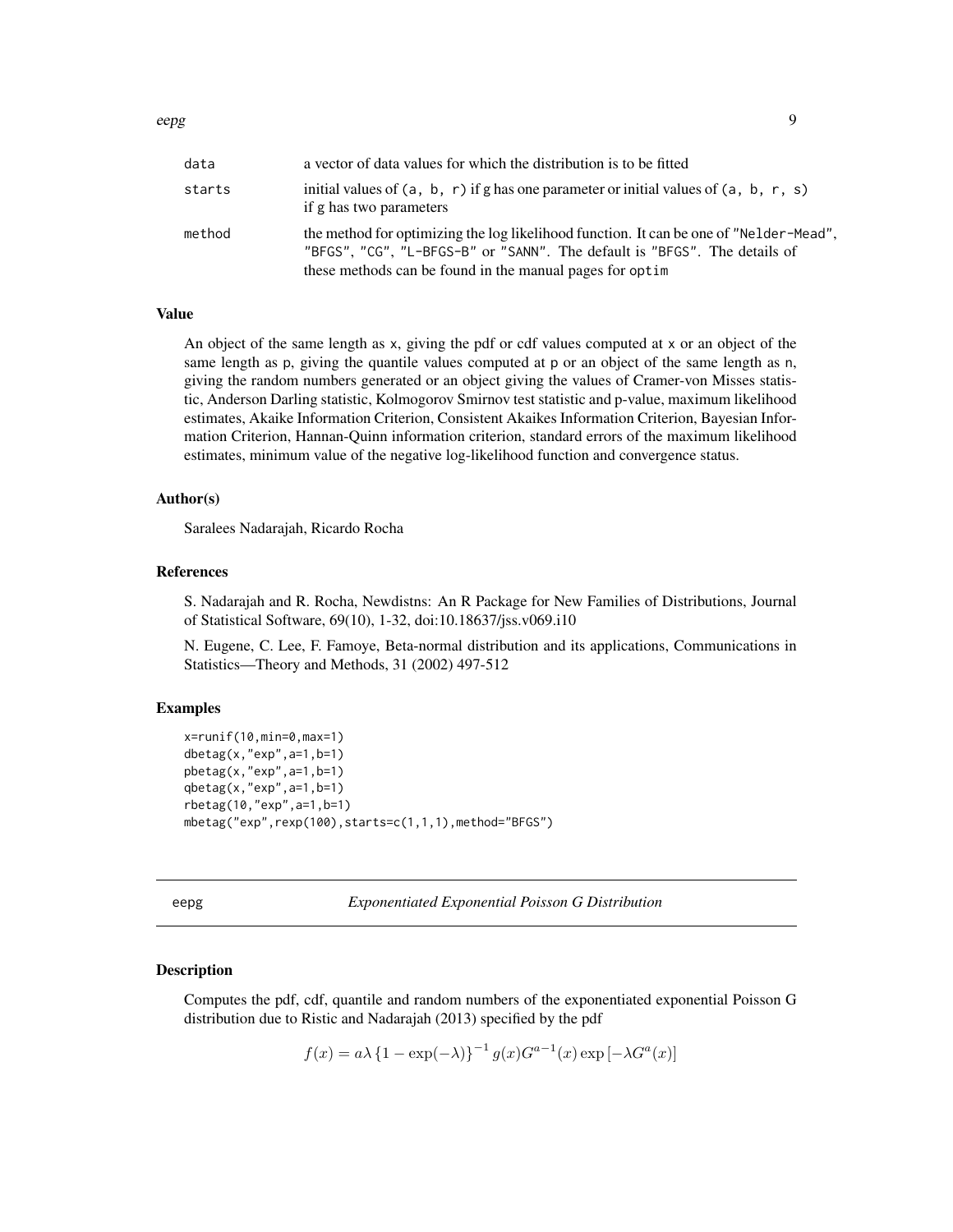for G any valid cdf, g the corresponding pdf,  $\lambda > 0$ , the scale parameter, and  $a > 0$ , the shape parameter. Also computes the Cramer-von Misses statistic, Anderson Darling statistic, Kolmogorov Smirnov test statistic and p-value, maximum likelihood estimates, Akaike Information Criterion, Consistent Akaikes Information Criterion, Bayesian Information Criterion, Hannan-Quinn information criterion, standard errors of the maximum likelihood estimates, minimum value of the negative log-likelihood function and convergence status when the distribution is fitted to some data

# Usage

```
deepg(x, spec, lambda = 1, a = 1, log = FALSE, ...)
peeps(x, spec, lambda = 1, a = 1, log.p = FALSE, lower.tail = TRUE, ...)qeepg(p, spec, lambda = 1, a = 1, log.p = FALSE, lowertail = TRUE, ...)reepg(n, spec, lambda = 1, a = 1, ...)
meeps(g, data, starts, method = "BFGS")
```

| X          | scaler or vector of values at which the pdf or cdf needs to be computed                                                                                                                                                                                                                                                                                                                                                                                                                                                                            |
|------------|----------------------------------------------------------------------------------------------------------------------------------------------------------------------------------------------------------------------------------------------------------------------------------------------------------------------------------------------------------------------------------------------------------------------------------------------------------------------------------------------------------------------------------------------------|
| p          | scaler or vector of probabilities at which the quantile needs to be computed                                                                                                                                                                                                                                                                                                                                                                                                                                                                       |
| n          | number of random numbers to be generated                                                                                                                                                                                                                                                                                                                                                                                                                                                                                                           |
| lambda     | the value of the scale parameter, must be positive, the default is 1                                                                                                                                                                                                                                                                                                                                                                                                                                                                               |
| a          | the value of the shape parameter, must be positive, the default is 1                                                                                                                                                                                                                                                                                                                                                                                                                                                                               |
| spec       | a character string specifying the distribution of G and g (for example, "norm" if<br>G and g correspond to the standard normal).                                                                                                                                                                                                                                                                                                                                                                                                                   |
| log        | if TRUE then log(pdf) are returned                                                                                                                                                                                                                                                                                                                                                                                                                                                                                                                 |
| log.p      | if TRUE then $log(cdf)$ are returned and quantiles are computed for $exp(p)$                                                                                                                                                                                                                                                                                                                                                                                                                                                                       |
| lower.tail | if FALSE then 1-cdf are returned and quantiles are computed for 1-p                                                                                                                                                                                                                                                                                                                                                                                                                                                                                |
| $\cdots$   | other parameters                                                                                                                                                                                                                                                                                                                                                                                                                                                                                                                                   |
| g          | same as spec but must be one of chisquare ("chisq"), exponential ("exp"), F ("f"),<br>gamma ("gamma"), lognormal ("lognormal"), Weibull ("weibull"), Burr XII<br>("burrxii"), Chen ("chen"), Frechet ("frechet"), Gompertz ("gompertz"), linear<br>failure rate ("Ifr"), log-logistic ("log-logistic"), Lomax ("lomax") and Rayleigh<br>("rayleigh"). Each of these distributions has one parameter $(r)$ or two parame-<br>ters (r, s), for details including the density function and parameter specifications<br>see Nadarajah and Rocha (2014) |
| data       | a vector of data values for which the distribution is to be fitted                                                                                                                                                                                                                                                                                                                                                                                                                                                                                 |
| starts     | initial values of (lambda, a, r) if g has one parameter or initial values of<br>(lambda, $a, r, s$ ) if g has two parameters                                                                                                                                                                                                                                                                                                                                                                                                                       |
| method     | the method for optimizing the log likelihood function. It can be one of "Nelder-Mead",<br>"BFGS", "CG", "L-BFGS-B" or "SANN". The default is "BFGS". The details of<br>these methods can be found in the manual pages for optim                                                                                                                                                                                                                                                                                                                    |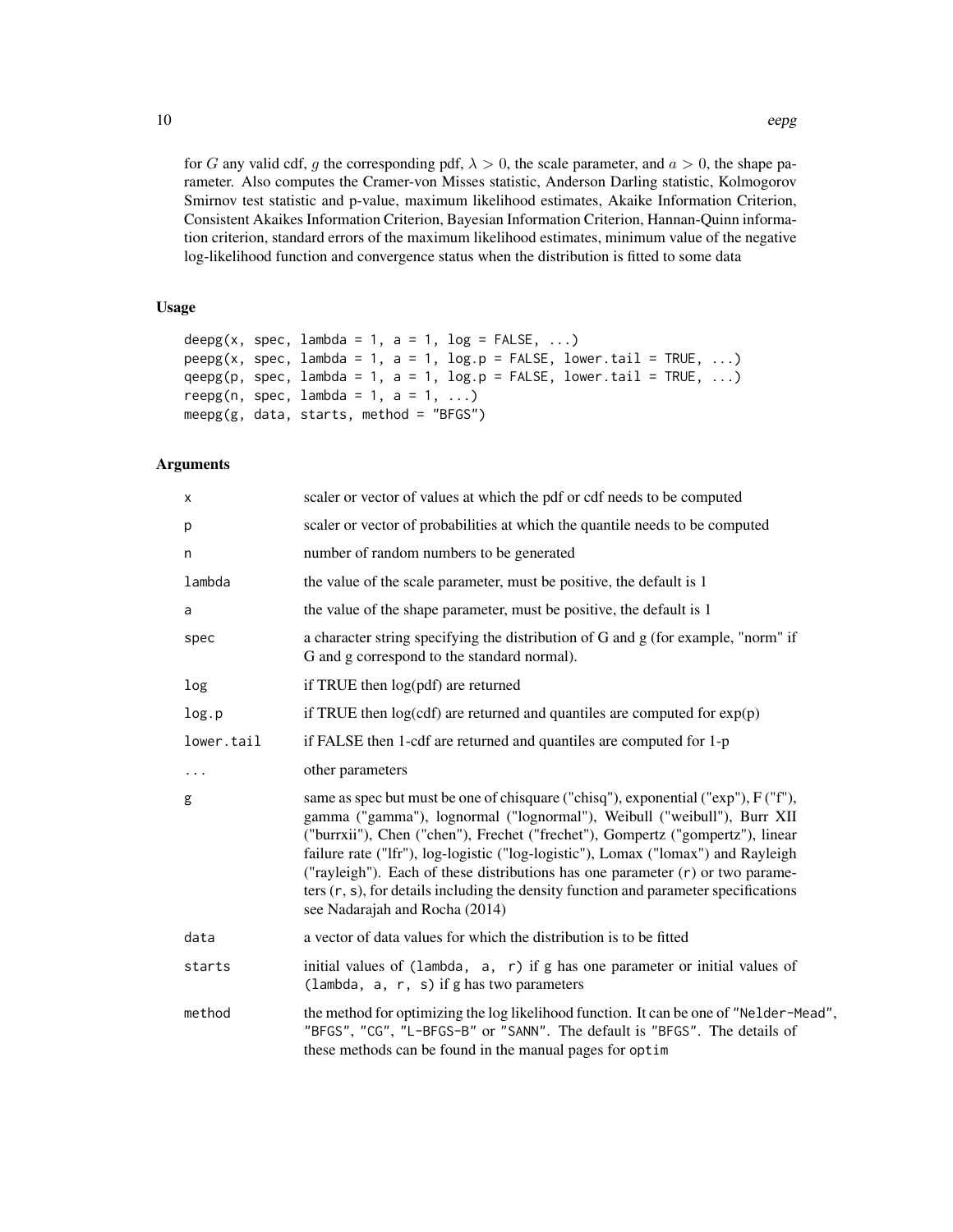#### Value

An object of the same length as x, giving the pdf or cdf values computed at x or an object of the same length as p, giving the quantile values computed at p or an object of the same length as n, giving the random numbers generated or an object giving the values of Cramer-von Misses statistic, Anderson Darling statistic, Kolmogorov Smirnov test statistic and p-value, maximum likelihood estimates, Akaike Information Criterion, Consistent Akaikes Information Criterion, Bayesian Information Criterion, Hannan-Quinn information criterion, standard errors of the maximum likelihood estimates, minimum value of the negative log-likelihood function and convergence status.

#### Author(s)

Saralees Nadarajah, Ricardo Rocha

#### References

S. Nadarajah and R. Rocha, Newdistns: An R Package for New Families of Distributions, Journal of Statistical Software, 69(10), 1-32, doi:10.18637/jss.v069.i10

M. M. Ristic, S. Nadarajah, A new lifetime distribution, Journal of Statistical Computation and Simulation, doi: 10.1080/00949655.2012.697163

#### Examples

```
x=runif(10,min=0,max=1)
deepg(x,"exp",lambda=1,a=1)
peepg(x,"exp",lambda=1,a=1)
qeepg(x,"exp",lambda=1,a=1)
reepg(10,"exp",lambda=1,a=1)
meepg("exp",rexp(100),starts=c(1,1,1),method="BFGS")
```
### eg *Exponentiated Generalized G Distribution*

### Description

Computes the pdf, cdf, quantile and random numbers of the exponentiated generalized G distribution due to Cordeiro et al. (2013) specified by the pdf

$$
f(x) = abg(x) [1 - G(x)]^{a-1} \{1 - [1 - G(x)]^{a}\}^{b-1}
$$

for G any valid cdf, g the corresponding pdf,  $a > 0$ , the first shape parameter, and  $b > 0$ , the second shape parameter. Also computes the Cramer-von Misses statistic, Anderson Darling statistic, Kolmogorov Smirnov test statistic and p-value, maximum likelihood estimates, Akaike Information Criterion, Consistent Akaikes Information Criterion, Bayesian Information Criterion, Hannan-Quinn information criterion, standard errors of the maximum likelihood estimates, minimum value of the negative log-likelihood function and convergence status when the distribution is fitted to some data

<span id="page-10-0"></span>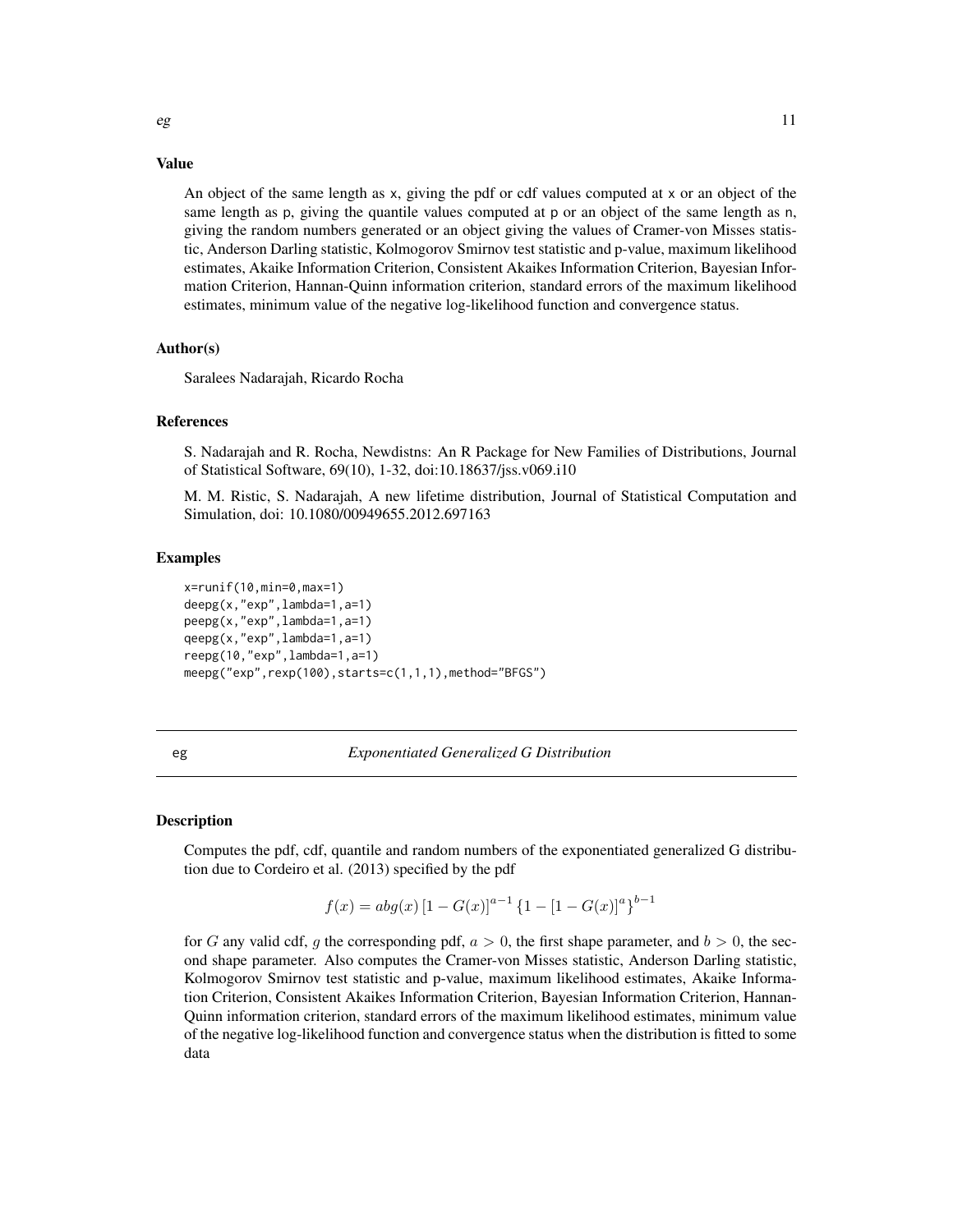### Usage

```
deg(x, spec, a = 1, b = 1, log = FALSE, ...)
peg(x, spec, a = 1, b = 1, log.p = FALSE, lowertail = TRUE, ...)qeg(p, spec, a = 1, b = 1, log.p = FALSE, lowertail = TRUE, ...)reg(n, spec, a = 1, b = 1, ...)
meg(g, data, starts, method = "BFGS")
```
### Arguments

| X          | scaler or vector of values at which the pdf or cdf needs to be computed                                                                                                                                                                                                                                                                                                                                                                                                                                                                               |
|------------|-------------------------------------------------------------------------------------------------------------------------------------------------------------------------------------------------------------------------------------------------------------------------------------------------------------------------------------------------------------------------------------------------------------------------------------------------------------------------------------------------------------------------------------------------------|
| p          | scaler or vector of probabilities at which the quantile needs to be computed                                                                                                                                                                                                                                                                                                                                                                                                                                                                          |
| n          | number of random numbers to be generated                                                                                                                                                                                                                                                                                                                                                                                                                                                                                                              |
| a          | the value of the first shape parameter, must be positive, the default is 1                                                                                                                                                                                                                                                                                                                                                                                                                                                                            |
| b          | the value of the second shape parameter, must be positive, the default is 1                                                                                                                                                                                                                                                                                                                                                                                                                                                                           |
| spec       | a character string specifying the distribution of G and g (for example, "norm" if<br>G and g correspond to the standard normal).                                                                                                                                                                                                                                                                                                                                                                                                                      |
| log        | if TRUE then log(pdf) are returned                                                                                                                                                                                                                                                                                                                                                                                                                                                                                                                    |
| log.p      | if TRUE then $log(cdf)$ are returned and quantiles are computed for $exp(p)$                                                                                                                                                                                                                                                                                                                                                                                                                                                                          |
| lower.tail | if FALSE then 1-cdf are returned and quantiles are computed for 1-p                                                                                                                                                                                                                                                                                                                                                                                                                                                                                   |
| $\cdots$   | other parameters                                                                                                                                                                                                                                                                                                                                                                                                                                                                                                                                      |
| g          | same as spec but must be one of chisquare ("chisq"), exponential ("exp"), F ("f"),<br>gamma ("gamma"), lognormal ("lognormal"), Weibull ("weibull"), Burr XII<br>("burrxii"), Chen ("chen"), Frechet ("frechet"), Gompertz ("gompertz"), linear<br>failure rate ("Ifr"), log-logistic ("log-logistic"), Lomax ("lomax") and Rayleigh<br>("rayleigh"). Each of these distributions has one parameter $(r)$ or two parame-<br>ters $(r, s)$ , for details including the density function and parameter specifications<br>see Nadarajah and Rocha (2014) |
| data       | a vector of data values for which the distribution is to be fitted                                                                                                                                                                                                                                                                                                                                                                                                                                                                                    |
| starts     | initial values of $(a, b, r)$ if g has one parameter or initial values of $(a, b, r, s)$<br>if g has two parameters                                                                                                                                                                                                                                                                                                                                                                                                                                   |
| method     | the method for optimizing the log likelihood function. It can be one of "Nelder-Mead",<br>"BFGS", "CG", "L-BFGS-B" or "SANN". The default is "BFGS". The details of<br>these methods can be found in the manual pages for optim                                                                                                                                                                                                                                                                                                                       |

# Value

An object of the same length as x, giving the pdf or cdf values computed at x or an object of the same length as p, giving the quantile values computed at p or an object of the same length as n, giving the random numbers generated or an object giving the values of Cramer-von Misses statistic, Anderson Darling statistic, Kolmogorov Smirnov test statistic and p-value, maximum likelihood estimates, Akaike Information Criterion, Consistent Akaikes Information Criterion, Bayesian Information Criterion, Hannan-Quinn information criterion, standard errors of the maximum likelihood estimates, minimum value of the negative log-likelihood function and convergence status.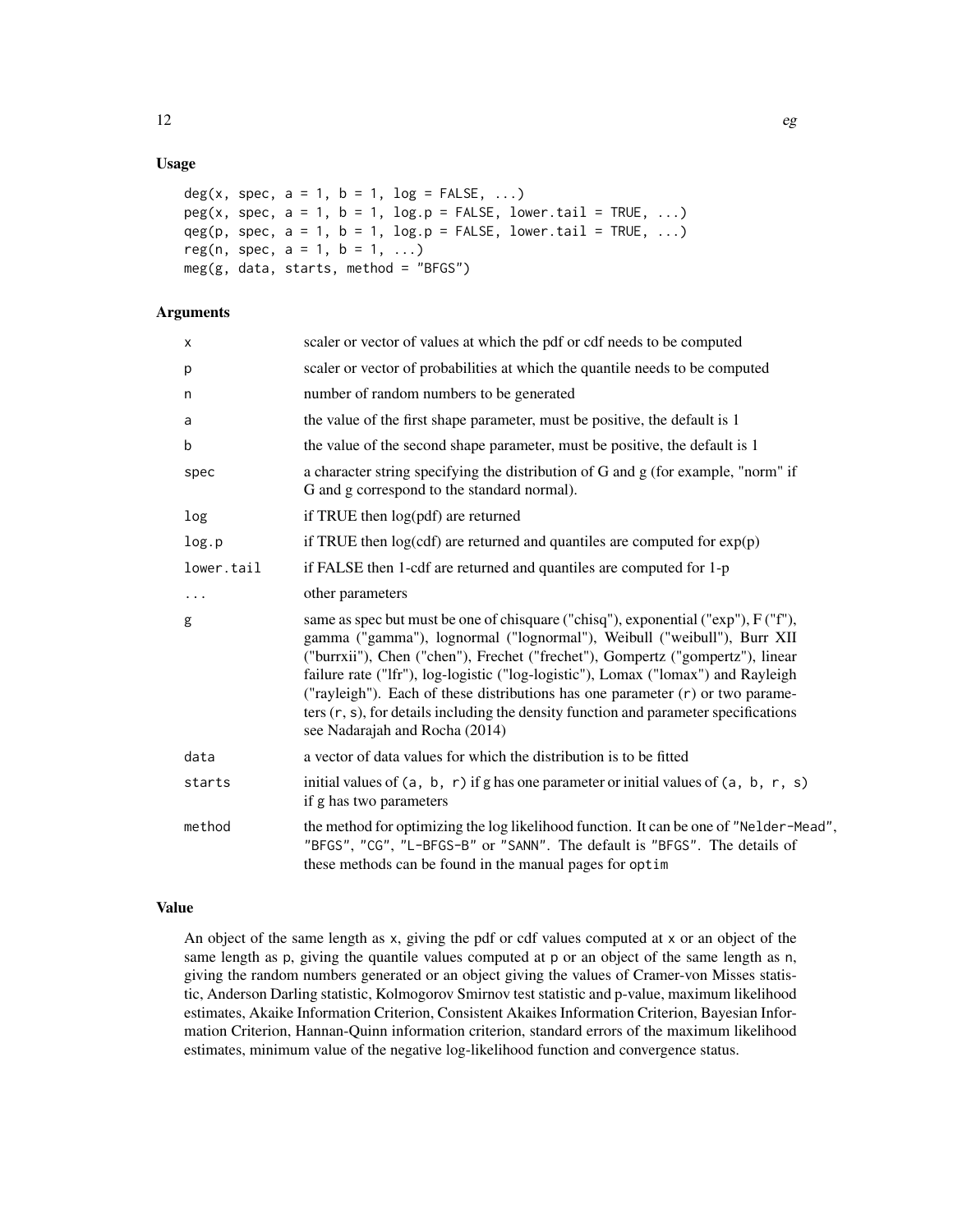<span id="page-12-0"></span> $\exp$  13

# Author(s)

Saralees Nadarajah, Ricardo Rocha

# References

S. Nadarajah and R. Rocha, Newdistns: An R Package for New Families of Distributions, Journal of Statistical Software, 69(10), 1-32, doi:10.18637/jss.v069.i10

G. M. Cordeiro, E. M. M. Ortega, D. C. C. da Cunha, The exponentiated generalized class of distributions, Journal of Data Science 11 (2013) 1-27

### Examples

```
x=runif(10,min=0,max=1)
deg(x,"exp",a=1,b=1)
peg(x,"exp",a=1,b=1)
qeg(x,"exp",a=1,b=1)
reg(10,"exp",a=1,b=1)
meg("exp",rexp(100),starts=c(1,1,1),method="BFGS")
```
#### expg *Exponentiated G Distribution*

#### **Description**

Computes the pdf, cdf, quantile and random numbers of the exponentiated G distribution due to Gupta et al. (1998) specified by the pdf

$$
f(x) = ag(x)G^{a-1}(x)
$$

for G any valid cdf, g the corresponding pdf and  $a > 0$ , the shape parameter. Also computes the Cramer-von Misses statistic, Anderson Darling statistic, Kolmogorov Smirnov test statistic and p-value, maximum likelihood estimates, Akaike Information Crite rion, Consistent Akaikes Information Criterion, Bayesian Information Criterion, Hannan-Quinn information criterion, standard errors of the maximum likelihood estimates, minimum value of the negative log-likelihood function and convergence status when the distribution is fitted to some data

#### Usage

```
dexpg(x, spec, a = 1, log = FALSE, ...)
pexpg(x, spec, a = 1, log.p = FALSE, lowertail = TRUE, ...)qexp(g(p, spec, a = 1, log.p = FALSE, lowertail = TRUE, ...)rexpg(n, spec, a = 1, ...)
mexpg(g, data, starts, method = "BFGS")
```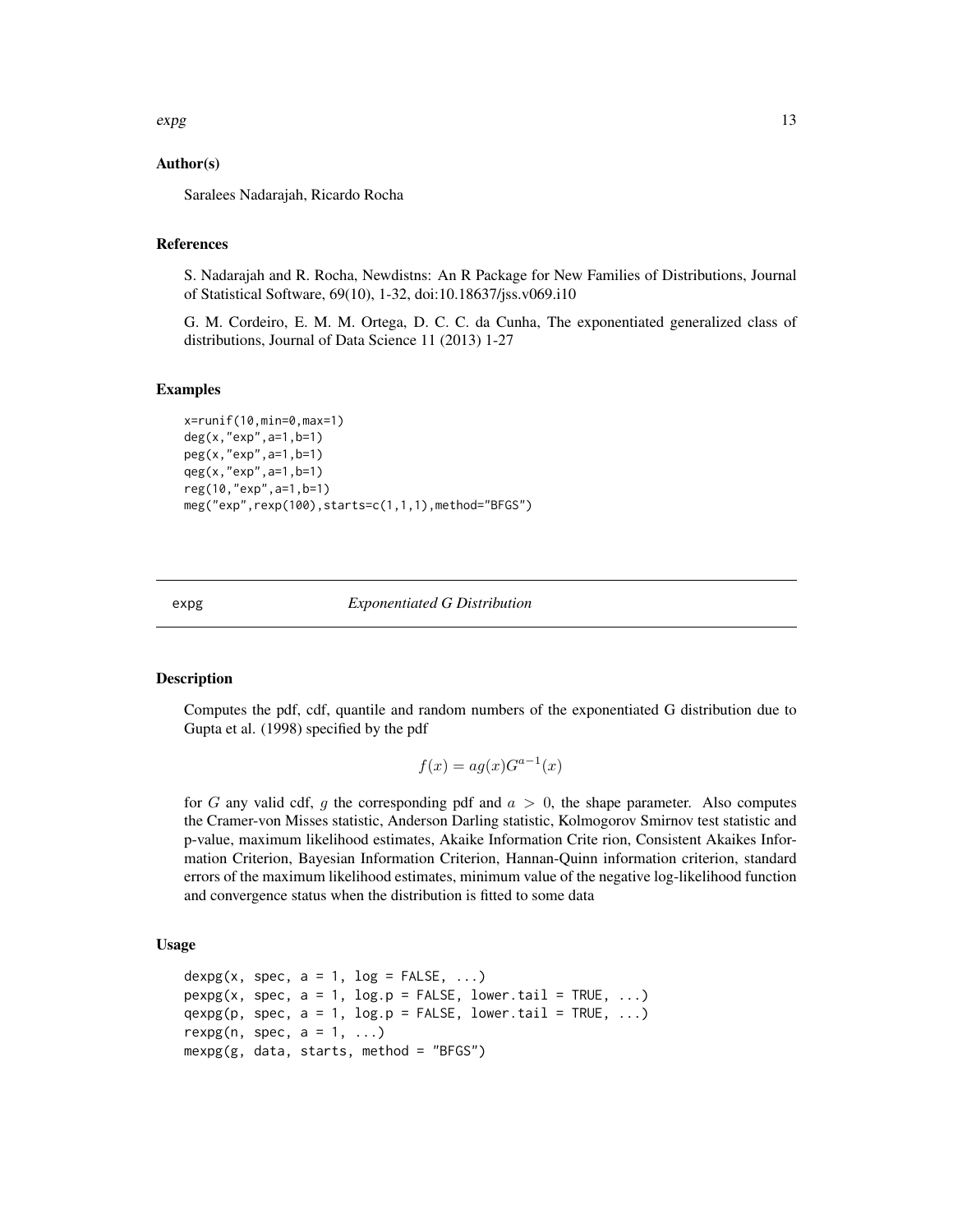#### Arguments

| X          | scaler or vector of values at which the pdf or cdf needs to be computed                                                                                                                                                                                                                                                                                                                                                                                                                                                                             |
|------------|-----------------------------------------------------------------------------------------------------------------------------------------------------------------------------------------------------------------------------------------------------------------------------------------------------------------------------------------------------------------------------------------------------------------------------------------------------------------------------------------------------------------------------------------------------|
| p          | scaler or vector of probabilities at which the quantile needs to be computed                                                                                                                                                                                                                                                                                                                                                                                                                                                                        |
| n          | number of random numbers to be generated                                                                                                                                                                                                                                                                                                                                                                                                                                                                                                            |
| a          | the value of the shape parameter, must be positive, the default is 1                                                                                                                                                                                                                                                                                                                                                                                                                                                                                |
| spec       | a character string specifying the distribution of G and g (for example, "norm" if<br>G and g correspond to the standard normal).                                                                                                                                                                                                                                                                                                                                                                                                                    |
| log        | if TRUE then log(pdf) are returned                                                                                                                                                                                                                                                                                                                                                                                                                                                                                                                  |
| log.p      | if TRUE then $log(cdf)$ are returned and quantiles are computed for $exp(p)$                                                                                                                                                                                                                                                                                                                                                                                                                                                                        |
| lower.tail | if FALSE then 1-cdf are returned and quantiles are computed for 1-p                                                                                                                                                                                                                                                                                                                                                                                                                                                                                 |
| $\cdots$   | other parameters                                                                                                                                                                                                                                                                                                                                                                                                                                                                                                                                    |
| g          | same as spec but must be one of chisquare ("chisq"), exponential ("exp"), F ("f"),<br>gamma ("gamma"), lognormal ("lognormal"), Weibull ("weibull"), Burr XII<br>("burrxii"), Chen ("chen"), Frechet ("frechet"), Gompertz ("gompertz"), linear<br>failure rate ("Ifr"), log-logistic ("log-logistic"), Lomax ("lomax") and Rayleigh<br>("rayleigh"). Each of these distributions has one parameter (r) or two parame-<br>ters $(r, s)$ , for details including the density function and parameter specifications<br>see Nadarajah and Rocha (2014) |
| data       | a vector of data values for which the distribution is to be fitted                                                                                                                                                                                                                                                                                                                                                                                                                                                                                  |
| starts     | initial values of $(a, r)$ if g has one parameter or initial values of $(a, r, s)$ if<br>g has two parameters                                                                                                                                                                                                                                                                                                                                                                                                                                       |
| method     | the method for optimizing the log likelihood function. It can be one of "Nelder-Mead",<br>"BFGS", "CG", "L-BFGS-B" or "SANN". The default is "BFGS". The details of<br>these methods can be found in the manual pages for optim                                                                                                                                                                                                                                                                                                                     |

### Value

An object of the same length as x, giving the pdf or cdf values computed at x or an object of the same length as p, giving the quantile values computed at p or an object of the same length as n, giving the random numbers generated or an object giving the values of Cramer-von Misses statistic, Anderson Darling statistic, Kolmogorov Smirnov test statistic and p-value, maximum likelihood estimates, Akaike Information Criterion, Consistent Akaikes Information Criterion, Bayesian Information Criterion, Hannan-Quinn information criterion, standard errors of the maximum likelihood estimates, minimum value of the negative log-likelihood function and convergence status.

#### Author(s)

Saralees Nadarajah, Ricardo Rocha

# References

S. Nadarajah and R. Rocha, Newdistns: An R Package for New Families of Distributions, Journal of Statistical Software, 69(10), 1-32, doi:10.18637/jss.v069.i10

R. C. Gupta, P. L. Gupta, R. D. Gupta, Modeling failure time data by Lehman alternatives, Communications in Statistics—Theory and Methods 27 (1998) 887-904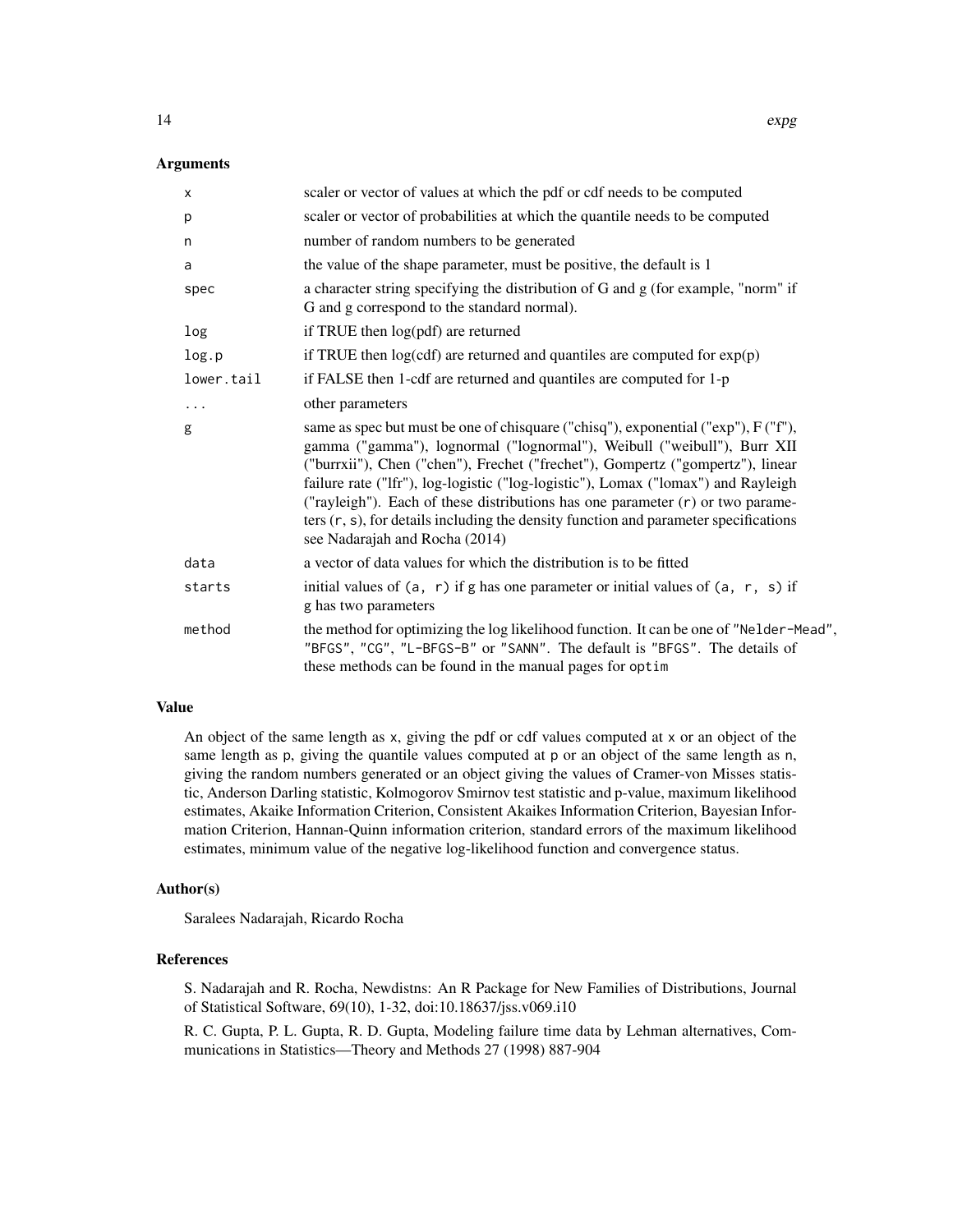#### <span id="page-14-0"></span>expkumg that the state of the state of the state of the state of the state of the state of the state of the state of the state of the state of the state of the state of the state of the state of the state of the state of t

### Examples

```
x=runif(10,min=0,max=1)
dexpg(x,"exp",a=1)
pexpg(x,"exp",a=1)
qexpg(x,"exp",a=1)
rexpg(10,"exp",a=1)
mexpg("exp",rexp(100),starts=c(1,1),method="BFGS")
```
expkumg *Exponentiated Kumaraswamy G Distribution*

# **Description**

Computes the pdf, cdf, quantile and random numbers of the exponentiated Kumaraswamy G distribution due to Lemonte et al. (2013) specified by the pdf

$$
f(x) = abcg(x)G^{a-1}(x) [1 - G^{a}(x)]^{b-1} \left\{ 1 - [1 - G^{a}(x)]^{b} \right\}^{c-1}
$$

for G any valid cdf, g the corresponding pdf,  $a > 0$ , the first shape parameter,  $b > 0$ , the second shape parameter and  $c > 0$ , the third shape parameter. Also computes the Cramer-von Misses statistic, Anderson Darling statistic, Kolmogorov Smirnov test statistic and p-value, maximum likelihood estimates, Akaike Information Criterion, Consistent Akaikes Information Criterion, Bayesian Information Criterion, Hannan-Quinn information criterion, standard errors of the maximum likelihood estimates, minimum value of the negative log-likelihood function and convergence status when the distribution is fitted to some data

## Usage

```
dexpkumg(x, spec, a = 1, b = 1, c = 1, log = FALSE, ...)
pexpkumg(x, spec, a = 1, b = 1, c = 1, log.p = FALSE, lower.tail = TRUE, ...)
qexpkumg(p, spec, a = 1, b = 1, c = 1, log.p = FALSE, lower.tail = TRUE, ...)
rexpkumg(n, spec, a = 1, b = 1, c = 1, ...)
mexpkumg(g, data, starts, method = "BFGS")
```

| $\mathsf{x}$ | scaler or vector of values at which the pdf or cdf needs to be computed                                                          |
|--------------|----------------------------------------------------------------------------------------------------------------------------------|
| p            | scaler or vector of probabilities at which the quantile needs to be computed                                                     |
| n            | number of random numbers to be generated                                                                                         |
| a            | the value of the first shape parameter, must be positive, the default is 1                                                       |
| b            | the value of the second shape parameter, must be positive, the default is 1                                                      |
| C            | the value of the third shape parameter, must be positive, the default is 1                                                       |
| spec         | a character string specifying the distribution of G and g (for example, "norm" if<br>G and g correspond to the standard normal). |
| log          | if TRUE then $log(pdf)$ are returned                                                                                             |
|              |                                                                                                                                  |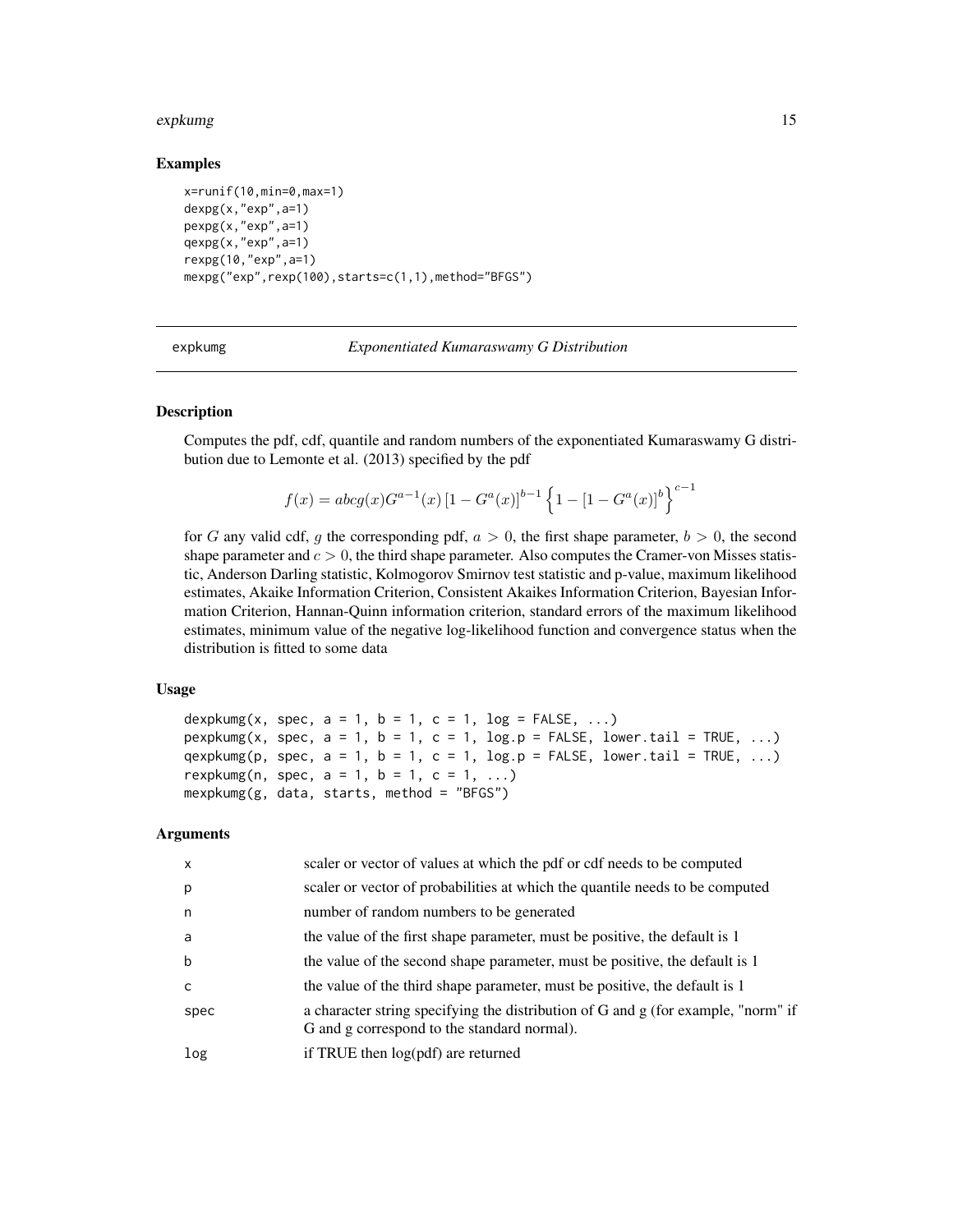| log.p      | if TRUE then $log(cd)$ are returned and quantiles are computed for $exp(p)$                                                                                                                                                                                                                                                                                                                                                                                                                                                                                  |
|------------|--------------------------------------------------------------------------------------------------------------------------------------------------------------------------------------------------------------------------------------------------------------------------------------------------------------------------------------------------------------------------------------------------------------------------------------------------------------------------------------------------------------------------------------------------------------|
| lower.tail | if FALSE then 1-cdf are returned and quantiles are computed for 1-p                                                                                                                                                                                                                                                                                                                                                                                                                                                                                          |
| $\ddots$   | other parameters                                                                                                                                                                                                                                                                                                                                                                                                                                                                                                                                             |
| g          | same as spec but must be one of chisquare ("chisq"), exponential (" $\exp$ "), $F(Tf')$ ,<br>gamma ("gamma"), lognormal ("lognormal"), Weibull ("weibull"), Burr XII<br>("burrxii"), Chen ("chen"), Frechet ("frechet"), Gompertz ("gompertz"), linear<br>failure rate ("Ifr"), log-logistic ("log-logistic"), Lomax ("lomax") and Rayleigh<br>("rayleigh"). Each of these distributions has one parameter $(r)$ or two parame-<br>ters $(r, s)$ , for details including the density function and parameter specifications<br>see Nadarajah and Rocha (2014) |
| data       | a vector of data values for which the distribution is to be fitted                                                                                                                                                                                                                                                                                                                                                                                                                                                                                           |
| starts     | initial values of $(a, b, c, r)$ if g has one parameter or initial values of<br>$(a, b, c, r, s)$ if g has two parameters                                                                                                                                                                                                                                                                                                                                                                                                                                    |
| method     | the method for optimizing the log likelihood function. It can be one of "Nelder-Mead",<br>"BFGS", "CG", "L-BFGS-B" or "SANN". The default is "BFGS". The details of<br>these methods can be found in the manual pages for optim                                                                                                                                                                                                                                                                                                                              |

# Value

An object of the same length as x, giving the pdf or cdf values computed at x or an object of the same length as p, giving the quantile values computed at p or an object of the same length as n, giving the random numbers generated or an object giving the values of Cramer-von Misses statistic, Anderson Darling statistic, Kolmogorov Smirnov test statistic and p-value, maximum likelihood estimates, Akaike Information Criterion, Consistent Akaikes Information Criterion, Bayesian Information Criterion, Hannan-Quinn information criterion, standard errors of the maximum likelihood estimates, minimum value of the negative log-likelihood function and convergence status.

## Author(s)

Saralees Nadarajah, Ricardo Rocha

### References

S. Nadarajah and R. Rocha, Newdistns: An R Package for New Families of Distributions, Journal of Statistical Software, 69(10), 1-32, doi:10.18637/jss.v069.i10

A. J. Lemonte, W. Barreto-Souza, G. M. Cordeiro, The exponentiated Kumaraswamy distribution and its log-transform, Brazilian Journal of Probability and Statistics 27 (2013) 31-53

#### Examples

```
x=runif(10,min=0,max=1)
dexpkumg(x,"exp",a=1,b=1,c=1)
pexpkumg(x,"exp",a=1,b=1,c=1)
qexpkumg(x,"exp",a=1,b=1,c=1)
rexpkumg(10,"exp",a=1,b=1,c=1)
mexpkumg("exp",rexp(100),starts=c(1,1,1,1),method="BFGS")
```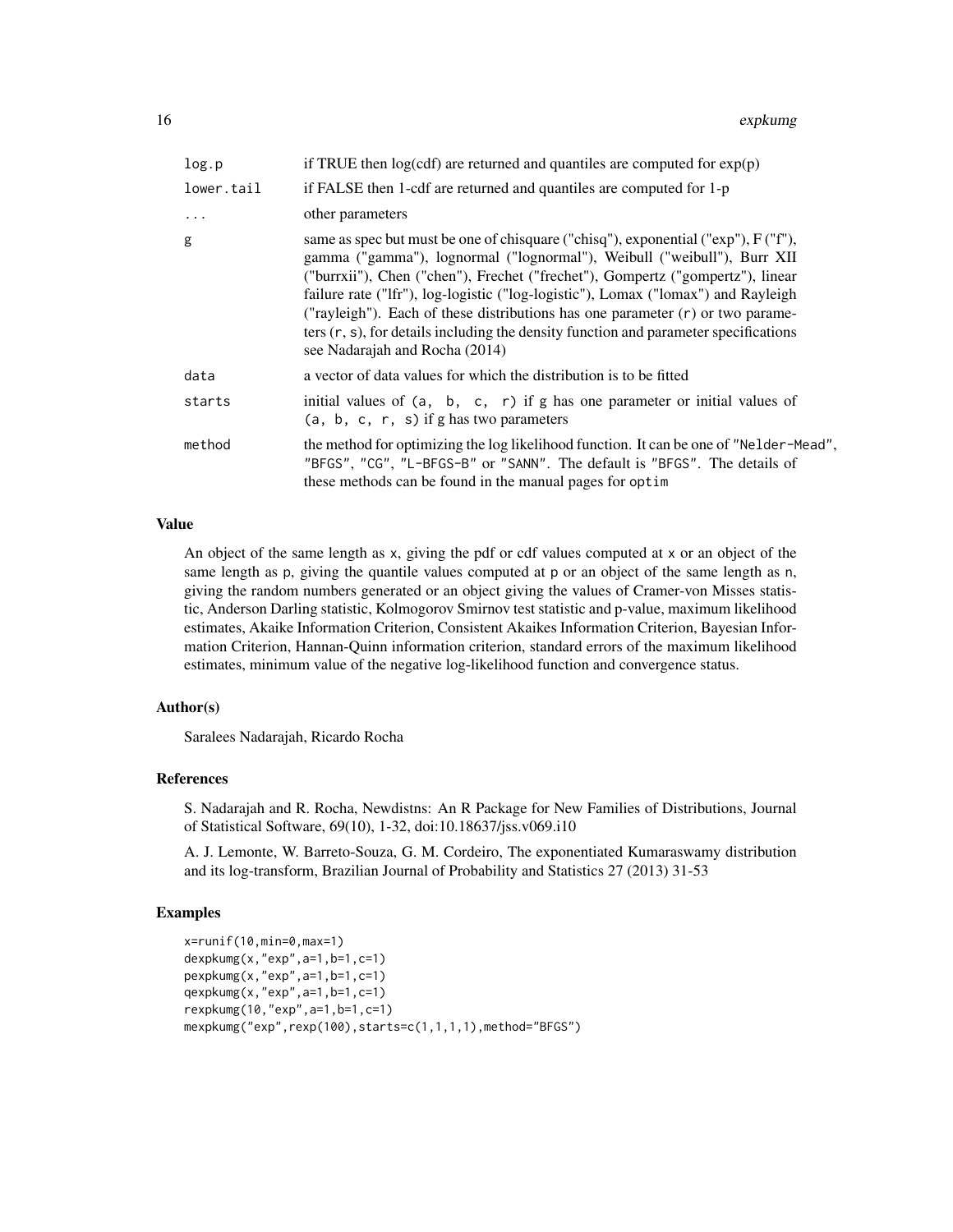# Description

Computes the pdf, cdf, quantile and random numbers of the gamma uniform G distribution due to Torabi and Montazeri (2012) specified by the pdf

$$
f(x) = \frac{1}{\Gamma(a)} \frac{g(x)}{\left[1 - G(x)\right]^2} \left[\frac{G(x)}{1 - G(x)}\right]^{a-1} \exp\left[-\frac{G(x)}{1 - G(x)}\right]
$$

for G any valid cdf, g the corresponding pdf, and  $a > 0$ , the first shape parameter. Also computes the Cramer-von Misses statistic, Anderson Darling statistic, Kolmogorov Smirnov test statistic and p-value, maximum likelihood estimates, Akaike Information Criterion, Consistent Akaikes Information Criterion, Bayesian Information Criterion, Hannan-Quinn information criterion, standard errors of the maximum likelihood estimates, minimum value of the negative log-likelihood function and convergence status when the distribution is fitted to some data

#### Usage

```
dgammag(x, spec, a = 1, log = FALSE, ...)
pgammag(x, spec, a = 1, log.p = FALSE, lower.tail = TRUE, ...)
qgammag(p, spec, a = 1, log.p = FALSE, lower.tail = TRUE, ...)
rgammag(n, spec, a = 1, ...)
mgammag(g, data, starts, method = "BFGS")
```
# Arguments

| X          | scaler or vector of values at which the pdf or cdf needs to be computed                                                                                                                                                                                                                                                                                                                                                                                                                                                                               |
|------------|-------------------------------------------------------------------------------------------------------------------------------------------------------------------------------------------------------------------------------------------------------------------------------------------------------------------------------------------------------------------------------------------------------------------------------------------------------------------------------------------------------------------------------------------------------|
| p          | scaler or vector of probabilities at which the quantile needs to be computed                                                                                                                                                                                                                                                                                                                                                                                                                                                                          |
| n          | number of random numbers to be generated                                                                                                                                                                                                                                                                                                                                                                                                                                                                                                              |
| a          | the value of the shape parameter, must be positive, the default is 1                                                                                                                                                                                                                                                                                                                                                                                                                                                                                  |
| spec       | a character string specifying the distribution of G and g (for example, "norm" if<br>G and g correspond to the standard normal).                                                                                                                                                                                                                                                                                                                                                                                                                      |
| log        | if TRUE then log(pdf) are returned                                                                                                                                                                                                                                                                                                                                                                                                                                                                                                                    |
| log.p      | if TRUE then $log(cdf)$ are returned and quantiles are computed for $exp(p)$                                                                                                                                                                                                                                                                                                                                                                                                                                                                          |
| lower.tail | if FALSE then 1-cdf are returned and quantiles are computed for 1-p                                                                                                                                                                                                                                                                                                                                                                                                                                                                                   |
| $\cdot$    | other parameters                                                                                                                                                                                                                                                                                                                                                                                                                                                                                                                                      |
| g          | same as spec but must be one of chisquare ("chisq"), exponential ("exp"), F ("f"),<br>gamma ("gamma"), lognormal ("lognormal"), Weibull ("weibull"), Burr XII<br>("burrxii"), Chen ("chen"), Frechet ("frechet"), Gompertz ("gompertz"), linear<br>failure rate ("Ifr"), log-logistic ("log-logistic"), Lomax ("lomax") and Rayleigh<br>("rayleigh"). Each of these distributions has one parameter $(r)$ or two parame-<br>ters $(r, s)$ , for details including the density function and parameter specifications<br>see Nadarajah and Rocha (2014) |

<span id="page-16-0"></span>gammag *Gamma Uniform G Distribution*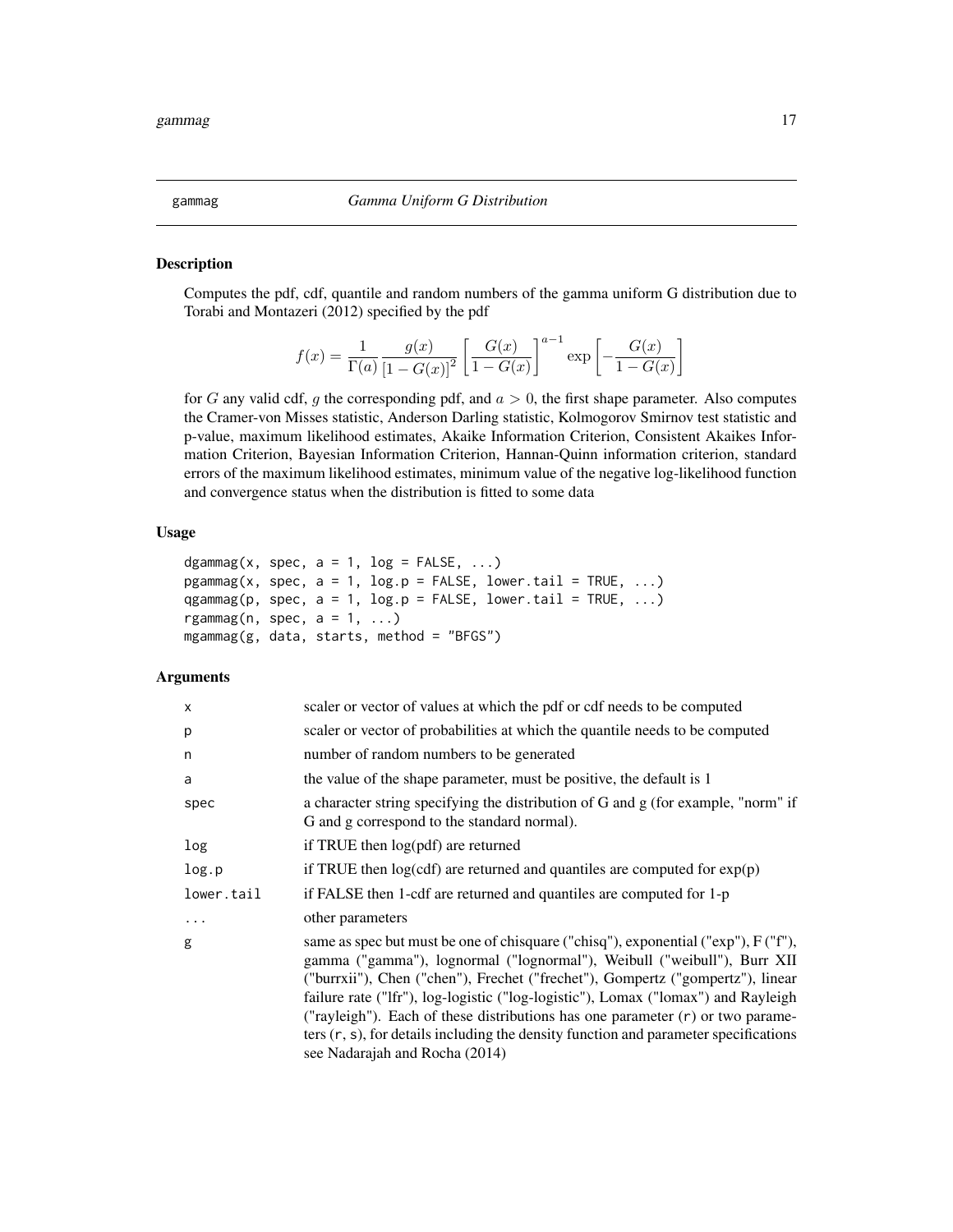<span id="page-17-0"></span>18 gammag1

| data   | a vector of data values for which the distribution is to be fitted                                                                                                                                                              |
|--------|---------------------------------------------------------------------------------------------------------------------------------------------------------------------------------------------------------------------------------|
| starts | initial values of $(a, r)$ if g has one parameter or initial values of $(a, r, s)$ if<br>g has two parameters                                                                                                                   |
| method | the method for optimizing the log likelihood function. It can be one of "Nelder-Mead",<br>"BFGS", "CG", "L-BFGS-B" or "SANN". The default is "BFGS". The details of<br>these methods can be found in the manual pages for optim |

### Value

An object of the same length as x, giving the pdf or cdf values computed at x or an object of the same length as p, giving the quantile values computed at p or an object of the same length as n, giving the random numbers generated or an object giving the values of Cramer-von Misses statistic, Anderson Darling statistic, Kolmogorov Smirnov test statistic and p-value, maximum likelihood estimates, Akaike Information Criterion, Consistent Akaikes Information Criterion, Bayesian Information Criterion, Hannan-Quinn information criterion, standard errors of the maximum likelihood estimates, minimum value of the negative log-likelihood function and convergence status.

#### Author(s)

Saralees Nadarajah, Ricardo Rocha

#### References

S. Nadarajah and R. Rocha, Newdistns: An R Package for New Families of Distributions, Journal of Statistical Software, 69(10), 1-32, doi:10.18637/jss.v069.i10

H. Torabi, N. H. Montazeri, The gamma uniform distribution and its applications, Kybernetika 48 (2012) 16-30

#### Examples

```
x=runif(10,min=0,max=1)
dgammag(x,"exp",a=1)
pgammag(x,"exp",a=1)
qgammag(x,"exp",a=1)
rgammag(10,"exp",a=1)
mgammag("exp",rexp(100),starts=c(1,1),method="BFGS")
```
gammag1 *Gamma G Distribution due to Zografos and Balakrishnan (2009)*

### **Description**

Computes the pdf, cdf, quantile and random numbers of the gamma G distribution due to Zografos and Balakrishnan (2009) specified by the pdf

$$
f(x) = \frac{1}{\Gamma(a)} g(x) \{-\log[1 - G(x)]\}^{a-1}
$$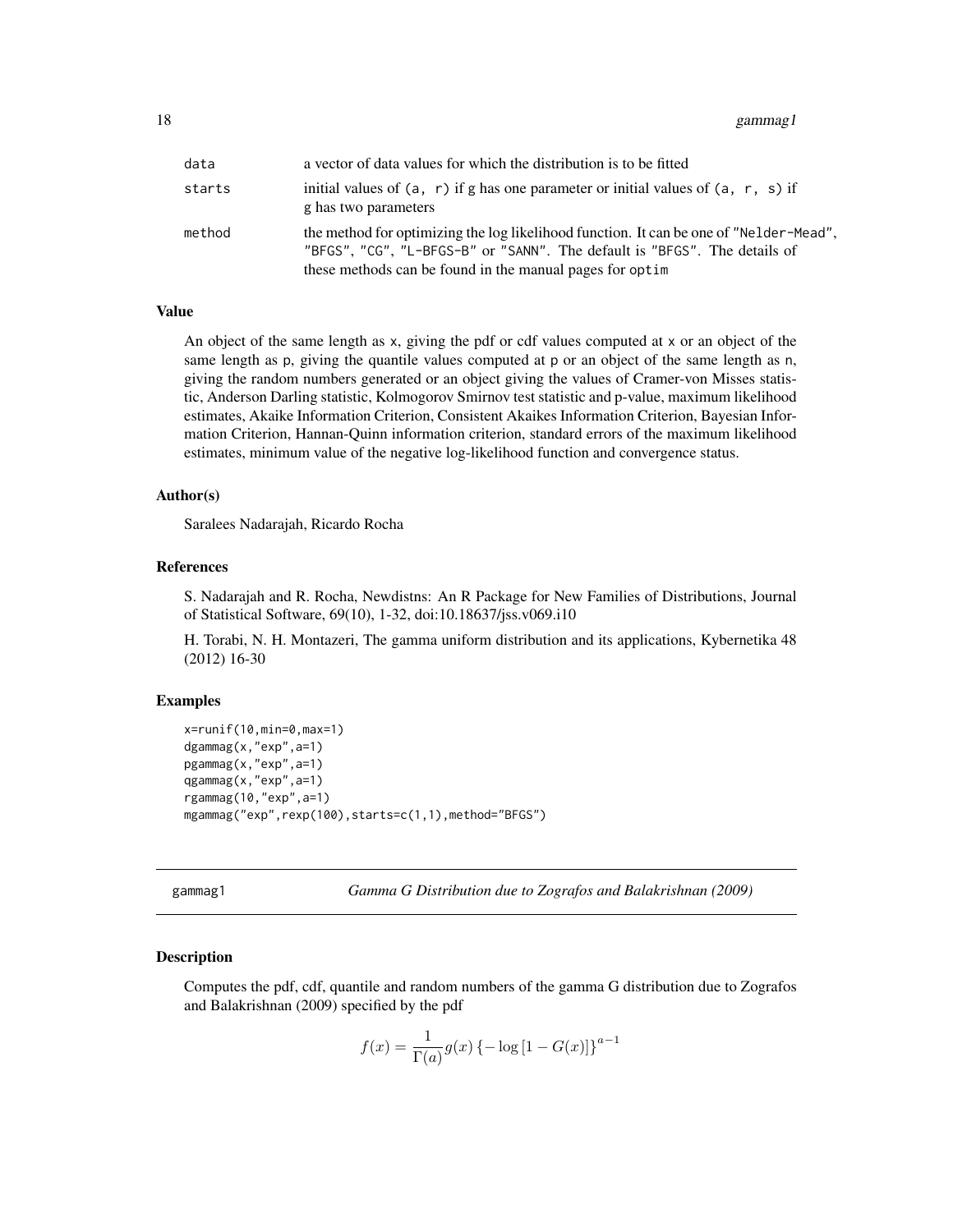for G any valid cdf, q the corresponding pdf, and  $a > 0$ , the shape parameter. Also computes the Cramer-von Misses statistic, Anderson Darling statistic, Kolmogorov Smirnov test statistic and p-value, maximum likelihood estimates, Akaike Information Criterion, Consistent Akaikes Information Criterion, Bayesian Information Criterion, Hannan-Quinn information criterion, standard errors of the maximum likelihood estimates, minimum value of the negative log-likelihood function and convergence status when the distribution is fitted to some data

#### Usage

```
dgammag1(x, spec, a = 1, log = FALSE, ...)
pgammag1(x, spec, a = 1, log.p = FALSE, lower.tail = TRUE, ...)
qgammag1(p, spec, a = 1, log.p = FALSE, lower.tail = TRUE, ...)
rgammag1(n, spec, a = 1, ...)
mgammag1(g, data, starts, method = "BFGS")
```
# Arguments

| X          | scaler or vector of values at which the pdf or cdf needs to be computed                                                                                                                                                                                                                                                                                                                                                                                                                                                                               |
|------------|-------------------------------------------------------------------------------------------------------------------------------------------------------------------------------------------------------------------------------------------------------------------------------------------------------------------------------------------------------------------------------------------------------------------------------------------------------------------------------------------------------------------------------------------------------|
| p          | scaler or vector of probabilities at which the quantile needs to be computed                                                                                                                                                                                                                                                                                                                                                                                                                                                                          |
| n          | number of random numbers to be generated                                                                                                                                                                                                                                                                                                                                                                                                                                                                                                              |
| a          | the value of the shape parameter, must be positive, the default is 1                                                                                                                                                                                                                                                                                                                                                                                                                                                                                  |
| spec       | a character string specifying the distribution of G and g (for example, "norm" if<br>G and g correspond to the standard normal).                                                                                                                                                                                                                                                                                                                                                                                                                      |
| log        | if TRUE then log(pdf) are returned                                                                                                                                                                                                                                                                                                                                                                                                                                                                                                                    |
| log.p      | if TRUE then $log(cdf)$ are returned and quantiles are computed for $exp(p)$                                                                                                                                                                                                                                                                                                                                                                                                                                                                          |
| lower.tail | if FALSE then 1-cdf are returned and quantiles are computed for 1-p                                                                                                                                                                                                                                                                                                                                                                                                                                                                                   |
| $\cdots$   | other parameters                                                                                                                                                                                                                                                                                                                                                                                                                                                                                                                                      |
| g          | same as spec but must be one of chisquare ("chisq"), exponential ("exp"), F ("f"),<br>gamma ("gamma"), lognormal ("lognormal"), Weibull ("weibull"), Burr XII<br>("burrxii"), Chen ("chen"), Frechet ("frechet"), Gompertz ("gompertz"), linear<br>failure rate ("Ifr"), log-logistic ("log-logistic"), Lomax ("lomax") and Rayleigh<br>("rayleigh"). Each of these distributions has one parameter $(r)$ or two parame-<br>ters $(r, s)$ , for details including the density function and parameter specifications<br>see Nadarajah and Rocha (2014) |
| data       | a vector of data values for which the distribution is to be fitted                                                                                                                                                                                                                                                                                                                                                                                                                                                                                    |
| starts     | initial values of $(a, r)$ if g has one parameter or initial values of $(a, r, s)$ if<br>g has two parameters                                                                                                                                                                                                                                                                                                                                                                                                                                         |
| method     | the method for optimizing the log likelihood function. It can be one of "Nelder-Mead",<br>"BFGS", "CG", "L-BFGS-B" or "SANN". The default is "BFGS". The details of<br>these methods can be found in the manual pages for optim                                                                                                                                                                                                                                                                                                                       |

#### Value

An object of the same length as x, giving the pdf or cdf values computed at x or an object of the same length as p, giving the quantile values computed at p or an object of the same length as n,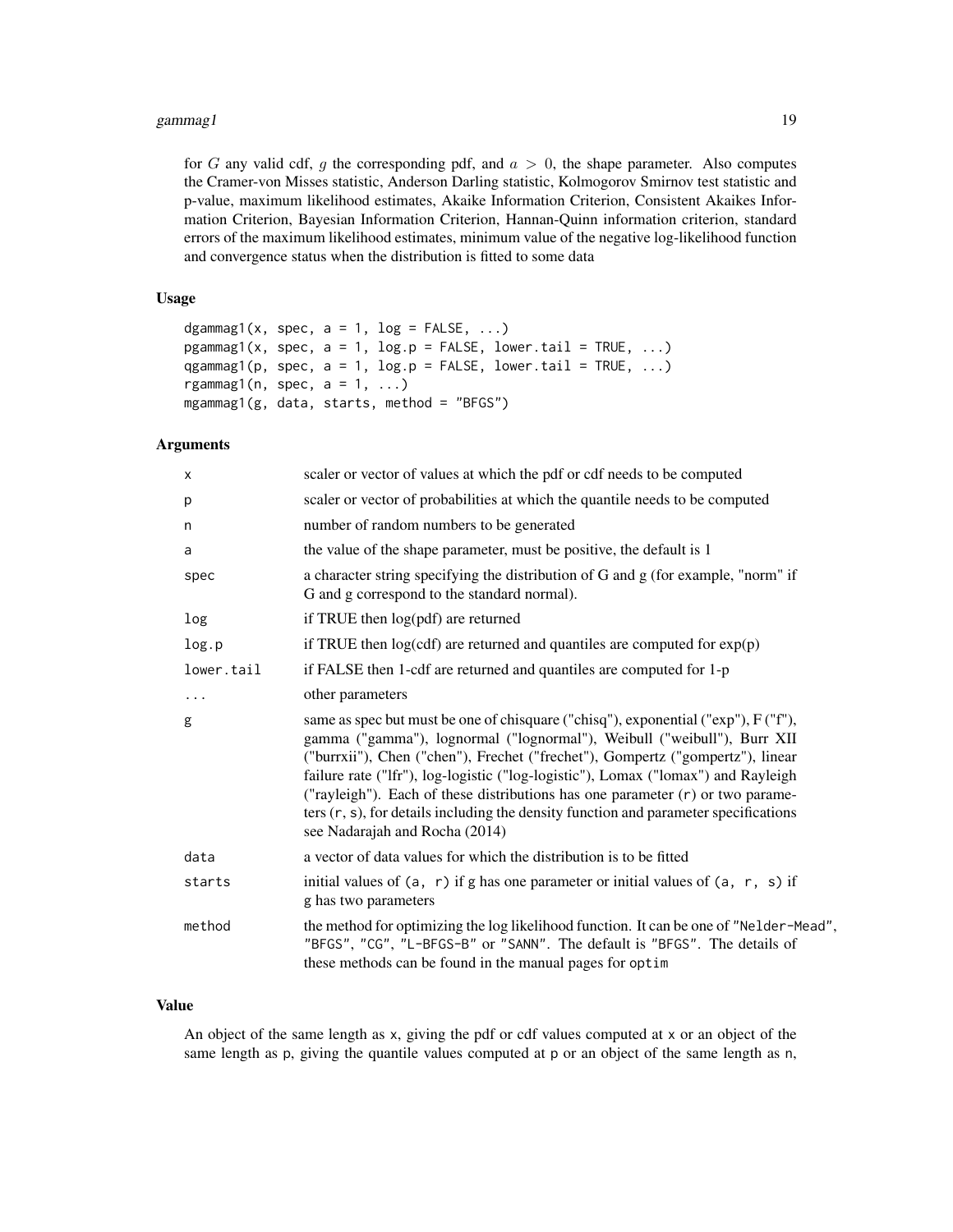giving the random numbers generated or an object giving the values of Cramer-von Misses statistic, Anderson Darling statistic, Kolmogorov Smirnov test statistic and p-value, maximum likelihood estimates, Akaike Information Criterion, Consistent Akaikes Information Criterion, Bayesian Information Criterion, Hannan-Quinn information criterion, standard errors of the maximum likelihood estimates, minimum value of the negative log-likelihood function and convergence status.

#### Author(s)

Saralees Nadarajah, Ricardo Rocha

### References

S. Nadarajah and R. Rocha, Newdistns: An R Package for New Families of Distributions, Journal of Statistical Software, 69(10), 1-32, doi:10.18637/jss.v069.i10

K. Zografos, N. Balakrishnan, On families of beta- and generalized gamma-generated distributions and associated inference, Statistical Methodology 6 (2009) 344-362

#### Examples

```
x=runif(10,min=0,max=1)
dgammag1(x,"exp",a=1)
pgammag1(x,"exp",a=1)
qgammag1(x,"exp",a=1)
rgammag1(10,"exp",a=1)
mgammag1("exp",rexp(100),starts=c(1,1),method="BFGS")
```
gammag2 *Gamma G Distribution due to Ristic and Balakrishnan (2012)*

#### **Description**

Computes the pdf, cdf, quantile and random numbers of the gamma G distribution due to Ristic and Balakrishnan (2012) specified by the pdf

$$
f(x) = \frac{1}{\Gamma(a)} g(x) \left\{-\log G(x)\right\}^{a-1}
$$

for G any valid cdf, g the corresponding pdf, and  $a > 0$ , the shape parameter. Also computes the Cramer-von Misses statistic, Anderson Darling statistic, Kolmogorov Smirnov test statistic and p-value, maximum likelihood estimates, Akaike Information Criterion, Consistent Akaikes Information Criterion, Bayesian Information Criterion, Hannan-Quinn information criterion, standard errors of the maximum likelihood estimates, minimum value of the negative log-likelihood function and convergence status when the distribution is fitted to some data

# Usage

```
dgammag2(x, spec, a = 1, log = FALSE, ...)pgammag2(x, spec, a = 1, log.p = FALSE, lower.tail = TRUE, ...)
qgammag2(p, spec, a = 1, log.p = FALSE, lower.tail = TRUE, ...)
rgammag2(n, spec, a = 1, ...)
mgammag2(g, data, starts, method = "BFGS")
```
<span id="page-19-0"></span>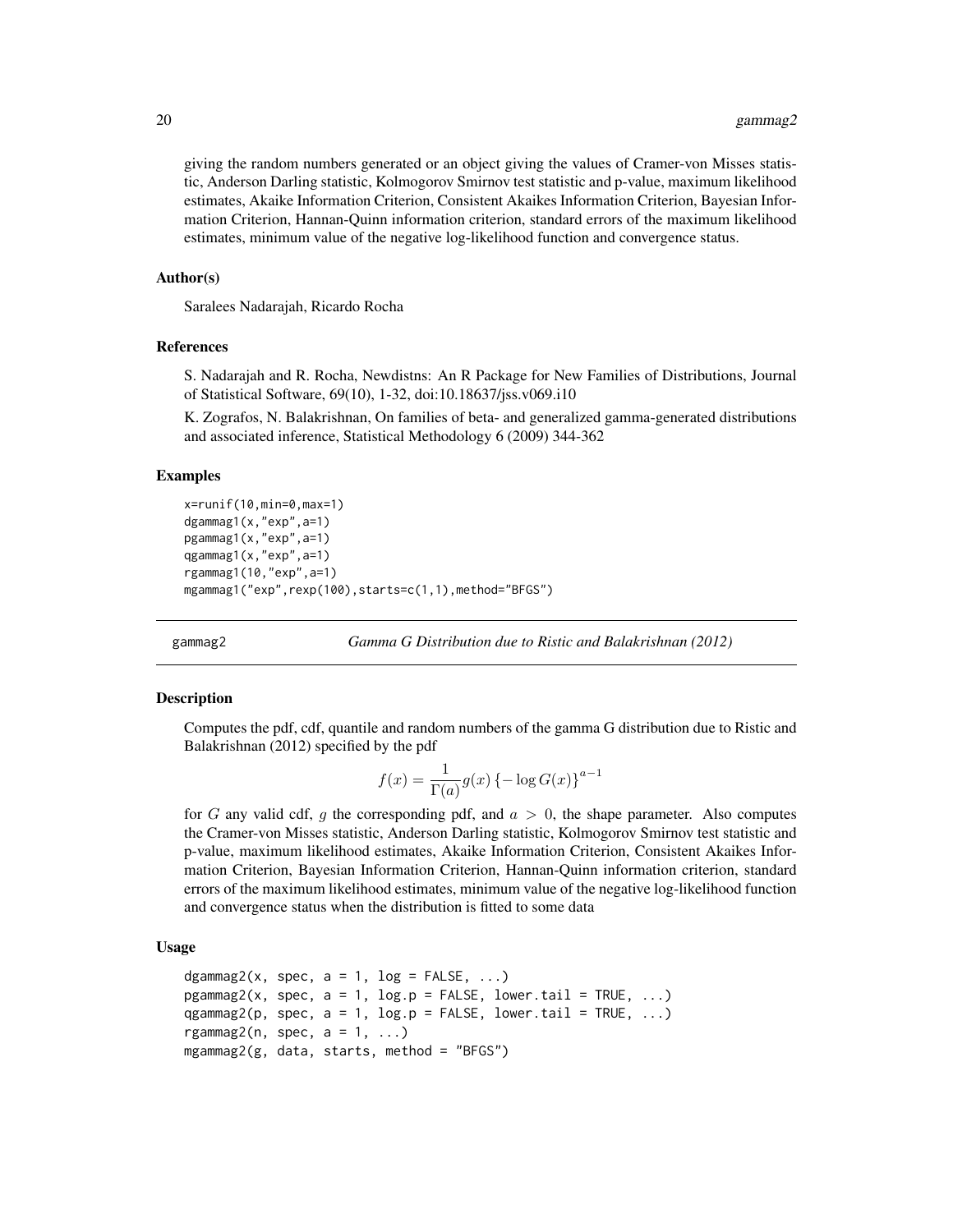#### gammag2 21  $\qquad$  21

#### Arguments

| $\boldsymbol{\mathsf{x}}$ | scaler or vector of values at which the pdf or cdf needs to be computed                                                                                                                                                                                                                                                                                                                                                                                                                                                                               |
|---------------------------|-------------------------------------------------------------------------------------------------------------------------------------------------------------------------------------------------------------------------------------------------------------------------------------------------------------------------------------------------------------------------------------------------------------------------------------------------------------------------------------------------------------------------------------------------------|
| p                         | scaler or vector of probabilities at which the quantile needs to be computed                                                                                                                                                                                                                                                                                                                                                                                                                                                                          |
| n                         | number of random numbers to be generated                                                                                                                                                                                                                                                                                                                                                                                                                                                                                                              |
| a                         | the value of the shape parameter, must be positive, the default is 1                                                                                                                                                                                                                                                                                                                                                                                                                                                                                  |
| spec                      | a character string specifying the distribution of G and g (for example, "norm" if<br>G and g correspond to the standard normal).                                                                                                                                                                                                                                                                                                                                                                                                                      |
| log                       | if TRUE then log(pdf) are returned                                                                                                                                                                                                                                                                                                                                                                                                                                                                                                                    |
| log.p                     | if TRUE then $log(cdf)$ are returned and quantiles are computed for $exp(p)$                                                                                                                                                                                                                                                                                                                                                                                                                                                                          |
| lower.tail                | if FALSE then 1-cdf are returned and quantiles are computed for 1-p                                                                                                                                                                                                                                                                                                                                                                                                                                                                                   |
| $\cdots$                  | other parameters                                                                                                                                                                                                                                                                                                                                                                                                                                                                                                                                      |
| g                         | same as spec but must be one of chisquare ("chisq"), exponential ("exp"), F ("f"),<br>gamma ("gamma"), lognormal ("lognormal"), Weibull ("weibull"), Burr XII<br>("burrxii"), Chen ("chen"), Frechet ("frechet"), Gompertz ("gompertz"), linear<br>failure rate ("Ifr"), log-logistic ("log-logistic"), Lomax ("lomax") and Rayleigh<br>("rayleigh"). Each of these distributions has one parameter $(r)$ or two parame-<br>ters $(r, s)$ , for details including the density function and parameter specifications<br>see Nadarajah and Rocha (2014) |
| data                      | a vector of data values for which the distribution is to be fitted                                                                                                                                                                                                                                                                                                                                                                                                                                                                                    |
| starts                    | initial values of $(a, r)$ if g has one parameter or initial values of $(a, r, s)$ if<br>g has two parameters                                                                                                                                                                                                                                                                                                                                                                                                                                         |
| method                    | the method for optimizing the log likelihood function. It can be one of "Nelder-Mead",<br>"BFGS", "CG", "L-BFGS-B" or "SANN". The default is "BFGS". The details of<br>these methods can be found in the manual pages for optim                                                                                                                                                                                                                                                                                                                       |

# Value

An object of the same length as x, giving the pdf or cdf values computed at x or an object of the same length as p, giving the quantile values computed at p or an object of the same length as n, giving the random numbers generated or an object giving the values of Cramer-von Misses statistic, Anderson Darling statistic, Kolmogorov Smirnov test statistic and p-value, maximum likelihood estimates, Akaike Information Criterion, Consistent Akaikes Information Criterion, Bayesian Information Criterion, Hannan-Quinn information criterion, standard errors of the maximum likelihood estimates, minimum value of the negative log-likelihood function and convergence status.

#### Author(s)

Saralees Nadarajah, Ricardo Rocha

# References

S. Nadarajah and R. Rocha, Newdistns: An R Package for New Families of Distributions, Journal of Statistical Software, 69(10), 1-32, doi:10.18637/jss.v069.i10

M. M. Ristic, N. Balakrishnan, The gamma exponentiated exponential distribution, Journal of Statistical Computation and Simulation 82 (2012) 1191-1206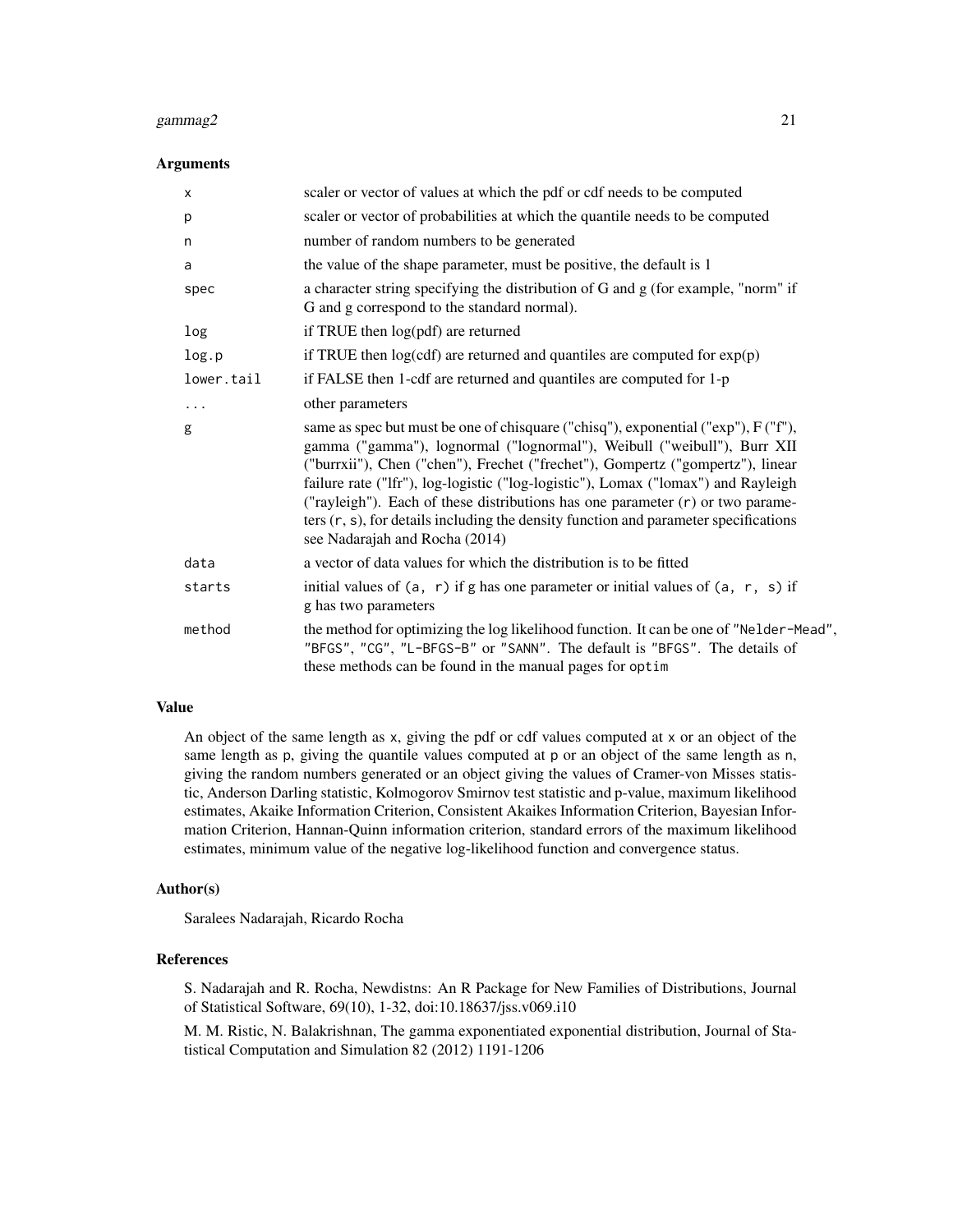### Examples

```
x=runif(10,min=0,max=1)
dgammag2(x,"exp",a=1)
pgammag2(x,"exp",a=1)
qgammag2(x,"exp",a=1)
rgammag2(10,"exp",a=1)
mgammag2("exp",rexp(10),starts=c(1,1),method="BFGS")
```

| n e<br>۰. |
|-----------|
|-----------|

#### gbg *Generalized Beta G Distribution*

# Description

Computes the pdf, cdf, quantile and random numbers of the generalized beta G distribution due to Alexander et al. (2012) specified by the pdf

$$
f(x) = \frac{c}{B(a,b)} g(x) G^{ac-1}(x) [1 - G^{c}(x)]^{b-1}
$$

for G any valid cdf, g the corresponding pdf,  $a > 0$ , the first shape parameter,  $b > 0$ , the second shape parameter and  $c > 0$ , the third shape parameter. Also computes the Cramer-von Misses statistic, Anderson Darling statistic, Kolmogorov Smirnov test statistic and p-value, maximum likelihood estimates, Akaike Information Criterion, Consistent Akaikes Information Criterion, Bayesian Information Criterion, Hannan-Quinn information criterion, standard errors of the maximum likelihood estimates, minimum value of the negative log-likelihood function and convergence status when the distribution is fitted to some data

## Usage

dgbg(x, spec,  $a = 1$ ,  $b = 1$ ,  $c = 1$ ,  $log = FALSE$ , ...)  $pgbg(x, spec, a = 1, b = 1, c = 1, log.p = FALSE, lower$ **tail = TRUE, ...** $)$ qgbg(p, spec,  $a = 1$ ,  $b = 1$ ,  $c = 1$ ,  $log.p = FALSE$ ,  $lower.tail = TRUE$ , ...) rgbg(n, spec,  $a = 1$ ,  $b = 1$ ,  $c = 1$ , ...)  $mgbg(g, data, starts, method = "BFGS")$ 

| $\mathsf{x}$ | scaler or vector of values at which the pdf or cdf needs to be computed                                                          |
|--------------|----------------------------------------------------------------------------------------------------------------------------------|
| p            | scaler or vector of probabilities at which the quantile needs to be computed                                                     |
| n            | number of random numbers to be generated                                                                                         |
| a            | the value of the first shape parameter, must be positive, the default is 1                                                       |
| b            | the value of the second shape parameter, must be positive, the default is 1                                                      |
| C            | the value of the third shape parameter, must be positive, the default is 1                                                       |
| spec         | a character string specifying the distribution of G and g (for example, "norm" if<br>G and g correspond to the standard normal). |
| log          | if TRUE then log(pdf) are returned                                                                                               |
|              |                                                                                                                                  |

<span id="page-21-0"></span>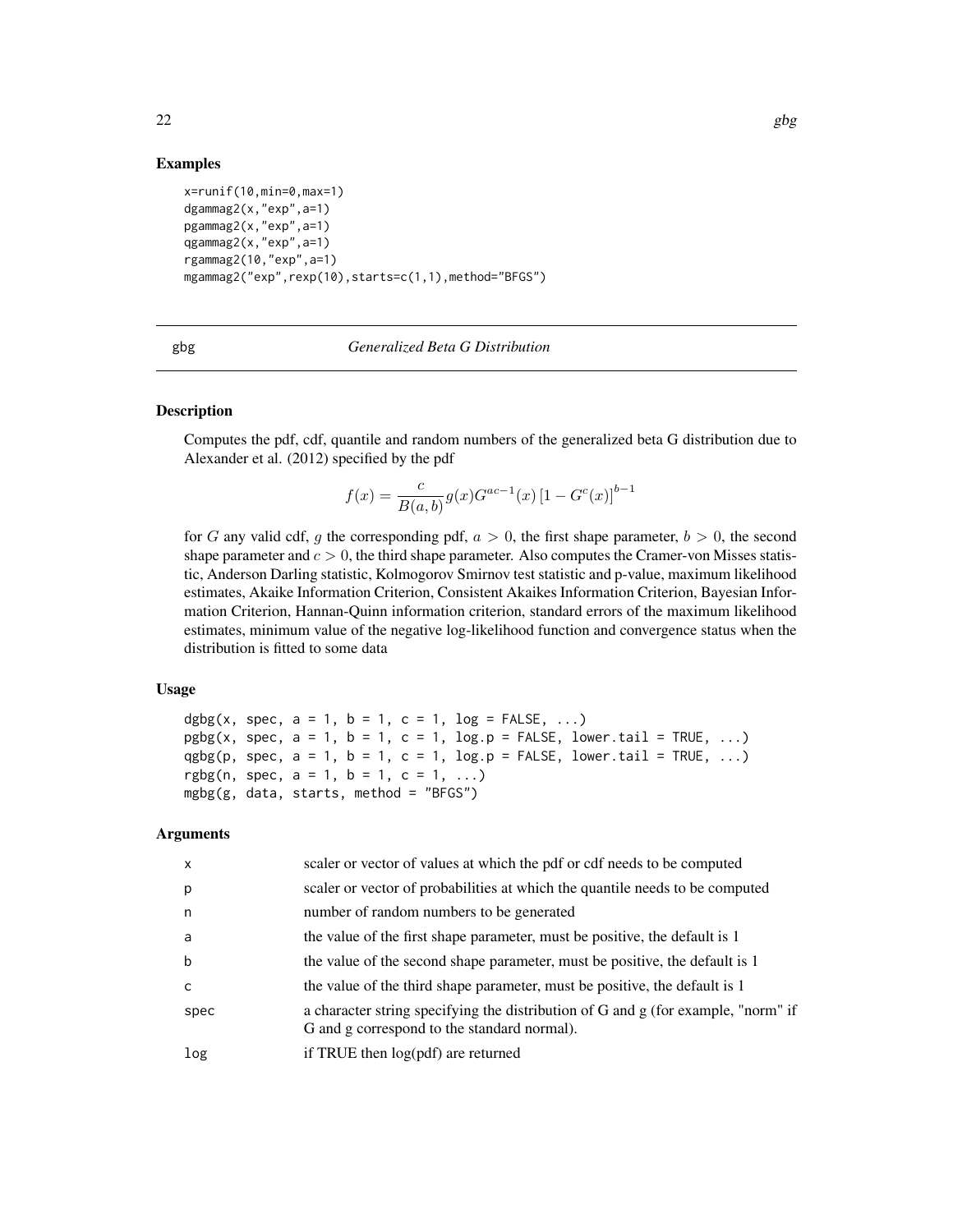| log.p      | if TRUE then $log(cdf)$ are returned and quantiles are computed for $exp(p)$                                                                                                                                                                                                                                                                                                                                                                                                                                                                                 |
|------------|--------------------------------------------------------------------------------------------------------------------------------------------------------------------------------------------------------------------------------------------------------------------------------------------------------------------------------------------------------------------------------------------------------------------------------------------------------------------------------------------------------------------------------------------------------------|
| lower.tail | if FALSE then 1-cdf are returned and quantiles are computed for 1-p                                                                                                                                                                                                                                                                                                                                                                                                                                                                                          |
| $\ddots$   | other parameters                                                                                                                                                                                                                                                                                                                                                                                                                                                                                                                                             |
| g          | same as spec but must be one of chisquare ("chisq"), exponential (" $\exp$ "), $F(Tf')$ ,<br>gamma ("gamma"), lognormal ("lognormal"), Weibull ("weibull"), Burr XII<br>("burrxii"), Chen ("chen"), Frechet ("frechet"), Gompertz ("gompertz"), linear<br>failure rate ("Ifr"), log-logistic ("log-logistic"), Lomax ("lomax") and Rayleigh<br>("rayleigh"). Each of these distributions has one parameter $(r)$ or two parame-<br>ters $(r, s)$ , for details including the density function and parameter specifications<br>see Nadarajah and Rocha (2014) |
| data       | a vector of data values for which the distribution is to be fitted                                                                                                                                                                                                                                                                                                                                                                                                                                                                                           |
| starts     | initial values of $(a, b, c, r)$ if g has one parameter or initial values of<br>$(a, b, c, r, s)$ if g has two parameters                                                                                                                                                                                                                                                                                                                                                                                                                                    |
| method     | the method for optimizing the log likelihood function. It can be one of "Nelder-Mead",<br>"BFGS", "CG", "L-BFGS-B" or "SANN". The default is "BFGS". The details of<br>these methods can be found in the manual pages for optim                                                                                                                                                                                                                                                                                                                              |

# Value

An object of the same length as x, giving the pdf or cdf values computed at x or an object of the same length as p, giving the quantile values computed at p or an object of the same length as n, giving the random numbers generated or an object giving the values of Cramer-von Misses statistic, Anderson Darling statistic, Kolmogorov Smirnov test statistic and p-value, maximum likelihood estimates, Akaike Information Criterion, Consistent Akaikes Information Criterion, Bayesian Information Criterion, Hannan-Quinn information criterion, standard errors of the maximum likelihood estimates, minimum value of the negative log-likelihood function and convergence status.

#### Author(s)

Saralees Nadarajah, Ricardo Rocha

### References

S. Nadarajah and R. Rocha, Newdistns: An R Package for New Families of Distributions, Journal of Statistical Software, 69(10), 1-32, doi:10.18637/jss.v069.i10

C. Alexander, G. M. Cordeiro, E. M. M. Ortega, Generalized beta-generated distributions, Computational Statistics and Data Analysis 56 (2012) 1880-1897

#### Examples

```
x=runif(10,min=0,max=1)
dgbg(x,"exp",a=1,b=1,c=1)
pgbg(x,"exp",a=1,b=1,c=1)
qgbg(x,"exp",a=1,b=1,c=1)
rgbg(10,"exp",a=1,b=1,c=1)
mgbg("exp",rexp(100),starts=c(1,1,1,1),method="BFGS")
```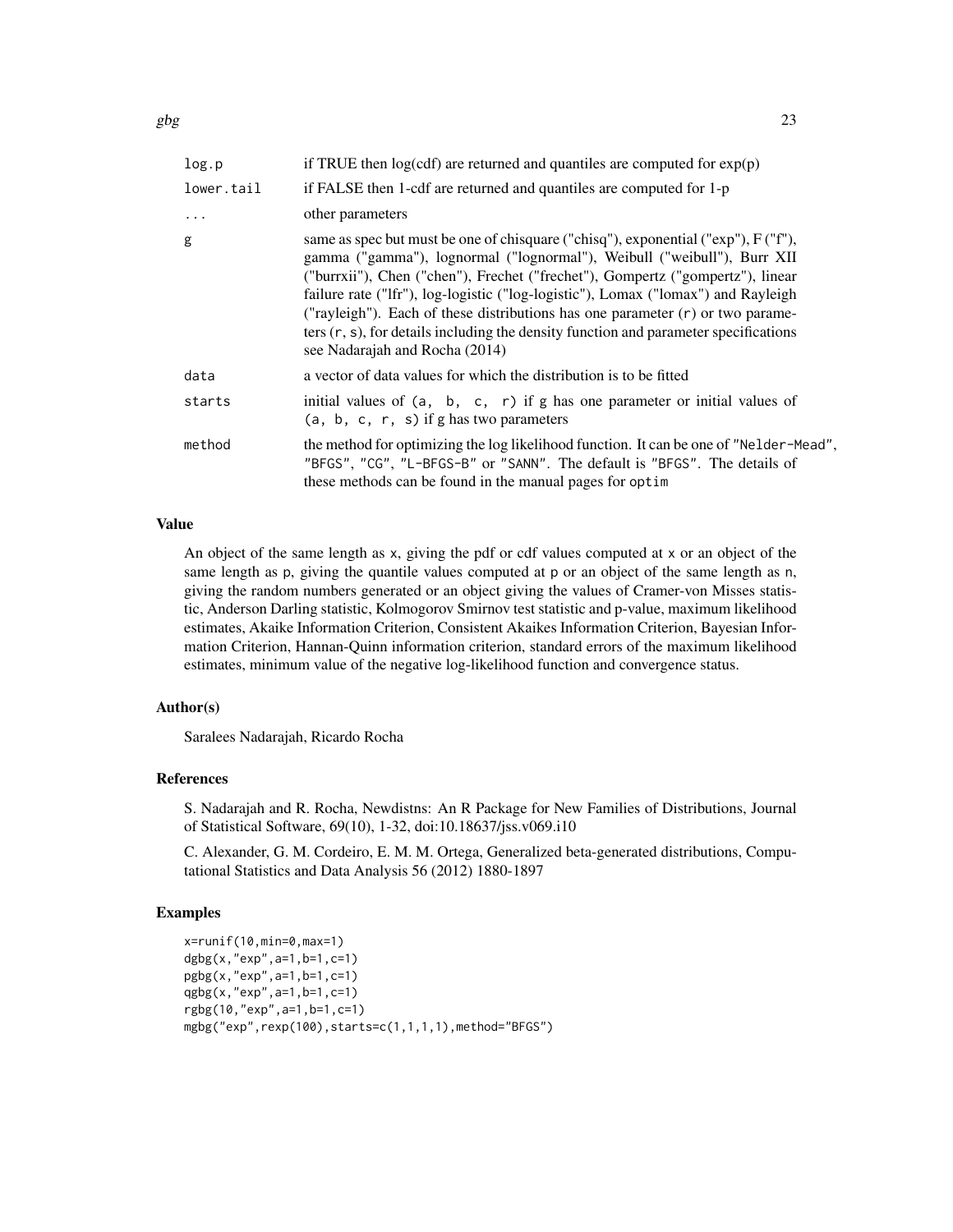#### <span id="page-23-0"></span>Description

Computes the pdf, cdf, quantile and random numbers of the geometric exponential Poisson G distribution due to Nadarajah et al. (2013) specified by the pdf

$$
f(x) = \frac{\theta(1-\eta)\left[1-\exp(-\theta)\right]g(x)\exp\left[-\theta+\theta G(x)\right]}{\left\{1-\exp(-\theta)-\eta+\eta\exp\left[-\theta+\theta G(x)\right]\right\}^2}
$$

for G any valid cdf, g the corresponding pdf,  $\theta > 0$ , the first scale parameter, and  $0 < \epsilon t a < 1$ , the second scale parameter. Also computes the Cramer-von Misses statistic, Anderson Darling statistic, Kolmogorov Smirnov test statistic and p-value, maximum likelihood estimates, Akaike Information Criterion, Consistent Akaikes Information Criterion, Bayesian Information Criterion, Hannan-Quinn information criterion, standard errors of the maximum likelihood estimates, minimum value of the negative log-likelihood function and convergence status when the distribution is fitted to some data

# Usage

```
dgepg(x, spec, theta = 1, eta = 0.5, \log = FALSE, ...)
pgepg(x, spec, theta = 1, eta = 0.5, log.p = FALSE, lowertail = TRUE, ...)qgepg(p, spec, theta = 1, eta = 0.5, log.p = FALSE, lower.tail = TRUE, \ldots)
rgepg(n, spec, theta = 1, eta = 0.5, ...)
mgepg(g, data, starts, method = "BFGS")
```

| $\times$   | scaler or vector of values at which the pdf or cdf needs to be computed                                                                                                                                                                         |
|------------|-------------------------------------------------------------------------------------------------------------------------------------------------------------------------------------------------------------------------------------------------|
| p          | scaler or vector of probabilities at which the quantile needs to be computed                                                                                                                                                                    |
| n          | number of random numbers to be generated                                                                                                                                                                                                        |
| theta      | the value of first scale parameter, must be positive, the default is 1                                                                                                                                                                          |
| eta        | the value of second scale parameter, must be in the open unit interval, the default<br>is $0.5$                                                                                                                                                 |
| spec       | a character string specifying the distribution of G and g (for example, "norm" if<br>G and g correspond to the standard normal).                                                                                                                |
| log        | if TRUE then $log(pdf)$ are returned                                                                                                                                                                                                            |
| log.p      | if TRUE then $log(cdf)$ are returned and quantiles are computed for $exp(p)$                                                                                                                                                                    |
| lower.tail | if FALSE then 1-cdf are returned and quantiles are computed for 1-p                                                                                                                                                                             |
| $\cdots$   | other parameters                                                                                                                                                                                                                                |
| g          | same as spec but must be one of chisquare ("chisq"), exponential ("exp"), F ("f"),<br>gamma ("gamma"), lognormal ("lognormal"), Weibull ("weibull"), Burr XII<br>("burrxii"), Chen ("chen"), Frechet ("frechet"), Gompertz ("gompertz"), linear |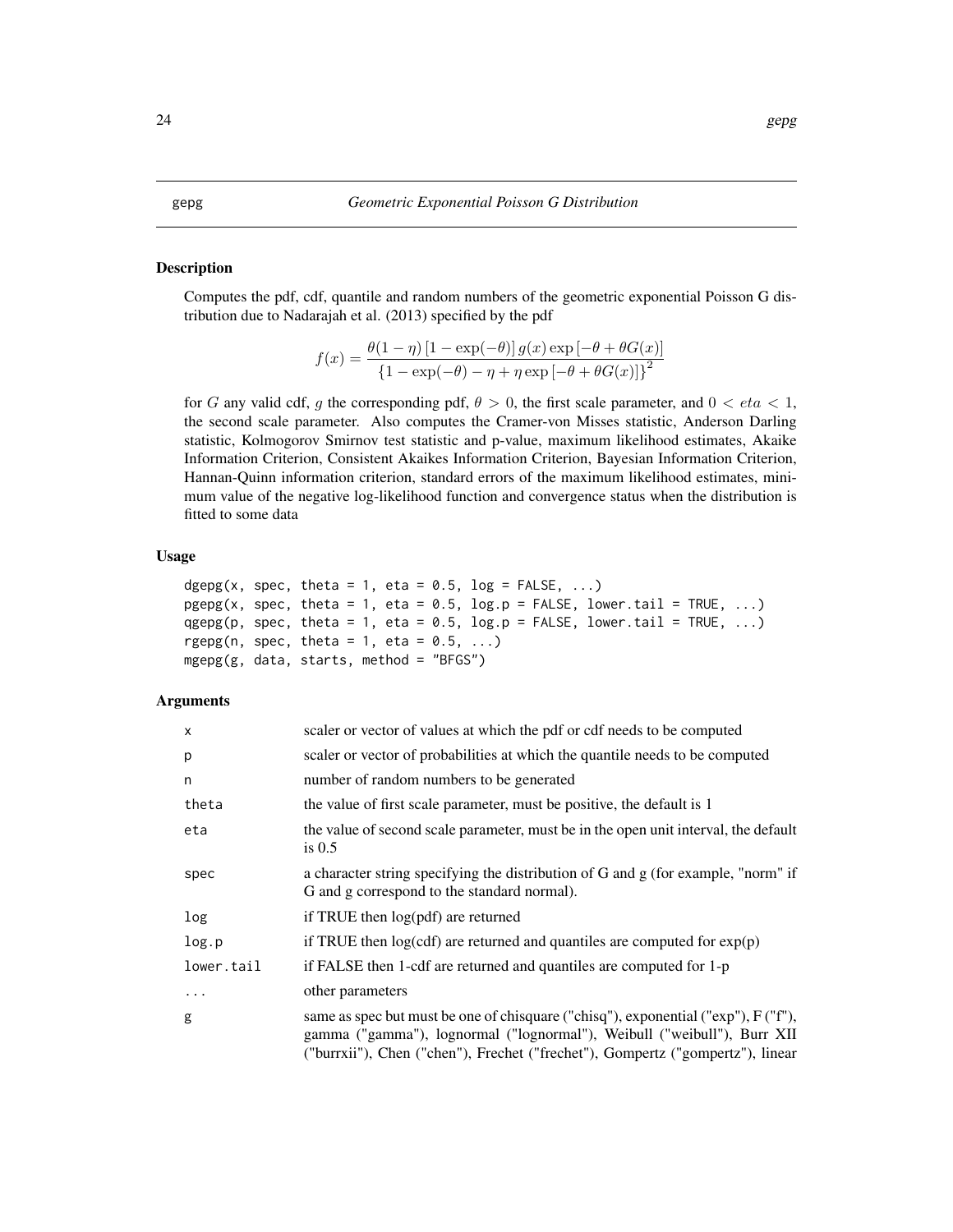|        | failure rate ("Ifr"), log-logistic ("log-logistic"), Lomax ("lomax") and Rayleigh<br>("rayleigh"). Each of these distributions has one parameter $(r)$ or two parame-<br>ters $(r, s)$ , for details including the density function and parameter specifications<br>see Nadarajah and Rocha (2014) |
|--------|----------------------------------------------------------------------------------------------------------------------------------------------------------------------------------------------------------------------------------------------------------------------------------------------------|
| data   | a vector of data values for which the distribution is to be fitted                                                                                                                                                                                                                                 |
| starts | initial values of (theta, eta, $r$ ) if g has one parameter or initial values of<br>(theta, eta, $r$ , s) if g has two parameters                                                                                                                                                                  |
| method | the method for optimizing the log likelihood function. It can be one of "Nelder-Mead",<br>"BFGS", "CG", "L-BFGS-B" or "SANN". The default is "BFGS". The details of<br>these methods can be found in the manual pages for optim                                                                    |

#### Value

An object of the same length as x, giving the pdf or cdf values computed at x or an object of the same length as p, giving the quantile values computed at p or an object of the same length as n, giving the random numbers generated or an object giving the values of Cramer-von Misses statistic, Anderson Darling statistic, Kolmogorov Smirnov test statistic and p-value, maximum likelihood estimates, Akaike Information Criterion, Consistent Akaikes Information Criterion, Bayesian Information Criterion, Hannan-Quinn information criterion, standard errors of the maximum likelihood estimates, minimum value of the negative log-likelihood function and convergence status.

# Author(s)

Saralees Nadarajah, Ricardo Rocha

#### References

S. Nadarajah and R. Rocha, Newdistns: An R Package for New Families of Distributions, Journal of Statistical Software, 69(10), 1-32, doi:10.18637/jss.v069.i10

S. Nadarajah, V. G. Cancho, E. M. M. Ortega, The geometric exponential Poisson distribution, Stat Methods Appl 22 (2013) 355-380

#### Examples

```
x=runif(10,min=0,max=1)
dgepg(x,"exp",theta=1,eta=0.5)
pgepg(x,"exp",theta=1,eta=0.5)
qgepg(x,"exp",theta=1,eta=0.5)
rgepg(10,"exp",theta=1,eta=0.5)
mgepg("exp",rexp(100),starts=c(1,0.5,1),method="BFGS")
```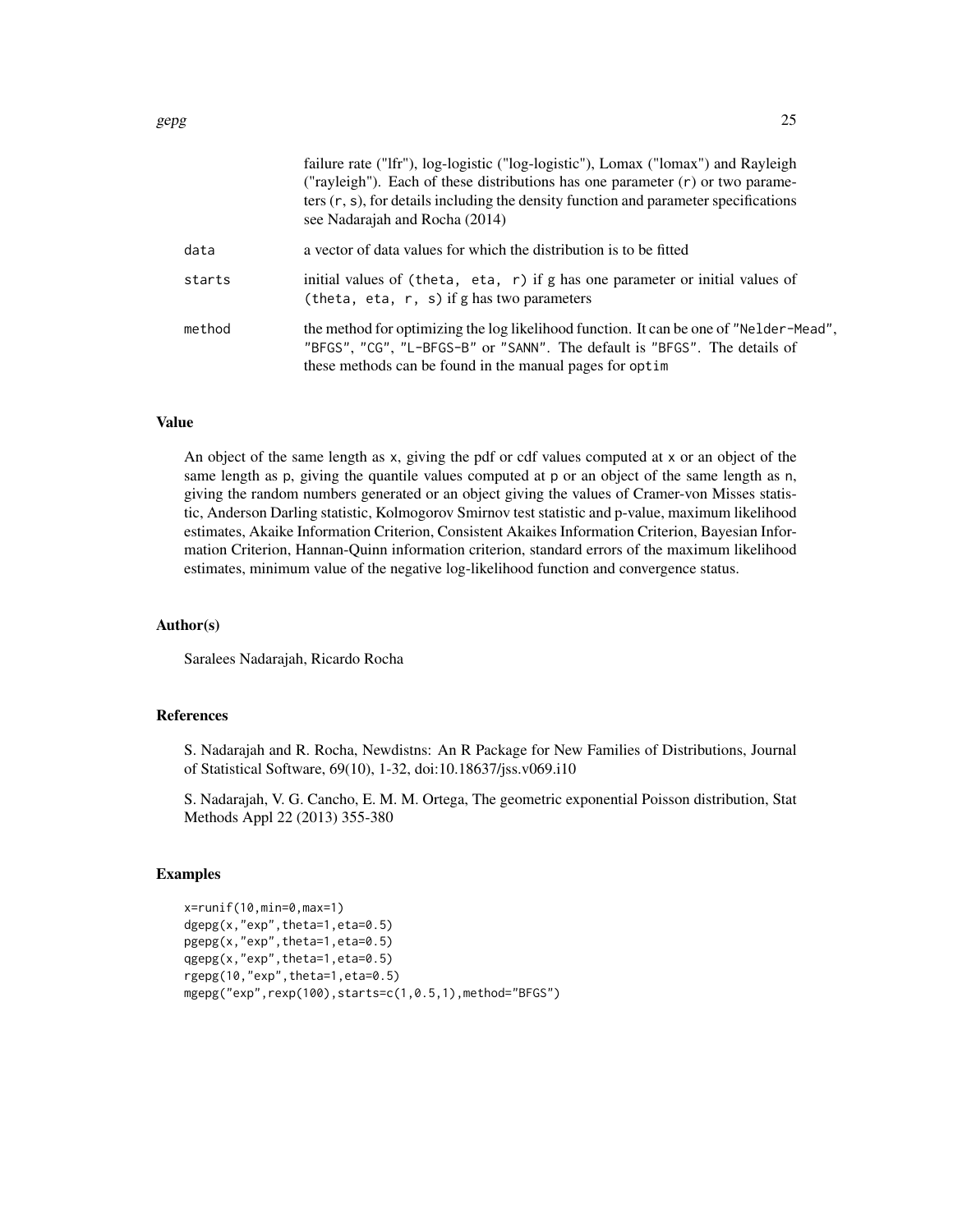#### <span id="page-25-0"></span>kumg *Kumaraswamy G Distribution*

#### Description

Computes the pdf, cdf, quantile and random numbers of the Kumaraswamy G distribution due to Cordeiro and Castro (2011) specified by the pdf

$$
f(x) = abg(x)G^{a-1}(x) [1 - G^{a}(x)]^{b-1}
$$

for G any valid cdf, g the corresponding pdf,  $a > 0$ , the first shape parameter, and  $b > 0$ , the second shape parameter. Also computes the Cramer-von Misses statistic, Anderson Darling statistic, Kolmogorov Smirnov test statistic and p-value, maximum likelihood estimates, Akaike Information Criterion, Consistent Akaikes Information Criterion, Bayesian Information Criterion, Hannan-Quinn information criterion, standard errors of the maximum likelihood estimates, minimum value of the negative log-likelihood function and convergence status when the distribution is fitted to some data

# Usage

```
dkumg(x, spec, a = 1, b = 1, log = FALSE, ...)
pkumg(x, spec, a = 1, b = 1, log.p = FALSE, lower.tail = TRUE, ...)
qkumg(p, spec, a = 1, b = 1, \log.p = \text{FALSE}, \log p = \text{FALSE}, \log p = \text{False}, \log p = \text{False}rkumg(n, spec, a = 1, b = 1, ...)
mkumg(g, data, starts, method = "BFGS")
```

| $\times$   | scaler or vector of values at which the pdf or cdf needs to be computed                                                                                                                                                                                                                                                                                                                                                                                                                                                                               |
|------------|-------------------------------------------------------------------------------------------------------------------------------------------------------------------------------------------------------------------------------------------------------------------------------------------------------------------------------------------------------------------------------------------------------------------------------------------------------------------------------------------------------------------------------------------------------|
| p          | scaler or vector of probabilities at which the quantile needs to be computed                                                                                                                                                                                                                                                                                                                                                                                                                                                                          |
| n          | number of random numbers to be generated                                                                                                                                                                                                                                                                                                                                                                                                                                                                                                              |
| a          | the value of the first shape parameter, must be positive, the default is 1                                                                                                                                                                                                                                                                                                                                                                                                                                                                            |
| b          | the value of the second shape parameter, must be positive, the default is 1                                                                                                                                                                                                                                                                                                                                                                                                                                                                           |
| spec       | a character string specifying the distribution of G and g (for example, "norm" if<br>G and g correspond to the standard normal).                                                                                                                                                                                                                                                                                                                                                                                                                      |
| log        | if TRUE then $log(pdf)$ are returned                                                                                                                                                                                                                                                                                                                                                                                                                                                                                                                  |
| log.p      | if TRUE then $log(cdf)$ are returned and quantiles are computed for $exp(p)$                                                                                                                                                                                                                                                                                                                                                                                                                                                                          |
| lower.tail | if FALSE then 1-cdf are returned and quantiles are computed for 1-p                                                                                                                                                                                                                                                                                                                                                                                                                                                                                   |
| $\ddots$   | other parameters                                                                                                                                                                                                                                                                                                                                                                                                                                                                                                                                      |
| g          | same as spec but must be one of chisquare ("chisq"), exponential ("exp"), F ("f"),<br>gamma ("gamma"), lognormal ("lognormal"), Weibull ("weibull"), Burr XII<br>("burrxii"), Chen ("chen"), Frechet ("frechet"), Gompertz ("gompertz"), linear<br>failure rate ("Ifr"), log-logistic ("log-logistic"), Lomax ("lomax") and Rayleigh<br>("rayleigh"). Each of these distributions has one parameter $(r)$ or two parame-<br>ters $(r, s)$ , for details including the density function and parameter specifications<br>see Nadarajah and Rocha (2014) |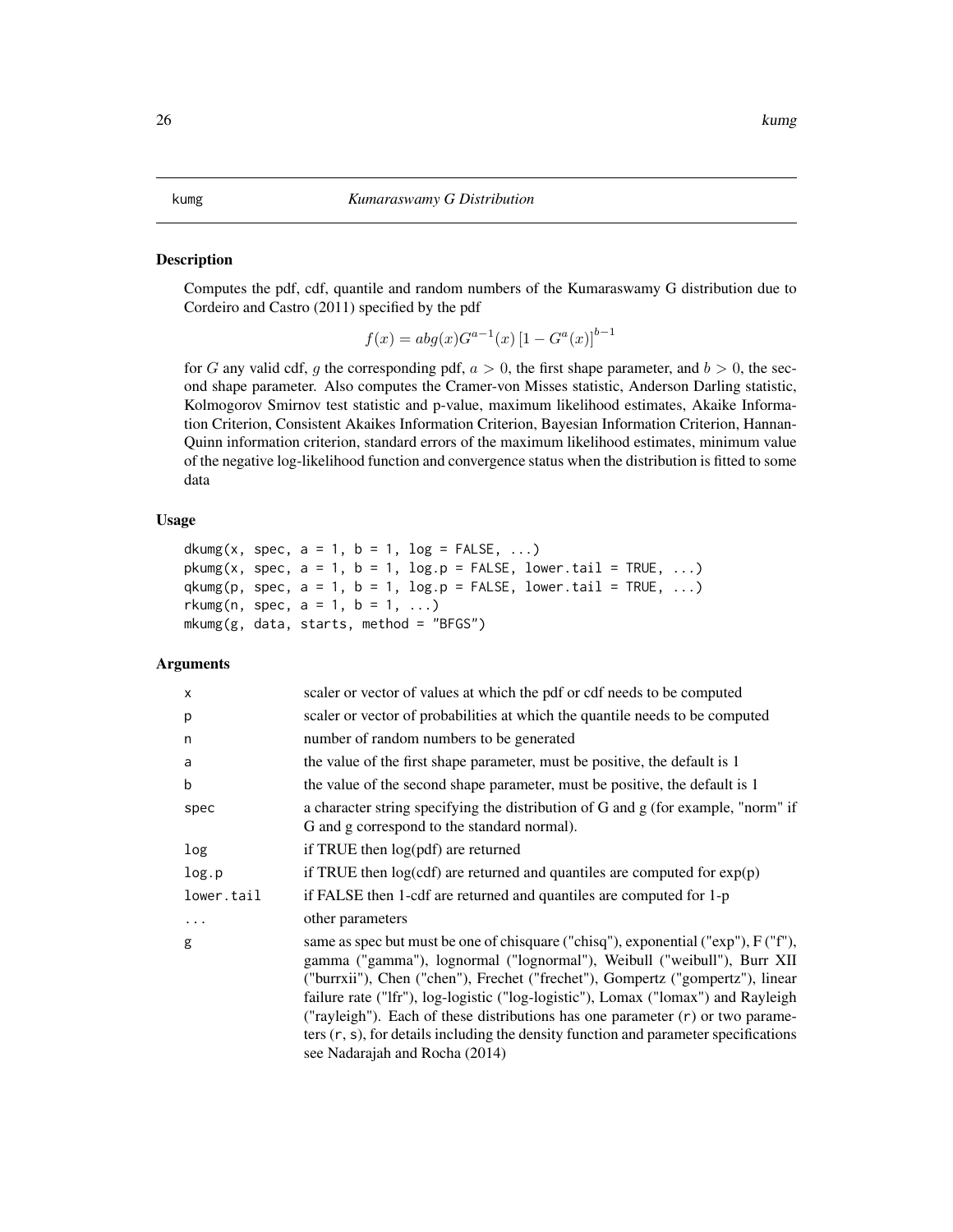<span id="page-26-0"></span>

| data   | a vector of data values for which the distribution is to be fitted                                                                                                                                                              |
|--------|---------------------------------------------------------------------------------------------------------------------------------------------------------------------------------------------------------------------------------|
| starts | initial values of $(a, b, r)$ if g has one parameter or initial values of $(a, b, r, s)$<br>if g has two parameters                                                                                                             |
| method | the method for optimizing the log likelihood function. It can be one of "Nelder-Mead",<br>"BFGS", "CG", "L-BFGS-B" or "SANN". The default is "BFGS". The details of<br>these methods can be found in the manual pages for optim |

#### Value

An object of the same length as x, giving the pdf or cdf values computed at x or an object of the same length as p, giving the quantile values computed at p or an object of the same length as n, giving the random numbers generated or an object giving the values of Cramer-von Misses statistic, Anderson Darling statistic, Kolmogorov Smirnov test statistic and p-value, maximum likelihood estimates, Akaike Information Criterion, Consistent Akaikes Information Criterion, Bayesian Information Criterion, Hannan-Quinn information criterion, standard errors of the maximum likelihood estimates, minimum value of the negative log-likelihood function and convergence status.

### Author(s)

Saralees Nadarajah, Ricardo Rocha

#### References

S. Nadarajah and R. Rocha, Newdistns: An R Package for New Families of Distributions, Journal of Statistical Software, 69(10), 1-32, doi:10.18637/jss.v069.i10

G. M. Cordeiro, M. Castro, A new family of generalized distributions, Journal of Statistical Computation and Simulation 81 (2011) 883-898

# Examples

```
x=runif(10,min=0,max=1)
dkumg(x,"exp",a=1,b=1)
pkumg(x,"exp",a=1,b=1)
qkumg(x,"exp",a=1,b=1)
rkumg(10,"exp",a=1,b=1)
mkumg("exp",rexp(100),starts=c(1,1,1),method="BFGS")
```
loggammag1 *Log Gamma G I Distribution*

#### **Description**

Computes the pdf, cdf, quantile and random numbers of the log gamma G I distribution due to Amini et al. (2013) specified by the pdf

$$
f(x) = \frac{b^{a}}{\Gamma(a)} g(x) \{-\log[1 - G(x)]\}^{a-1} [1 - G(x)]^{b-1}
$$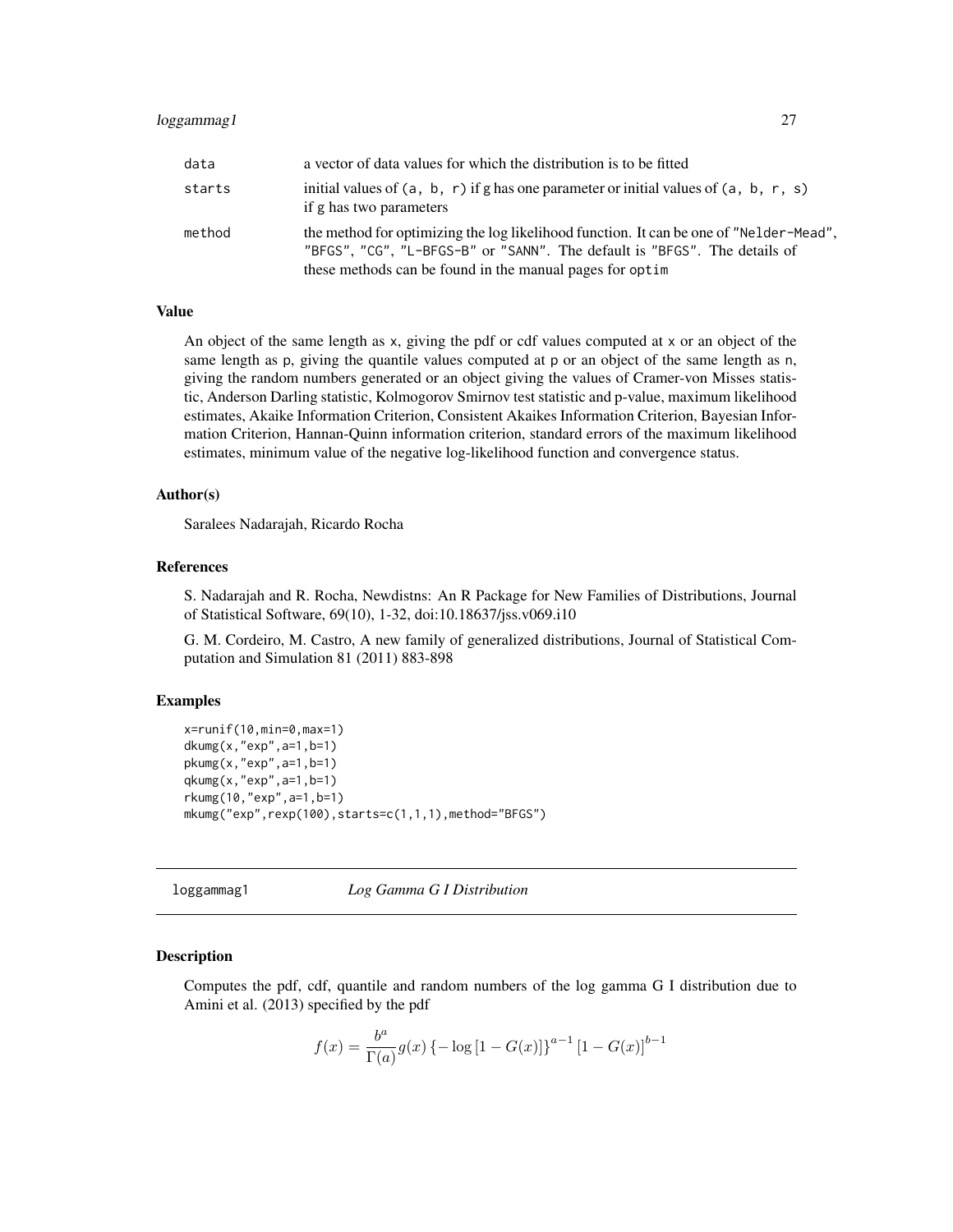for G any valid cdf, g the corresponding pdf,  $a > 0$ , the first shape parameter,  $b > 0$ , and the second shape parameter. Also computes the Cramer-von Misses statistic, Anderson Darling statistic, Kolmogorov Smirnov test statistic and p-value, maximum likelihood estimates, Akaike Information Criterion, Consistent Akaikes Information Criterion, Bayesian Information Criterion, Hannan-Quinn information criterion, standard errors of the maximum likelihood estimates, minimum value of the negative log-likelihood function and convergence status when the distribution is fitted to some data

#### Usage

```
dloggammag1(x, spec, a = 1, b = 1, log = FALSE, ...)
ploggammag1(x, spec, a = 1, b = 1, log.p = FALSE, lower.tail = TRUE, ...)
qloggammag1(p, spec, a = 1, b = 1, log.p = FALSE, lower.tail = TRUE, ...)
rloggammag1(n, spec, a = 1, b = 1, ...)
mloggammag1(g, data, starts, method = "BFGS")
```

| X          | scaler or vector of values at which the pdf or cdf needs to be computed                                                                                                                                                                                                                                                                                                                                                                                                                                                                               |
|------------|-------------------------------------------------------------------------------------------------------------------------------------------------------------------------------------------------------------------------------------------------------------------------------------------------------------------------------------------------------------------------------------------------------------------------------------------------------------------------------------------------------------------------------------------------------|
| р          | scaler or vector of probabilities at which the quantile needs to be computed                                                                                                                                                                                                                                                                                                                                                                                                                                                                          |
| n          | number of random numbers to be generated                                                                                                                                                                                                                                                                                                                                                                                                                                                                                                              |
| a          | the value of the first shape parameter, must be positive, the default is 1                                                                                                                                                                                                                                                                                                                                                                                                                                                                            |
| b          | the value of the second shape parameter, must be positive, the default is 1                                                                                                                                                                                                                                                                                                                                                                                                                                                                           |
| spec       | a character string specifying the distribution of G and g (for example, "norm" if<br>G and g correspond to the standard normal).                                                                                                                                                                                                                                                                                                                                                                                                                      |
| log        | if TRUE then log(pdf) are returned                                                                                                                                                                                                                                                                                                                                                                                                                                                                                                                    |
| log.p      | if TRUE then $log(cdf)$ are returned and quantiles are computed for $exp(p)$                                                                                                                                                                                                                                                                                                                                                                                                                                                                          |
| lower.tail | if FALSE then 1-cdf are returned and quantiles are computed for 1-p                                                                                                                                                                                                                                                                                                                                                                                                                                                                                   |
| $\cdots$   | other parameters                                                                                                                                                                                                                                                                                                                                                                                                                                                                                                                                      |
| g          | same as spec but must be one of chisquare ("chisq"), exponential ("exp"), F ("f"),<br>gamma ("gamma"), lognormal ("lognormal"), Weibull ("weibull"), Burr XII<br>("burrxii"), Chen ("chen"), Frechet ("frechet"), Gompertz ("gompertz"), linear<br>failure rate ("lfr"), log-logistic ("log-logistic"), Lomax ("lomax") and Rayleigh<br>("rayleigh"). Each of these distributions has one parameter $(r)$ or two parame-<br>ters $(r, s)$ , for details including the density function and parameter specifications<br>see Nadarajah and Rocha (2014) |
| data       | a vector of data values for which the distribution is to be fitted                                                                                                                                                                                                                                                                                                                                                                                                                                                                                    |
| starts     | initial values of $(a, b, r)$ if g has one parameter or initial values of $(a, b, r, s)$<br>if g has two parameters                                                                                                                                                                                                                                                                                                                                                                                                                                   |
| method     | the method for optimizing the log likelihood function. It can be one of "Nelder-Mead",<br>"BFGS", "CG", "L-BFGS-B" or "SANN". The default is "BFGS". The details of<br>these methods can be found in the manual pages for optim                                                                                                                                                                                                                                                                                                                       |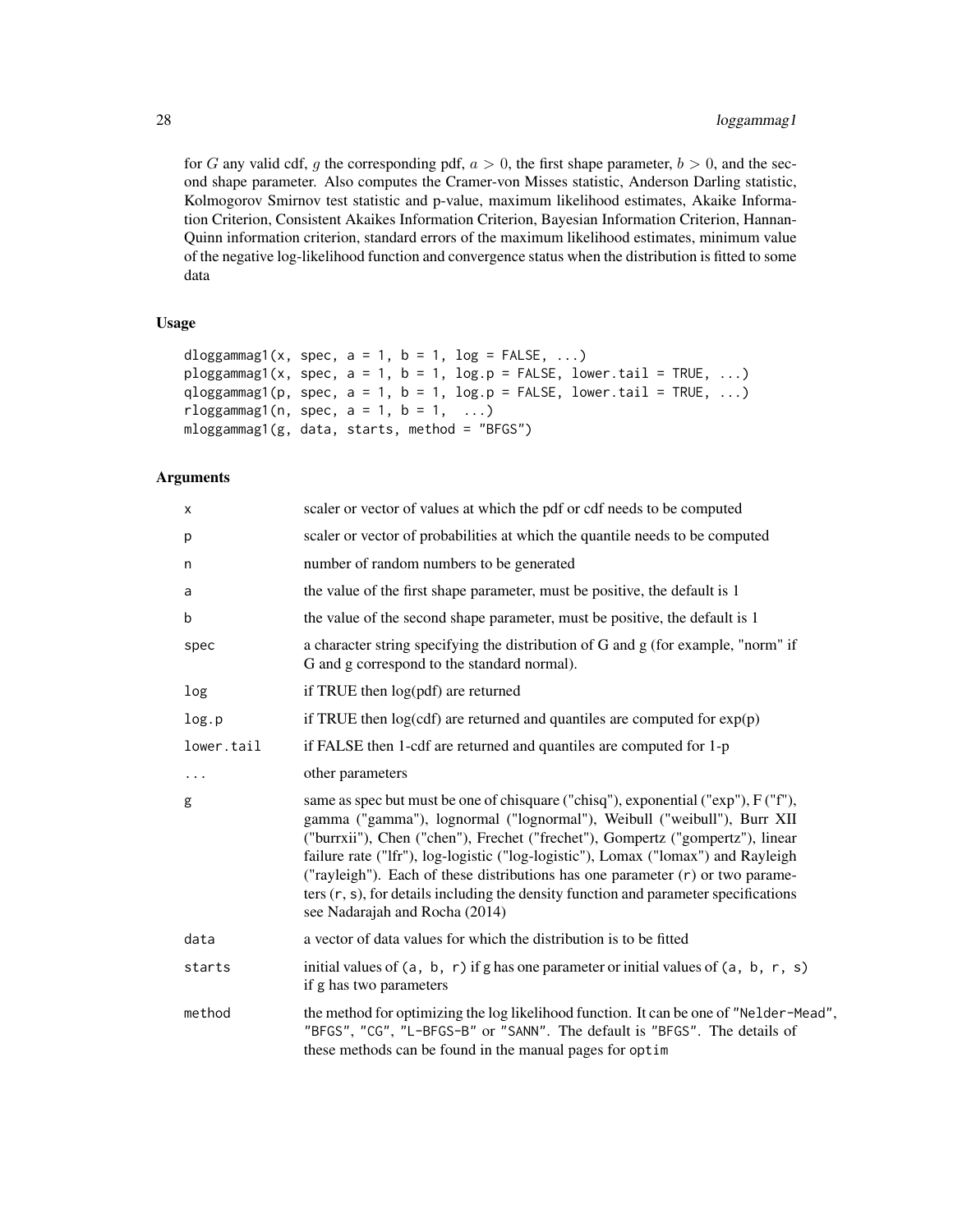#### <span id="page-28-0"></span>loggammag2 29

#### Value

An object of the same length as x, giving the pdf or cdf values computed at x or an object of the same length as p, giving the quantile values computed at p or an object of the same length as n, giving the random numbers generated or an object giving the values of Cramer-von Misses statistic, Anderson Darling statistic, Kolmogorov Smirnov test statistic and p-value, maximum likelihood estimates, Akaike Information Criterion, Consistent Akaikes Information Criterion, Bayesian Information Criterion, Hannan-Quinn information criterion, standard errors of the maximum likelihood estimates, minimum value of the negative log-likelihood function and convergence status.

#### Author(s)

Saralees Nadarajah, Ricardo Rocha

#### References

S. Nadarajah and R. Rocha, Newdistns: An R Package for New Families of Distributions, Journal of Statistical Software, 69(10), 1-32, doi:10.18637/jss.v069.i10

M. Amini, S. M. T. K. MirMostafaee, J. Ahmadi, Log-gamma-generated families of distributions, Statistics, 2013, doi: 10.1080/02331888.2012.748775

#### Examples

```
x=runif(10,min=0,max=1)
dloggammag1(x,"exp",a=1,b=1)
ploggammag1(x,"exp",a=1,b=1)
qloggammag1(x,"exp",a=1,b=1)
rloggammag1(10,"exp",a=1,b=1)
mloggammag1("exp",rexp(100),starts=c(1,1,1),method="BFGS")
```
loggammag2 *Log Gamma G II Distribution*

#### Description

Computes the pdf, cdf, quantile and random numbers of the log gamma G II distribution due to Amini et al. (2013) specified by the pdf

$$
f(x) = \frac{b^a}{\Gamma(a)} g(x) \left\{-\log G(x)\right\}^{a-1} G^{b-1}(x)
$$

for G any valid cdf, g the corresponding pdf,  $a > 0$ , the first shape parameter,  $b > 0$ , and the second shape parameter. Also computes the Cramer-von Misses statistic, Anderson Darling statistic, Kolmogorov Smirnov test statistic and p-value, maximum likelihood estimates, Akaike Information Criterion, Consistent Akaikes Information Criterion, Bayesian Information Criterion, Hannan-Quinn information criterion, standard errors of the maximum likelihood estimates, minimum value of the negative log-likelihood function and convergence status when the distribution is fitted to some data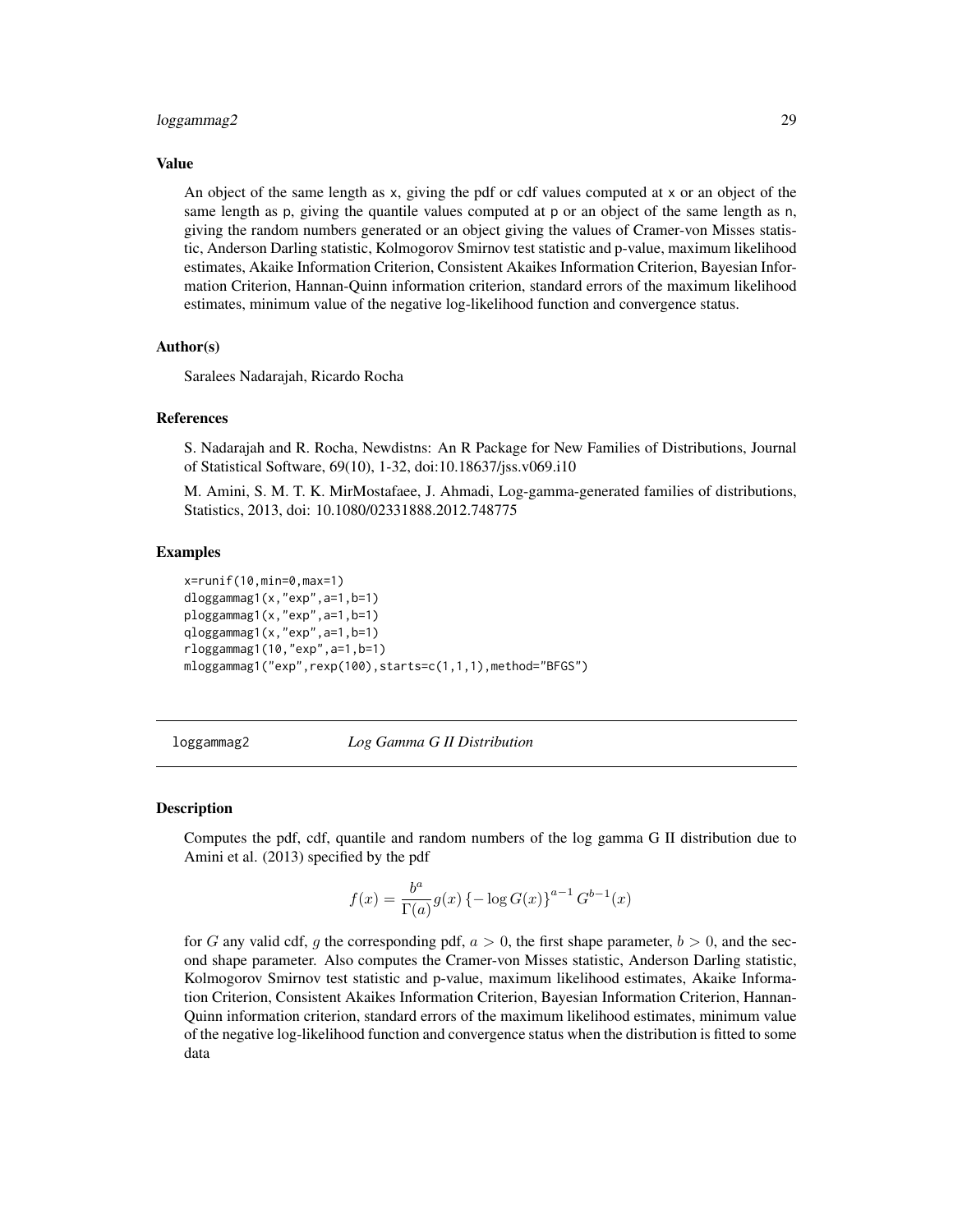### Usage

```
dloggammag2(x, spec, a = 1, b = 1, log = FALSE, ...)
ploggammag2(x, spec, a = 1, b = 1, log.p = FALSE, lower.tail = TRUE, ...)
qloggammag2(p, spec, a = 1, b = 1, log.p = FALSE, lower.tail = TRUE, ...)
rloggammag2(n, spec, a = 1, b = 1, ...)
mloggammag2(g, data, starts, method = "BFGS")
```
### Arguments

| X          | scaler or vector of values at which the pdf or cdf needs to be computed                                                                                                                                                                                                                                                                                                                                                                                                                                                                               |
|------------|-------------------------------------------------------------------------------------------------------------------------------------------------------------------------------------------------------------------------------------------------------------------------------------------------------------------------------------------------------------------------------------------------------------------------------------------------------------------------------------------------------------------------------------------------------|
| p          | scaler or vector of probabilities at which the quantile needs to be computed                                                                                                                                                                                                                                                                                                                                                                                                                                                                          |
| n          | number of random numbers to be generated                                                                                                                                                                                                                                                                                                                                                                                                                                                                                                              |
| a          | the value of the first shape parameter, must be positive, the default is 1                                                                                                                                                                                                                                                                                                                                                                                                                                                                            |
| b          | the value of the second shape parameter, must be positive, the default is 1                                                                                                                                                                                                                                                                                                                                                                                                                                                                           |
| spec       | a character string specifying the distribution of G and g (for example, "norm" if<br>G and g correspond to the standard normal).                                                                                                                                                                                                                                                                                                                                                                                                                      |
| log        | if TRUE then log(pdf) are returned                                                                                                                                                                                                                                                                                                                                                                                                                                                                                                                    |
| log.p      | if TRUE then $log(cdf)$ are returned and quantiles are computed for $exp(p)$                                                                                                                                                                                                                                                                                                                                                                                                                                                                          |
| lower.tail | if FALSE then 1-cdf are returned and quantiles are computed for 1-p                                                                                                                                                                                                                                                                                                                                                                                                                                                                                   |
| $\cdots$   | other parameters                                                                                                                                                                                                                                                                                                                                                                                                                                                                                                                                      |
| g          | same as spec but must be one of chisquare ("chisq"), exponential ("exp"), F ("f"),<br>gamma ("gamma"), lognormal ("lognormal"), Weibull ("weibull"), Burr XII<br>("burrxii"), Chen ("chen"), Frechet ("frechet"), Gompertz ("gompertz"), linear<br>failure rate ("Ifr"), log-logistic ("log-logistic"), Lomax ("lomax") and Rayleigh<br>("rayleigh"). Each of these distributions has one parameter $(r)$ or two parame-<br>ters $(r, s)$ , for details including the density function and parameter specifications<br>see Nadarajah and Rocha (2014) |
| data       | a vector of data values for which the distribution is to be fitted                                                                                                                                                                                                                                                                                                                                                                                                                                                                                    |
| starts     | initial values of $(a, b, r)$ if g has one parameter or initial values of $(a, b, r, s)$<br>if g has two parameters                                                                                                                                                                                                                                                                                                                                                                                                                                   |
| method     | the method for optimizing the log likelihood function. It can be one of "Nelder-Mead",<br>"BFGS", "CG", "L-BFGS-B" or "SANN". The default is "BFGS". The details of<br>these methods can be found in the manual pages for optim                                                                                                                                                                                                                                                                                                                       |

# Value

An object of the same length as x, giving the pdf or cdf values computed at x or an object of the same length as p, giving the quantile values computed at p or an object of the same length as n, giving the random numbers generated or an object giving the values of Cramer-von Misses statistic, Anderson Darling statistic, Kolmogorov Smirnov test statistic and p-value, maximum likelihood estimates, Akaike Information Criterion, Consistent Akaikes Information Criterion, Bayesian Information Criterion, Hannan-Quinn information criterion, standard errors of the maximum likelihood estimates, minimum value of the negative log-likelihood function and convergence status.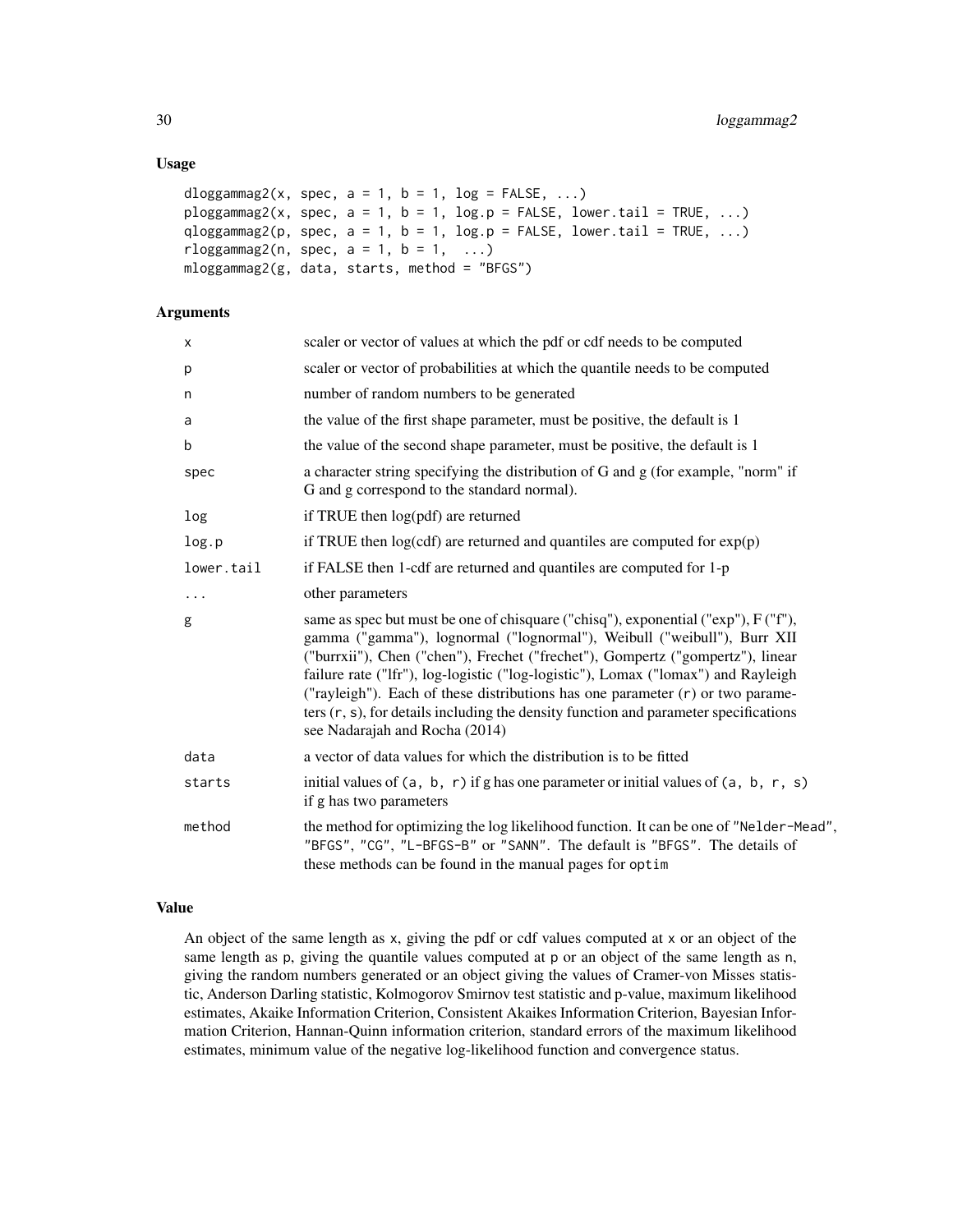#### <span id="page-30-0"></span>mbetag 31

#### Author(s)

Saralees Nadarajah, Ricardo Rocha

# References

S. Nadarajah and R. Rocha, Newdistns: An R Package for New Families of Distributions, Journal of Statistical Software, 69(10), 1-32, doi:10.18637/jss.v069.i10

M. Amini, S. M. T. K. MirMostafaee, J. Ahmadi, Log-gamma-generated families of distributions, Statistics, 2013, doi: 10.1080/02331888.2012.748775

#### Examples

```
x=runif(10,min=0,max=1)
dloggammag2(x,"exp",a=1,b=1)
ploggammag2(x,"exp",a=1,b=1)
qloggammag2(x,"exp",a=1,b=1)
rloggammag2(10,"exp",a=1,b=1)
mloggammag2("exp",rexp(100),starts=c(1,1,1),method="BFGS")
```
mbetag *Modified Beta G Distribution*

### **Description**

Computes the pdf, cdf, quantile and random numbers of the modified beta G distribution due to Nadarajah et al. (2013) specified by the pdf

$$
f(x) = \frac{\beta^a}{B(a, b)} \frac{g(x) [G(x)]^{a-1} [1 - G(x)]^{b-1}}{[1 - (1 - \beta)G(x)]^{a+b}}
$$

for G any valid cdf, g the corresponding pdf,  $\beta > 0$ , the scale parameter,  $a > 0$ , the first shape parameter and  $b > 0$ , the second shape parameter. Also computes the Cramer-von Misses statistic, Anderson Darling statistic, Kolmogorov Smirnov test statistic and p-value, maximum likelihood estimates, Akaike Information Criterion, Consistent Akaikes Information Criterion, Bayesian Information Criterion, Hannan-Quinn information criterion, standard errors of the maximum likelihood estimates, minimum value of the negative log-likelihood function and convergence status when the distribution is fitted to some data

#### Usage

```
dmbetag(x, spec, beta = 1, a = 1, b = 1, log = FALSE, ...)
pmbetag(x, spec, beta = 1, a = 1, b = 1, log.p = FALSE, lower.tail = TRUE, ...)
qmbetag(p, spec, beta = 1, a = 1, b = 1, log.p = FALSE, lower.tail = TRUE, ...)
rmbetag(n, spec, beta = 1, a = 1, b = 1, ...)
mmbetag(g, data, starts, method = "BFGS")
```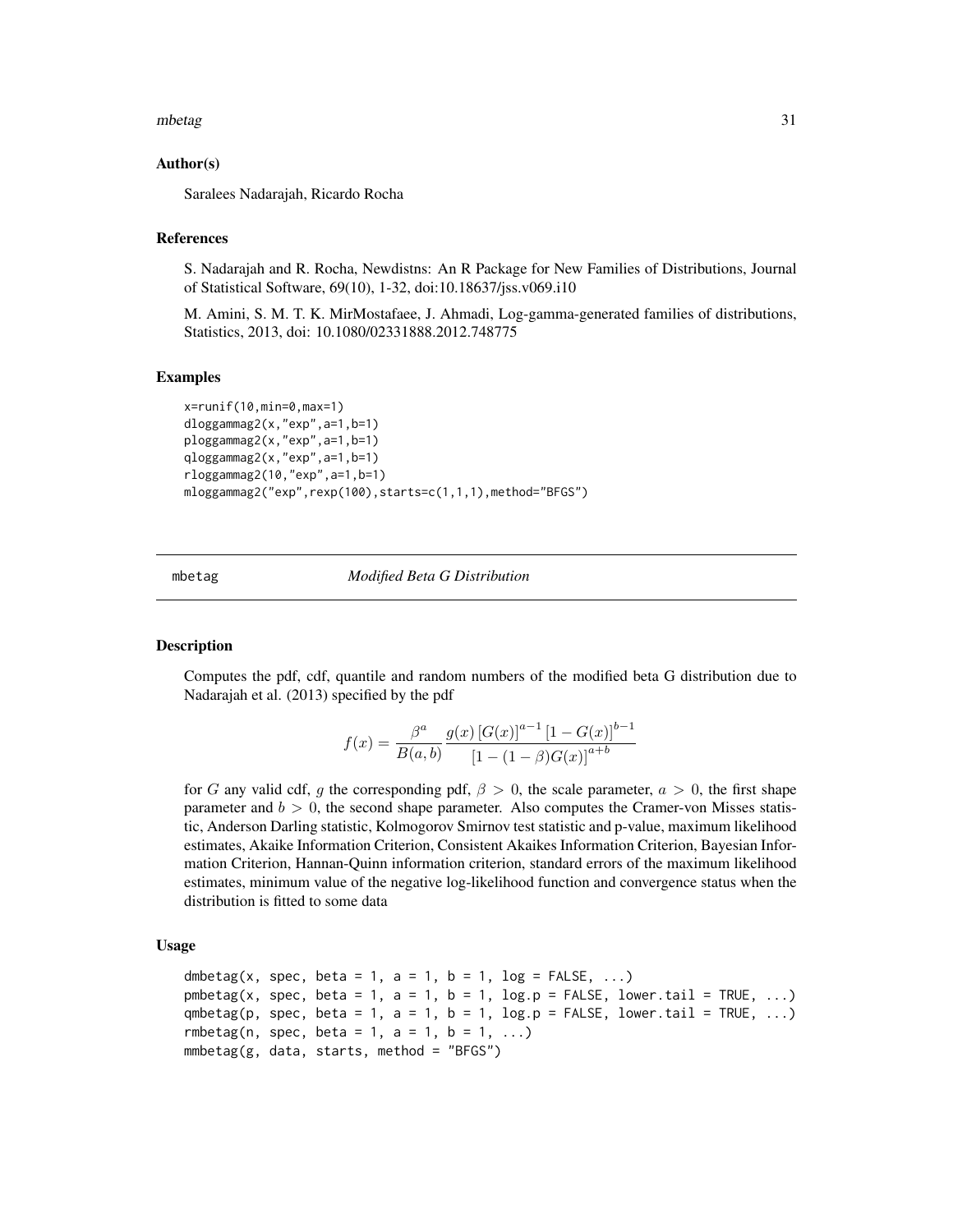#### **Arguments**

| X          | scaler or vector of values at which the pdf or cdf needs to be computed                                                                                                                                                                                                                                                                                                                                                                                                                                                                               |
|------------|-------------------------------------------------------------------------------------------------------------------------------------------------------------------------------------------------------------------------------------------------------------------------------------------------------------------------------------------------------------------------------------------------------------------------------------------------------------------------------------------------------------------------------------------------------|
| р          | scaler or vector of probabilities at which the quantile needs to be computed                                                                                                                                                                                                                                                                                                                                                                                                                                                                          |
| n          | number of random numbers to be generated                                                                                                                                                                                                                                                                                                                                                                                                                                                                                                              |
| beta       | the value of the scale parameter, must be positive, the default is 1                                                                                                                                                                                                                                                                                                                                                                                                                                                                                  |
| a          | the value of the first shape parameter, must be positive, the default is 1                                                                                                                                                                                                                                                                                                                                                                                                                                                                            |
| b          | the value of the second shape parameter, must be positive, the default is 1                                                                                                                                                                                                                                                                                                                                                                                                                                                                           |
| spec       | a character string specifying the distribution of G and g (for example, "norm" if<br>G and g correspond to the standard normal).                                                                                                                                                                                                                                                                                                                                                                                                                      |
| log        | if TRUE then log(pdf) are returned                                                                                                                                                                                                                                                                                                                                                                                                                                                                                                                    |
| log.p      | if TRUE then $log(cdf)$ are returned and quantiles are computed for $exp(p)$                                                                                                                                                                                                                                                                                                                                                                                                                                                                          |
| lower.tail | if FALSE then 1-cdf are returned and quantiles are computed for 1-p                                                                                                                                                                                                                                                                                                                                                                                                                                                                                   |
| $\cdots$   | other parameters                                                                                                                                                                                                                                                                                                                                                                                                                                                                                                                                      |
| g          | same as spec but must be one of chisquare ("chisq"), exponential ("exp"), F ("f"),<br>gamma ("gamma"), lognormal ("lognormal"), Weibull ("weibull"), Burr XII<br>("burrxii"), Chen ("chen"), Frechet ("frechet"), Gompertz ("gompertz"), linear<br>failure rate ("Ifr"), log-logistic ("log-logistic"), Lomax ("lomax") and Rayleigh<br>("rayleigh"). Each of these distributions has one parameter $(r)$ or two parame-<br>ters $(r, s)$ , for details including the density function and parameter specifications<br>see Nadarajah and Rocha (2014) |
| data       | a vector of data values for which the distribution is to be fitted                                                                                                                                                                                                                                                                                                                                                                                                                                                                                    |
| starts     | initial values of (beta, a, b, r) if g has one parameter or initial values of<br>(beta, a, b, r, s) if g has two parameters                                                                                                                                                                                                                                                                                                                                                                                                                           |
| method     | the method for optimizing the log likelihood function. It can be one of "Nelder-Mead",<br>"BFGS", "CG", "L-BFGS-B" or "SANN". The default is "BFGS". The details of<br>these methods can be found in the manual pages for optim                                                                                                                                                                                                                                                                                                                       |

# Value

An object of the same length as x, giving the pdf or cdf values computed at x or an object of the same length as p, giving the quantile values computed at p or an object of the same length as n, giving the random numbers generated or an object giving the values of Cramer-von Misses statistic, Anderson Darling statistic, Kolmogorov Smirnov test statistic and p-value, maximum likelihood estimates, Akaike Information Criterion, Consistent Akaikes Information Criterion, Bayesian Information Criterion, Hannan-Quinn information criterion, standard errors of the maximum likelihood estimates, minimum value of the negative log-likelihood function and convergence status.

#### Author(s)

Saralees Nadarajah, Ricardo Rocha

# References

S. Nadarajah and R. Rocha, Newdistns: An R Package for New Families of Distributions, Journal of Statistical Software, 69(10), 1-32, doi:10.18637/jss.v069.i10

S. Nadarajah, M. Teimouri, S. H. Shih, Modified beta distributions, Sankhya, 2013, to appear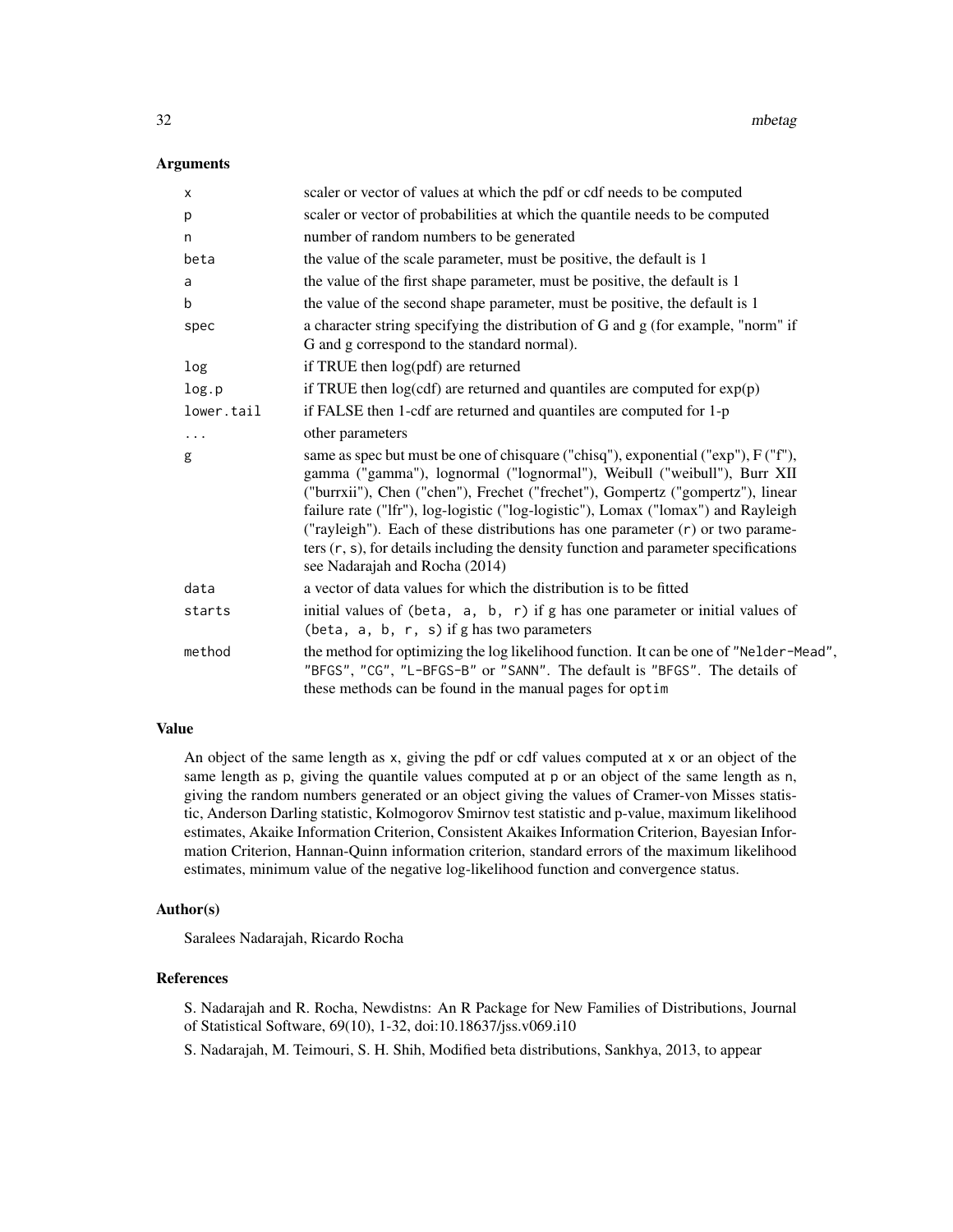<span id="page-32-0"></span> $\log$  33

# Examples

```
x=runif(10,min=0,max=1)
dmbetag(x,"exp",beta=1,a=1,b=1)
pmbetag(x,"exp",beta=1,a=1,b=1)
qmbetag(x,"exp",beta=1,a=1,b=1)
rmbetag(10,"exp",beta=1,a=1,b=1)
mmbetag("exp",rexp(100),starts=c(1,1,1,1),method="BFGS")
```

| __ | I |  |
|----|---|--|

# mog *Marshall Olkin G Distribution*

### Description

Computes the pdf, cdf, quantile and random numbers of the Marshall Olkin distribution due to Marshall and Olkin (1997) specified by the pdf

$$
\frac{\beta g(x)}{\left[\beta + (1 - \beta)G(x)\right]^2}
$$

for G any valid cdf, g the corresponding pdf and  $\beta > 0$ , the scale parameter. Also computes the Cramer-von Misses statistic, Anderson Darling statistic, Kolmogorov Smirnov test statistic and p-value, maximum likelihood estimates, Akaike Information Criterion, Consistent Akaikes Information Criterion, Bayesian Information Criterion, Hannan-Quinn information criterion, standard errors of the maximum likelihood estimates, minimum value of the negative log-likelihood function and convergence status when the distribution is fitted to some data

# Usage

```
dmog(x, spec, beta = 1, log = FALSE, ...)
p m og(x, spec, beta = 1, log.p = FALSE, lowertail = TRUE, ...)qmog(p, spec, beta = 1, log.p = FALSE, lowertail = TRUE, ...)r_{\text{mog}}(n, \text{ spec}, \text{ beta} = 1, \ldots)mmog(g, data, starts, method = "BFGS")
```

| $\mathsf{x}$ | scaler or vector of values at which the pdf or cdf needs to be computed                                                          |
|--------------|----------------------------------------------------------------------------------------------------------------------------------|
| p            | scaler or vector of probabilities at which the quantile needs to be computed                                                     |
| n            | number of random numbers to be generated                                                                                         |
| beta         | the value of the scale parameter, must be positive, the default is 1                                                             |
| spec         | a character string specifying the distribution of G and g (for example, "norm" if<br>G and g correspond to the standard normal). |
| log          | if TRUE then $log(pdf)$ are returned                                                                                             |
| log.p        | if TRUE then $log(cdf)$ are returned and quantiles are computed for $exp(p)$                                                     |
| lower.tail   | if FALSE then 1-cdf are returned and quantiles are computed for 1-p                                                              |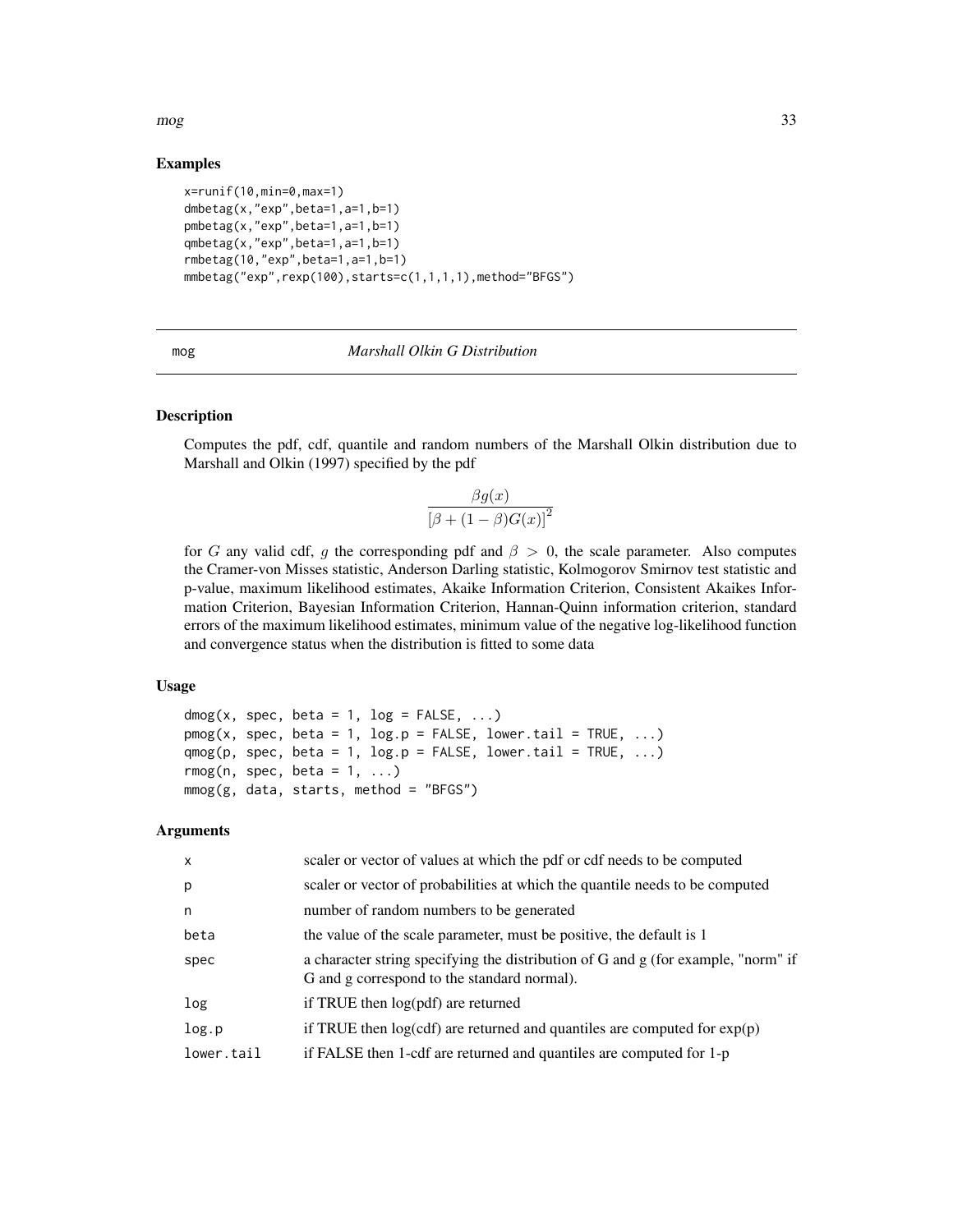| $\cdot$ | other parameters                                                                                                                                                                                                                                                                                                                                                                                                                                                                                                                                             |
|---------|--------------------------------------------------------------------------------------------------------------------------------------------------------------------------------------------------------------------------------------------------------------------------------------------------------------------------------------------------------------------------------------------------------------------------------------------------------------------------------------------------------------------------------------------------------------|
| g       | same as spec but must be one of chisquare ("chisq"), exponential (" $\exp$ "), $F(Tf')$ ,<br>gamma ("gamma"), lognormal ("lognormal"), Weibull ("weibull"), Burr XII<br>("burrxii"), Chen ("chen"), Frechet ("frechet"), Gompertz ("gompertz"), linear<br>failure rate ("Ifr"), log-logistic ("log-logistic"), Lomax ("lomax") and Rayleigh<br>("rayleigh"). Each of these distributions has one parameter $(r)$ or two parame-<br>ters $(r, s)$ , for details including the density function and parameter specifications<br>see Nadarajah and Rocha (2014) |
| data    | a vector of data values for which the distribution is to be fitted                                                                                                                                                                                                                                                                                                                                                                                                                                                                                           |
| starts  | initial values of (beta, r) if g has one parameter or initial values of (beta, r, s)<br>if g has two parameters                                                                                                                                                                                                                                                                                                                                                                                                                                              |
| method  | the method for optimizing the log likelihood function. It can be one of "Nelder-Mead",<br>"BFGS", "CG", "L-BFGS-B" or "SANN". The default is "BFGS". The details of<br>these methods can be found in the manual pages for optim                                                                                                                                                                                                                                                                                                                              |

# Value

An object of the same length as x, giving the pdf or cdf values computed at x or an object of the same length as p, giving the quantile values computed at p or an object of the same length as n, giving the random numbers generated or an object giving the values of Cramer-von Misses statistic, Anderson Darling statistic, Kolmogorov Smirnov test statistic and p-value, maximum likelihood estimates, Akaike Information Criterion, Consistent Akaikes Information Criterion, Bayesian Information Criterion, Hannan-Quinn information criterion, standard errors of the maximum likelihood estimates, minimum value of the negative log-likelihood function and convergence status.

#### Author(s)

Saralees Nadarajah, Ricardo Rocha

# References

S. Nadarajah and R. Rocha, Newdistns: An R Package for New Families of Distributions, Journal of Statistical Software, 69(10), 1-32, doi:10.18637/jss.v069.i10

A. W. Marshall, I. Olkin, A new method for adding a parameter to a family of distributions with application to the exponential and Weibull families, Biometrika 84 (1997) 641-652

### Examples

```
x=runif(10,min=0,max=1)
dmog(x,"exp",beta=1)
pmog(x,"exp",beta=1)
qmog(x,"exp",beta=1)
rmog(10,"exp",beta=1)
mmog("exp",rexp(100),starts=c(1,1),method="BFGS")
```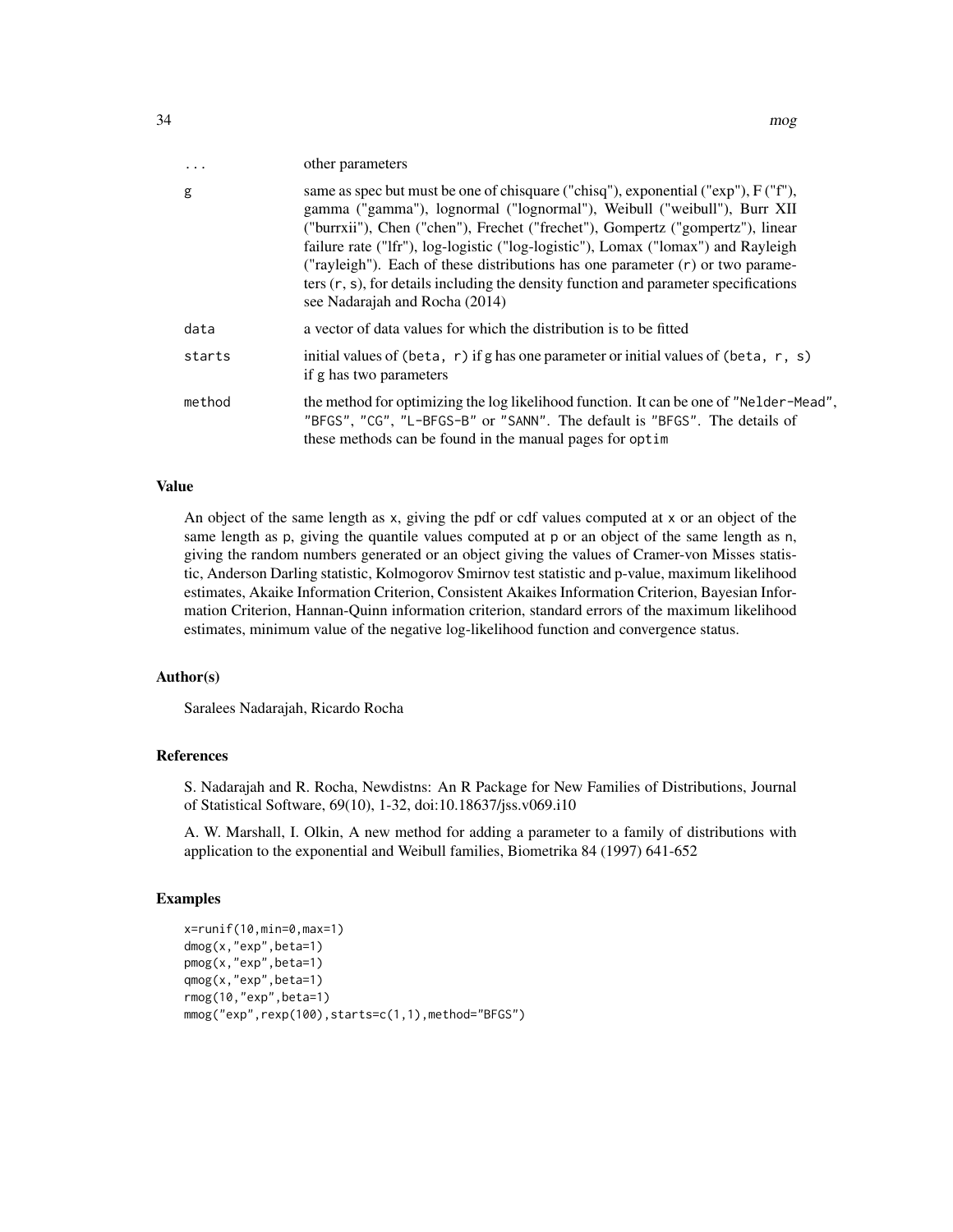#### <span id="page-34-0"></span>Description

Computes the pdf, cdf, quantile and random numbers of the truncated-exponential skew-symmetric G distribution due to Nadarajah et al. (2013) specified by the pdf

$$
f(x) = \frac{\lambda}{1 - \exp(-\lambda)} g(x) \exp\{-\lambda G(x)\}
$$

for G any valid cdf, g the corresponding pdf, and  $-\infty < \lambda < \infty$ , the skewness parameter. Also computes the Cramer-von Misses statistic, Anderson Darling statistic, Kolmogorov Smirnov test statistic and p-value, maximum likelihood estimates, Akaike Information Criterion, Consistent Akaikes Information Criterion, Bayesian Information Criterion, Hannan-Quinn information criterion, standard errors of the maximum likelihood estimates, minimum value of the negative log-likelihood function and convergence status when the distribution is fitted to some data

### Usage

```
dtessg(x, spec, lambda = 1, log = FALSE, ...)
ptessg(x, spec, lambda = 1, log.p = FALSE, lower.tail = TRUE, ...)
qtessg(p, spec, lambda = 1, log.p = FALSE, lower.tail = TRUE, ...)
rtessg(n, spec, lambda = 1, ...)
mtessg(g, data, starts, method = "BFGS")
```

| X          | scaler or vector of values at which the pdf or cdf needs to be computed                                                                                                                                                                                                                                                                                                                                                                                                                                                                               |
|------------|-------------------------------------------------------------------------------------------------------------------------------------------------------------------------------------------------------------------------------------------------------------------------------------------------------------------------------------------------------------------------------------------------------------------------------------------------------------------------------------------------------------------------------------------------------|
| р          | scaler or vector of probabilities at which the quantile needs to be computed                                                                                                                                                                                                                                                                                                                                                                                                                                                                          |
| n          | number of random numbers to be generated                                                                                                                                                                                                                                                                                                                                                                                                                                                                                                              |
| lambda     | the value of skewness parameter, can be any real value, the default is 1                                                                                                                                                                                                                                                                                                                                                                                                                                                                              |
| spec       | a character string specifying the distribution of G and g (for example, "norm" if<br>G and g correspond to the standard normal).                                                                                                                                                                                                                                                                                                                                                                                                                      |
| log        | if TRUE then log(pdf) are returned                                                                                                                                                                                                                                                                                                                                                                                                                                                                                                                    |
| log.p      | if TRUE then $log(cdf)$ are returned and quantiles are computed for $exp(p)$                                                                                                                                                                                                                                                                                                                                                                                                                                                                          |
| lower.tail | if FALSE then 1-cdf are returned and quantiles are computed for 1-p                                                                                                                                                                                                                                                                                                                                                                                                                                                                                   |
| $\cdots$   | other parameters                                                                                                                                                                                                                                                                                                                                                                                                                                                                                                                                      |
| g          | same as spec but must be one of chisquare ("chisq"), exponential ("exp"), F ("f"),<br>gamma ("gamma"), lognormal ("lognormal"), Weibull ("weibull"), Burr XII<br>("burrxii"), Chen ("chen"), Frechet ("frechet"), Gompertz ("gompertz"), linear<br>failure rate ("Ifr"), log-logistic ("log-logistic"), Lomax ("lomax") and Rayleigh<br>("rayleigh"). Each of these distributions has one parameter $(r)$ or two parame-<br>ters $(r, s)$ , for details including the density function and parameter specifications<br>see Nadarajah and Rocha (2014) |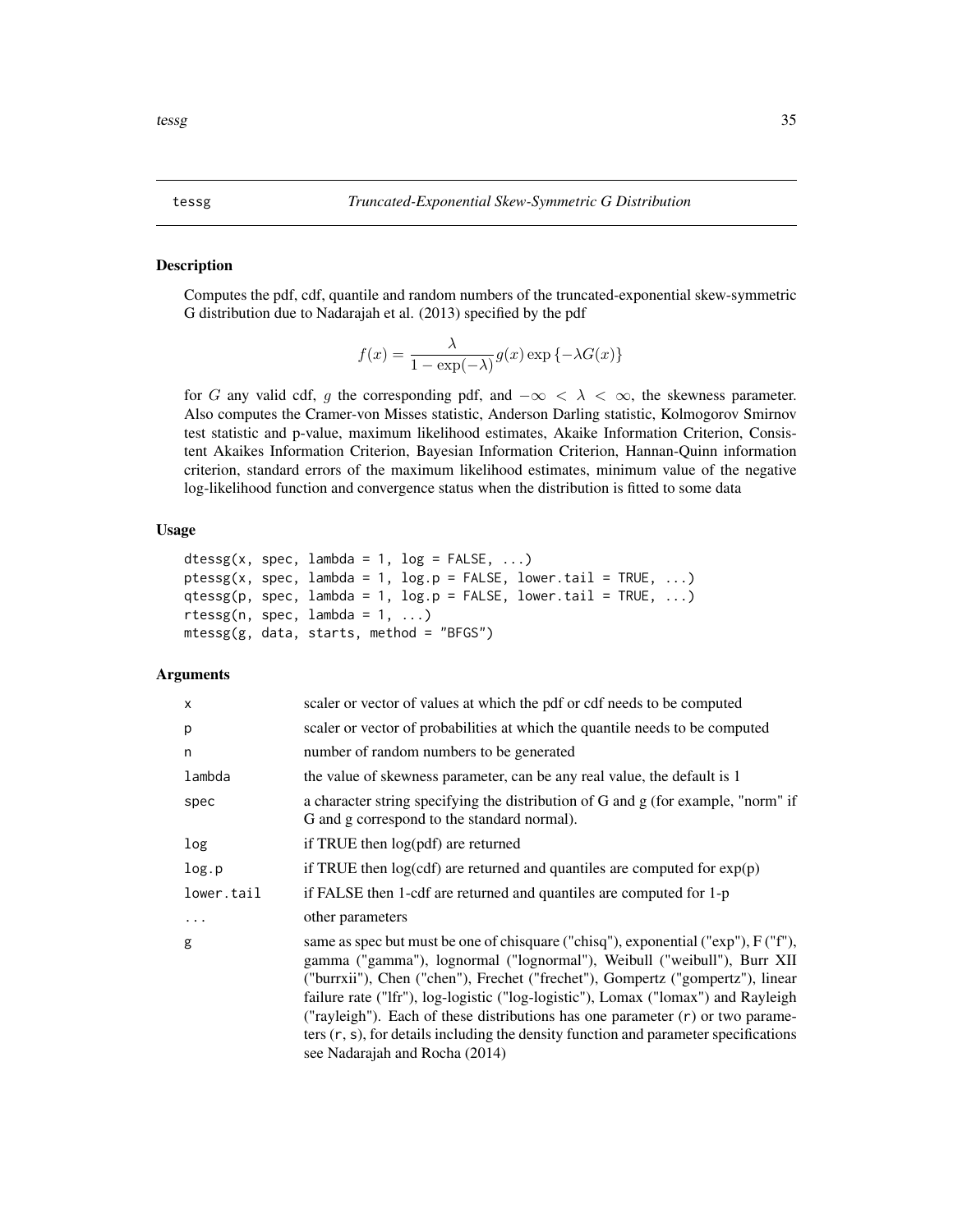<span id="page-35-0"></span>36 weibullg

| data   | a vector of data values for which the distribution is to be fitted                                                                                                                                                              |
|--------|---------------------------------------------------------------------------------------------------------------------------------------------------------------------------------------------------------------------------------|
| starts | initial values of (lambda, r) if g has one parameter or initial values of (lambda, r, s)<br>if g has two parameters                                                                                                             |
| method | the method for optimizing the log likelihood function. It can be one of "Nelder-Mead",<br>"BFGS", "CG", "L-BFGS-B" or "SANN". The default is "BFGS". The details of<br>these methods can be found in the manual pages for optim |

#### Value

An object of the same length as x, giving the pdf or cdf values computed at x or an object of the same length as p, giving the quantile values computed at p or an object of the same length as n, giving the random numbers generated or an object giving the values of Cramer-von Misses statistic, Anderson Darling statistic, Kolmogorov Smirnov test statistic and p-value, maximum likelihood estimates, Akaike Information Criterion, Consistent Akaikes Information Criterion, Bayesian Information Criterion, Hannan-Quinn information criterion, standard errors of the maximum likelihood estimates, minimum value of the negative log-likelihood function and convergence status.

# Author(s)

Saralees Nadarajah, Ricardo Rocha

#### References

S. Nadarajah and R. Rocha, Newdistns: An R Package for New Families of Distributions, Journal of Statistical Software, 69(10), 1-32, doi:10.18637/jss.v069.i10

S. Nadarajah, V. Nassiri, A. Mohammadpour, Truncated-exponential skew-symmetric distributions, Statistics, to appear

#### Examples

```
x=runif(10,min=0,max=1)
dtessg(x,"exp",lambda=1)
ptessg(x,"exp",lambda=1)
qtessg(x,"exp",lambda=1)
rtessg(10,"exp",lambda=1)
mtessg("exp",rexp(100),starts=c(1,1),method="BFGS")
```
weibullg *Weibull G Distribution*

#### Description

Computes the pdf, cdf, quantile and random numbers of the Weibull G distribution due to Alzaatreh et al. (2013) specified by the pdf

$$
f(x) = \frac{c}{\beta} \frac{g(x)}{1 - G(x)} \left\{ -\frac{\log\left[1 - G(x)\right]}{\beta} \right\}^{c-1} \exp\left\{ -\left[ -\frac{\log\left[1 - G(x)\right]}{\beta} \right]^c \right\}
$$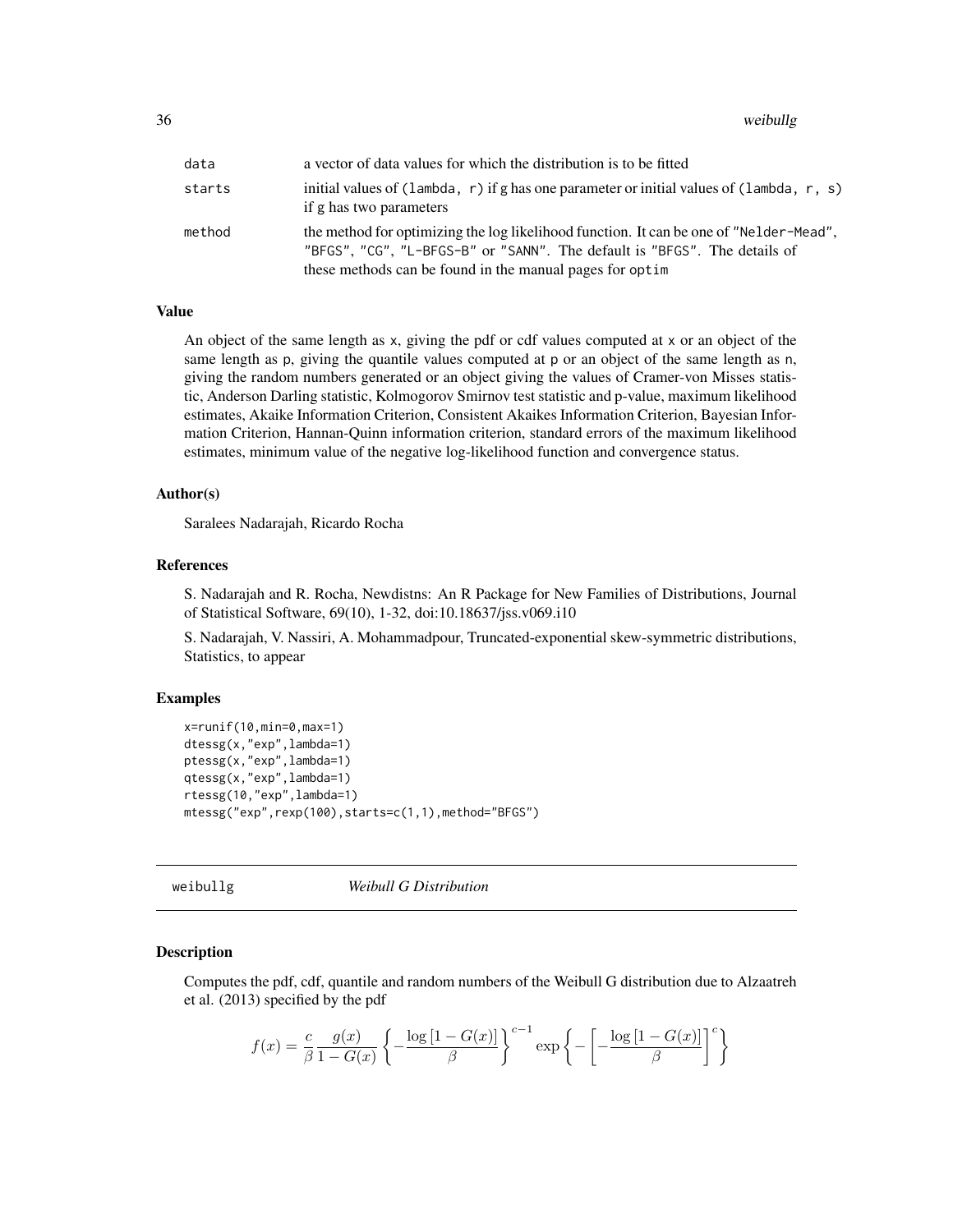for G any valid cdf, g the corresponding pdf,  $\beta > 0$ , the scale parameter and  $c > 0$ , the shape parameter. Also computes the Cramer-von Misses statistic, Anderson Darling statistic, Kolmogorov Smirnov test statistic and p-value, maximum likelihood estimates, Akaike Information Criterion, Consistent Akaikes Information Criterion, Bayesian Information Criterion, Hannan-Quinn information criterion, standard errors of the maximum likelihood estimates, minimum value of the negative log-likelihood function and convergence status

# Usage

```
dweibullg(x, spec, beta = 1, c = 1, log = FALSE, ...)
pweibullg(x, spec, beta = 1, c = 1, log.p = FALSE, lower.tail = TRUE, ...)
qweibullg(p, spec, beta = 1, c = 1, log.p = FALSE, lower.tail = TRUE, ...)
rweibullg(n, spec, beta = 1, c = 1, ...)
mweibullg(g, data, starts, method = "BFGS")
```

| x          | scaler or vector of values at which the pdf or cdf needs to be computed                                                                                                                                                                                                                                                                                                                                                                                                                                                                          |
|------------|--------------------------------------------------------------------------------------------------------------------------------------------------------------------------------------------------------------------------------------------------------------------------------------------------------------------------------------------------------------------------------------------------------------------------------------------------------------------------------------------------------------------------------------------------|
| р          | scaler or vector of probabilities at which the quantile needs to be computed                                                                                                                                                                                                                                                                                                                                                                                                                                                                     |
| n          | number of random numbers to be generated                                                                                                                                                                                                                                                                                                                                                                                                                                                                                                         |
| beta       | the value of the scale parameter, must be positive, the default is 1                                                                                                                                                                                                                                                                                                                                                                                                                                                                             |
| C          | the value of the shape parameter, must be positive, the default is 1                                                                                                                                                                                                                                                                                                                                                                                                                                                                             |
| spec       | a character string specifying the distribution of G and g (for example, "norm" if<br>G and g correspond to the standard normal).                                                                                                                                                                                                                                                                                                                                                                                                                 |
| log        | if TRUE then log(pdf) are returned                                                                                                                                                                                                                                                                                                                                                                                                                                                                                                               |
| log.p      | if TRUE then $log(cdf)$ are returned and quantiles are computed for $exp(p)$                                                                                                                                                                                                                                                                                                                                                                                                                                                                     |
| lower.tail | if FALSE then 1-cdf are returned and quantiles are computed for 1-p                                                                                                                                                                                                                                                                                                                                                                                                                                                                              |
| $\cdots$   | other parameters                                                                                                                                                                                                                                                                                                                                                                                                                                                                                                                                 |
| g          | same as spec but must be one of chisquare ("chisq"), exponential ("exp"), F ("f"),<br>gamma ("gamma"), lognormal ("lognormal"), Weibull ("weibull"), Burr XII<br>("burrxii"), Chen ("chen"), Frechet ("frechet"), Gompertz ("gompertz"), linear<br>failure rate ("lfr"), log-logistic ("log-logistic"), Lomax ("lomax") and Rayleigh<br>("rayleigh"). Each of these distributions has one parameter (a) or two parame-<br>ters (a, b), for details including the density function and parameter specifications<br>see Nadarajah and Rocha (2014) |
| data       | a vector of data values for which the distribution is to be fitted                                                                                                                                                                                                                                                                                                                                                                                                                                                                               |
| starts     | initial values of (beta, c, r) if g has one parameter or initial values of (beta, c, r,<br>s) if g has two parameters                                                                                                                                                                                                                                                                                                                                                                                                                            |
| method     | the method for optimizing the log likelihood function. It can be one of "Nelder-Mead",<br>"BFGS", "CG", "L-BFGS-B" or "SANN". The default is "BFGS". The details of<br>these methods can be found in the manual pages for optim                                                                                                                                                                                                                                                                                                                  |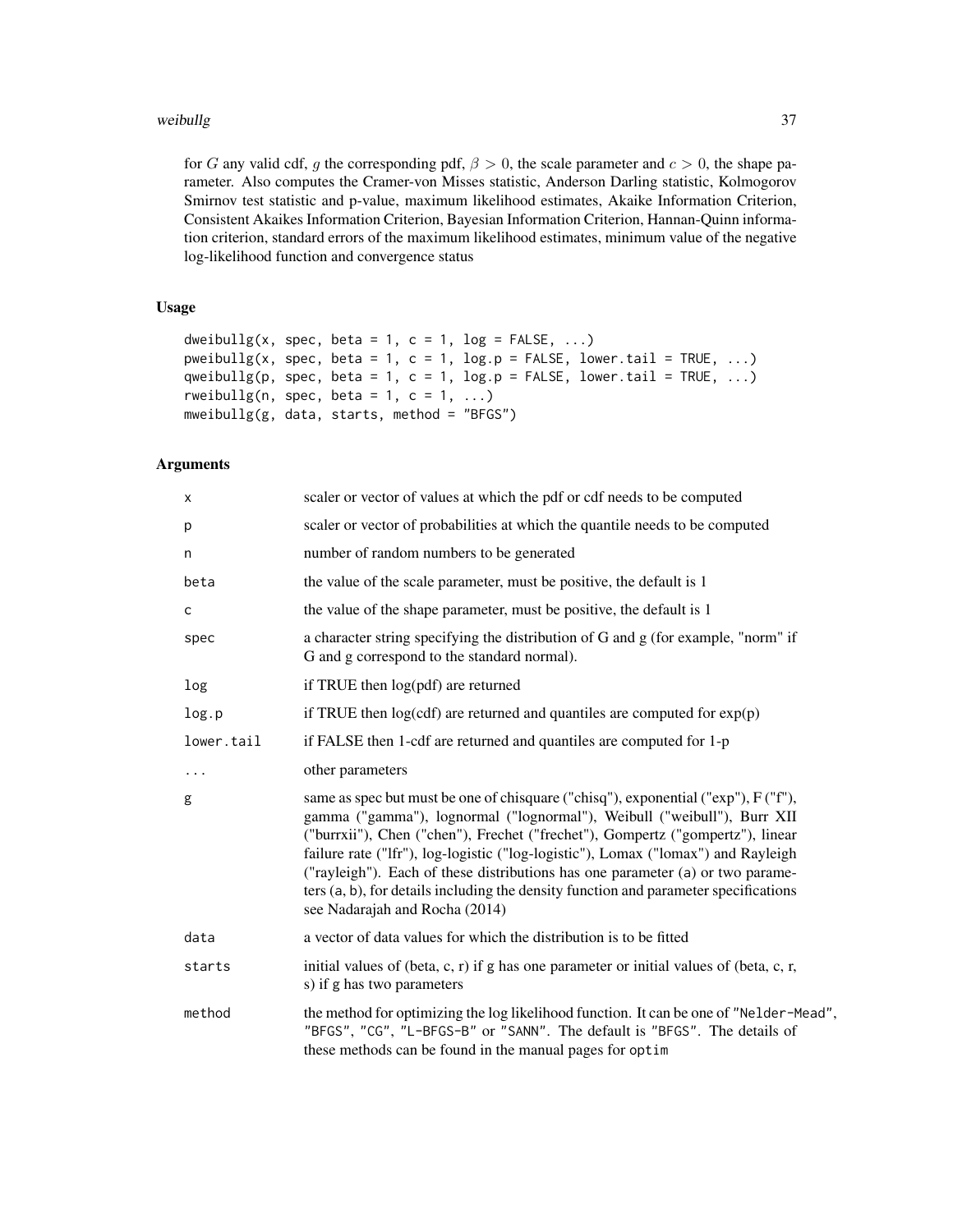An object of the same length as x, giving the pdf or cdf values computed at x or an object of the same length as p, giving the quantile values computed at p or an object of the same length as n, giving the random numbers generated, or an object giving the values of Cramer-von Misses statistic, Anderson Darling statistic, Kolmogorov Smirnov test statistic and p-value, maximum likelihood estimates, Akaike Information Criterion, Consistent Akaikes Information Criterion, Bayesian Information Criterion, Hannan-Quinn information criterion, standard errors of the maximum likelihood estimates, minimum value of the negative log-likelihood function and convergence status.

#### Author(s)

Saralees Nadarajah, Ricardo Rocha

#### References

S. Nadarajah and R. Rocha, Newdistns: An R Package for New Families of Distributions, Journal of Statistical Software, 69(10), 1-32, doi:10.18637/jss.v069.i10

A. Alzaatreh, C. Lee, F. Famoye, A new method for generating families of continuous distributions, METRON 71 (2013) 63-79

# Examples

```
x=runif(10,min=0,max=1)
dweibullg(x,"exp",beta=1,c=1)
pweibullg(x,"exp",beta=1,c=1)
qweibullg(x,"exp",beta=1,c=1)
rweibullg(10,"exp",beta=1,c=1)
mweibullg("exp",rexp(100),starts=c(1,1,1),method="BFGS")
```
#### Value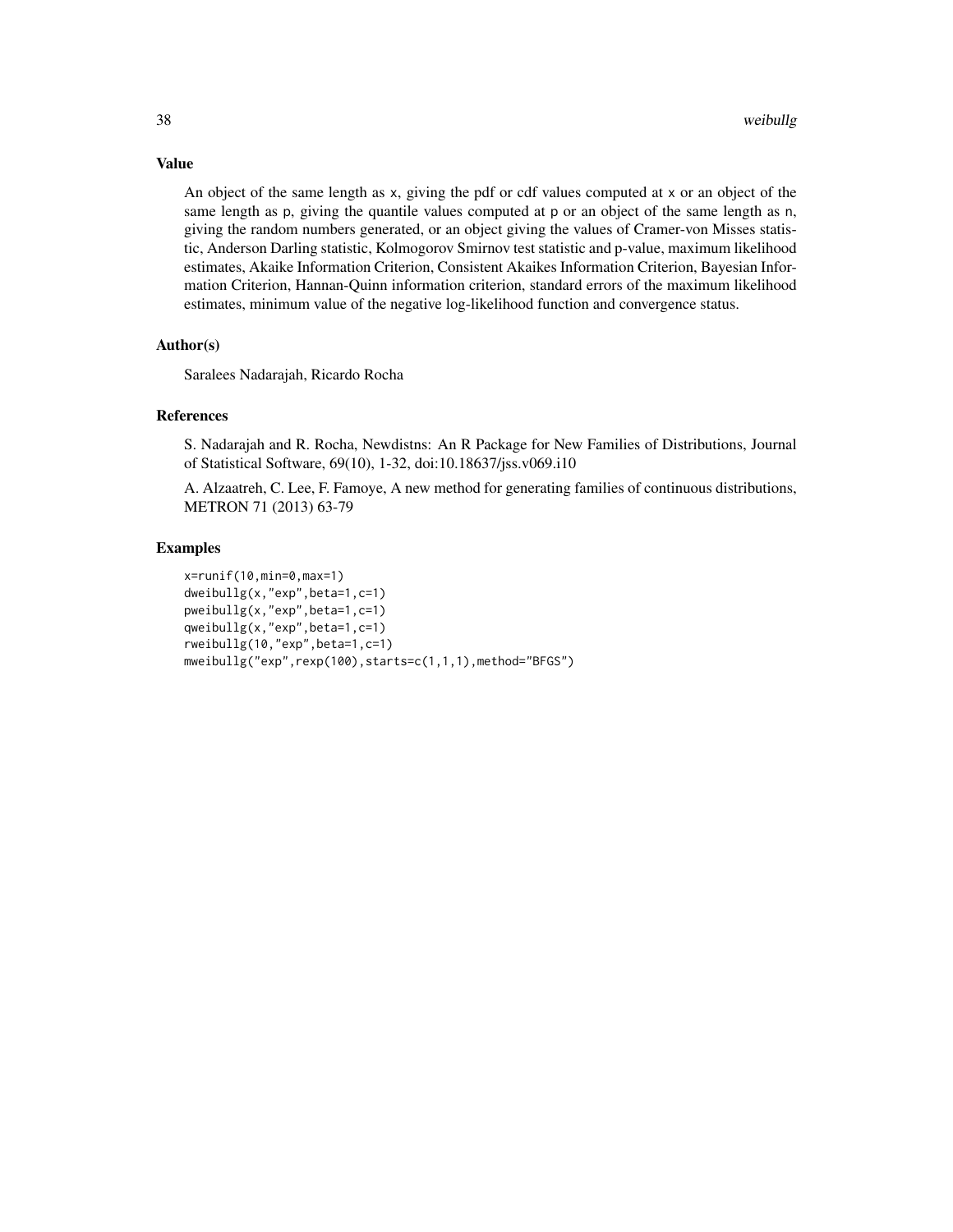# <span id="page-38-0"></span>**Index**

∗Topic Beta G distribution betag, [8](#page-7-0) ∗Topic Beta exponential G distribution betaexpg, [6](#page-5-0) ∗Topic Beta extended G distribution beg, [4](#page-3-0) ∗Topic Exponentiated G distribution expg, [13](#page-12-0) ∗Topic Exponentiated Kumaraswamy G distribution expkumg, [15](#page-14-0) ∗Topic Exponentiated exponential Poisson G distribution eepg, [9](#page-8-0) ∗Topic Exponentiated generalized G distribution eg, [11](#page-10-0) ∗Topic Gamma G distribution due to Ristic and Balakrishnan (2012) gammag2, [20](#page-19-0) ∗Topic Gamma G distribution due to Zografos and Balakrishnan (2009) gammag1, [18](#page-17-0) ∗Topic Gamma uniform G distribution gammag, [17](#page-16-0) ∗Topic Generalized beta G distribution gbg, [22](#page-21-0) ∗Topic Geometric exponential Poisson G distribution gepg, [24](#page-23-0) ∗Topic Kumaraswamy G distribution kumg, [26](#page-25-0) ∗Topic Log gamma G I distribution loggammag1, [27](#page-26-0)

∗Topic Log gamma G II distribution loggammag2, [29](#page-28-0) ∗Topic Marshall Olkin G distribution mog, [33](#page-32-0) ∗Topic Modified beta G distribution mbetag, [31](#page-30-0) ∗Topic Truncated-exponential skew-symmetric G distribution tessg, [35](#page-34-0) ∗Topic Weibull G distribution weibullg, [36](#page-35-0) ∗Topic package Newdistns-package, [2](#page-1-0) beg, [4](#page-3-0) betaexpg, [6](#page-5-0) betag, [8](#page-7-0) dbeg *(*beg*)*, [4](#page-3-0) dbetaexpg *(*betaexpg*)*, [6](#page-5-0) dbetag *(*betag*)*, [8](#page-7-0) deepg *(*eepg*)*, [9](#page-8-0) deg *(*eg*)*, [11](#page-10-0) dexpg *(*expg*)*, [13](#page-12-0) dexpkumg *(*expkumg*)*, [15](#page-14-0) dgammag *(*gammag*)*, [17](#page-16-0) dgammag1 *(*gammag1*)*, [18](#page-17-0) dgammag2 *(*gammag2*)*, [20](#page-19-0) dgbg *(*gbg*)*, [22](#page-21-0) dgepg *(*gepg*)*, [24](#page-23-0) dkumg *(*kumg*)*, [26](#page-25-0) dloggammag1 *(*loggammag1*)*, [27](#page-26-0) dloggammag2 *(*loggammag2*)*, [29](#page-28-0) dmbetag *(*mbetag*)*, [31](#page-30-0) dmog *(*mog*)*, [33](#page-32-0) dtessg *(*tessg*)*, [35](#page-34-0) dweibullg *(*weibullg*)*, [36](#page-35-0)

eepg, [9](#page-8-0)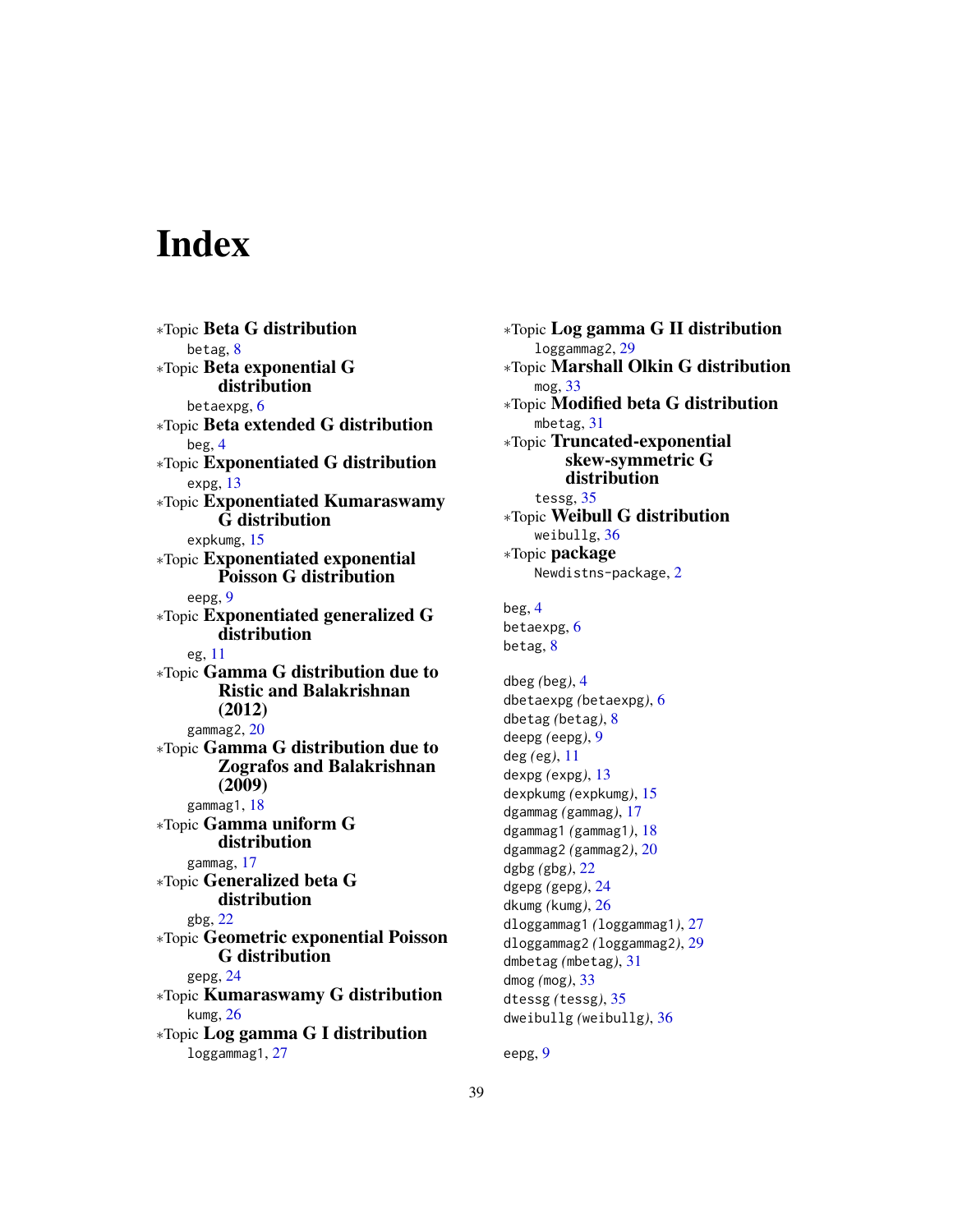# 40 INDEX

eg , [11](#page-10-0) expg , [13](#page-12-0) expkumg , [15](#page-14-0) gammag , [17](#page-16-0) gammag1 , [18](#page-17-0) gammag2 , [20](#page-19-0) gbg , [22](#page-21-0) gepg , [24](#page-23-0) kumg , [26](#page-25-0) loggammag1 , [27](#page-26-0) loggammag2 , [29](#page-28-0) mbeg *(*beg *)* , [4](#page-3-0) mbetaexpg *(*betaexpg *)* , [6](#page-5-0) mbetag , [31](#page-30-0) mbetag *(*betag *)* , [8](#page-7-0) meepg *(*eepg *)* , [9](#page-8-0) meg *(*eg *)* , [11](#page-10-0) mexpg *(*expg *)* , [13](#page-12-0) mexpkumg *(*expkumg *)* , [15](#page-14-0) mgammag *(*gammag *)* , [17](#page-16-0) mgammag1 *(*gammag1 *)* , [18](#page-17-0) mgammag2 *(*gammag2 *)* , [20](#page-19-0) mgbg *(*gbg *)* , [22](#page-21-0) mgepg *(*gepg *)* , [24](#page-23-0) mkumg *(*kumg *)* , [26](#page-25-0) mloggammag1 *(*loggammag1 *)* , [27](#page-26-0) mloggammag2 *(*loggammag2 *)* , [29](#page-28-0) mmbetag *(*mbetag *)* , [31](#page-30-0) mmog *(*mog *)* , [33](#page-32-0) mog , [33](#page-32-0) mtessg *(*tessg *)* , [35](#page-34-0) mweibullg *(*weibullg *)* , [36](#page-35-0) Newdistns *(*Newdistns-package *)* , [2](#page-1-0) Newdistns-package , [2](#page-1-0) pbeg *(*beg *)* , [4](#page-3-0) pbetaexpg *(*betaexpg *)* , [6](#page-5-0) pbetag *(*betag *)* , [8](#page-7-0) peepg *(*eepg *)* , [9](#page-8-0) peg *(*eg *)* , [11](#page-10-0) pexpg *(*expg *)* , [13](#page-12-0) pexpkumg *(*expkumg *)* , [15](#page-14-0) pgammag *(*gammag *)* , [17](#page-16-0)

pgammag1 *(*gammag1 *)* , [18](#page-17-0) pgammag2 *(*gammag2 *)* , [20](#page-19-0) pgbg *(*gbg *)* , [22](#page-21-0) pgepg *(*gepg *)* , [24](#page-23-0) pkumg *(*kumg *)* , [26](#page-25-0) ploggammag1 *(*loggammag1 *)* , [27](#page-26-0) ploggammag2 *(*loggammag2 *)* , [29](#page-28-0) pmbetag *(*mbetag *)* , [31](#page-30-0) pmog *(*mog *)* , [33](#page-32-0) ptessg *(*tessg *)* , [35](#page-34-0) pweibullg *(*weibullg *)* , [36](#page-35-0) qbeg *(*beg *)* , [4](#page-3-0) qbetaexpg *(*betaexpg *)* , [6](#page-5-0) qbetag *(*betag *)* , [8](#page-7-0) qeepg *(*eepg *)* , [9](#page-8-0) qeg *(*eg *)* , [11](#page-10-0) qexpg *(*expg *)* , [13](#page-12-0) qexpkumg *(*expkumg *)* , [15](#page-14-0) qgammag *(*gammag *)* , [17](#page-16-0) qgammag1 *(*gammag1 *)* , [18](#page-17-0) qgammag2 *(*gammag2 *)* , [20](#page-19-0) qgbg *(*gbg *)* , [22](#page-21-0) qgepg *(*gepg *)* , [24](#page-23-0) qkumg *(*kumg *)* , [26](#page-25-0) qloggammag1 *(*loggammag1 *)* , [27](#page-26-0) qloggammag2 *(*loggammag2 *)* , [29](#page-28-0) qmbetag *(*mbetag *)* , [31](#page-30-0) qmog *(*mog *)* , [33](#page-32-0) qtessg *(*tessg *)* , [35](#page-34-0) qweibullg *(*weibullg *)* , [36](#page-35-0) rbeg *(*beg *)* , [4](#page-3-0) rbetaexpg *(*betaexpg *)* , [6](#page-5-0) rbetag *(*betag *)* , [8](#page-7-0) reepg *(*eepg *)* , [9](#page-8-0) reg *(*eg *)* , [11](#page-10-0) rexpg *(*expg *)* , [13](#page-12-0) rexpkumg *(*expkumg *)* , [15](#page-14-0) rgammag *(*gammag *)* , [17](#page-16-0) rgammag1 *(*gammag1 *)* , [18](#page-17-0) rgammag2 *(*gammag2 *)* , [20](#page-19-0) rgbg *(*gbg *)* , [22](#page-21-0) rgepg *(*gepg *)* , [24](#page-23-0) rkumg *(*kumg *)* , [26](#page-25-0) rloggammag1 *(*loggammag1 *)* , [27](#page-26-0) rloggammag2 *(*loggammag2 *)* , [29](#page-28-0) rmbetag *(*mbetag *)* , [31](#page-30-0) rmog *(*mog *)* , [33](#page-32-0) rtessg *(*tessg *)* , [35](#page-34-0) rweibullg *(*weibullg *)* , [36](#page-35-0)